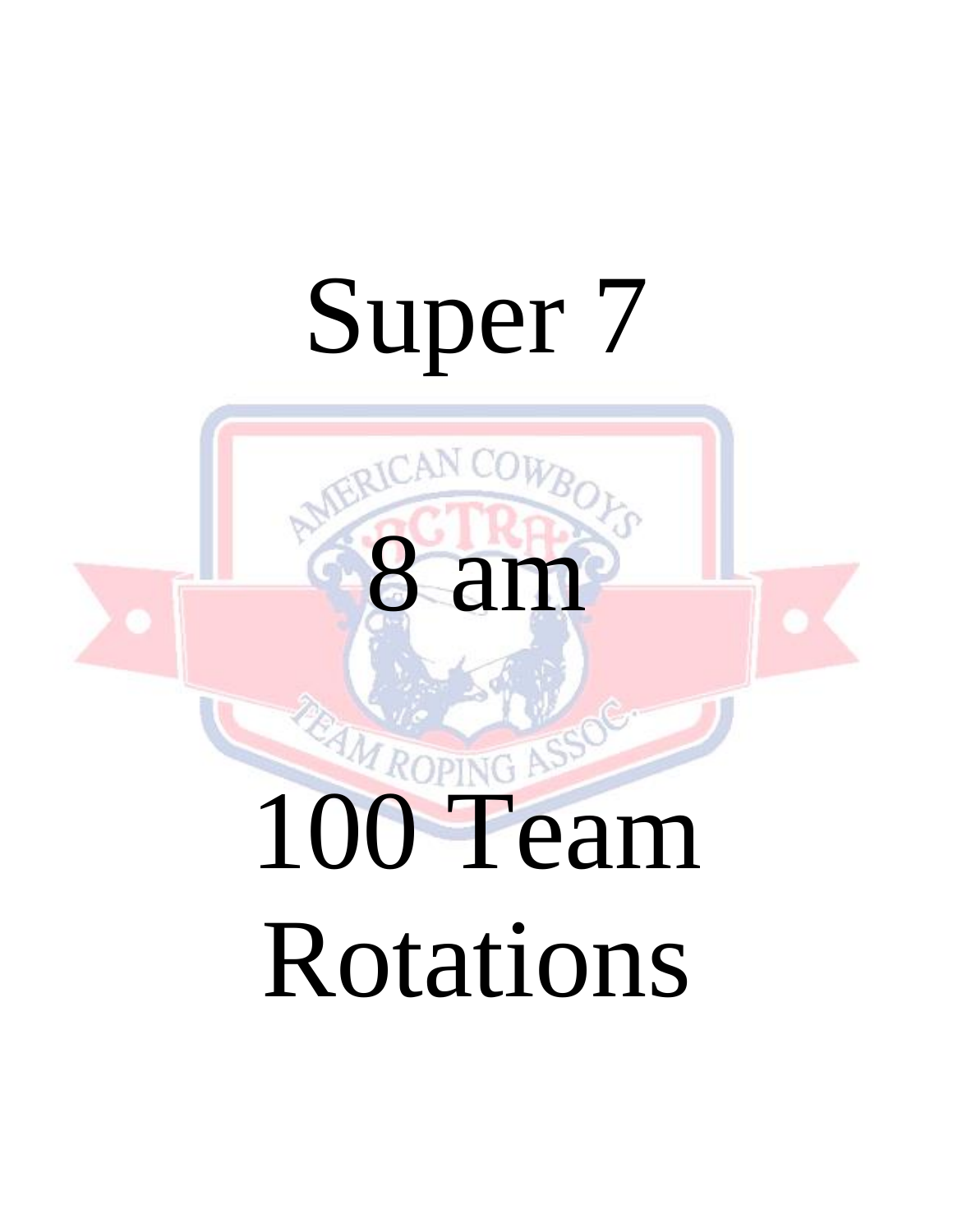# 2021 Wrangler/Professional's Choice ACTRA National Finals Participants Listing

Events Included:

**Super 7**

# **Total Teams in Event(s):** 705

# **Aaron Bean:** (#2.5 header, #2.5 heeler)

Super 7, Heeling for Darcie Stewart (2) . Team 308, Rotation 4. Super 7, Heeling for Becki Bean (1) . Team 423, Rotation 5. Super 7, Heeling for Doug Glenn (1) . Team 499, Rotation 5.

# **Abby Mitchell:** (#2.5 header, #1.5 heeler)

Super 7, Heading for Wylie Lund (2.5). Team 473, Rotation 5. Super 7, Heading for Hank Curry (3). Team 552, Rotation 6. Super 7, Heading for Jack Curry (4). Team 626, Rotation 7. Super 7, Heading for Jon Swaner (2.5) . Team 689, Rotation 7.

# **Adam Weigand:** (#3.5 header, #3.5 heeler)

Super 7, Heading for TBA TBA  $(1)$ . Team 11, Rotation 1. Super 7, Heeling for Clayton Brown (2.5) . Team 271, Rotation 3.

# **AJ Duncan:** (#2.5 header, #2.5 heeler)

Super 7, Heading for Dan Duncan (3) . Team 404, Rotation 4. Super 7, Heading for Joe Gottschalk (3). Team 446, Rotation 5. Super 7, Heading for Kenny Lee (3) . Team 526, Rotation 6.

# AJ Moreno: (#1 header, #1 heeler)

Super 7, Heading for Seth Sanders (2) . Team 155, Rotation 2. Super 7, Heading for Larry McGrady (1.5) . Team 489, Rotation 5. Super 7, Heading for Sofie Ten Broek (1.5) . Team 565, Rotation 6.

# Alex Evans: (#2 header, #2 heeler)

Super 7, Heading for Anival Guerrero (5) . Team 122, Rotation 2.

# **Allan Gomes:** (#2.5 header, #2.5 heeler)

Super 7, Heading for Lee Legasey (2) . Team 258, Rotation 3. Super 7, Heading for Jeremy Garner (3) . Team 372, Rotation 4.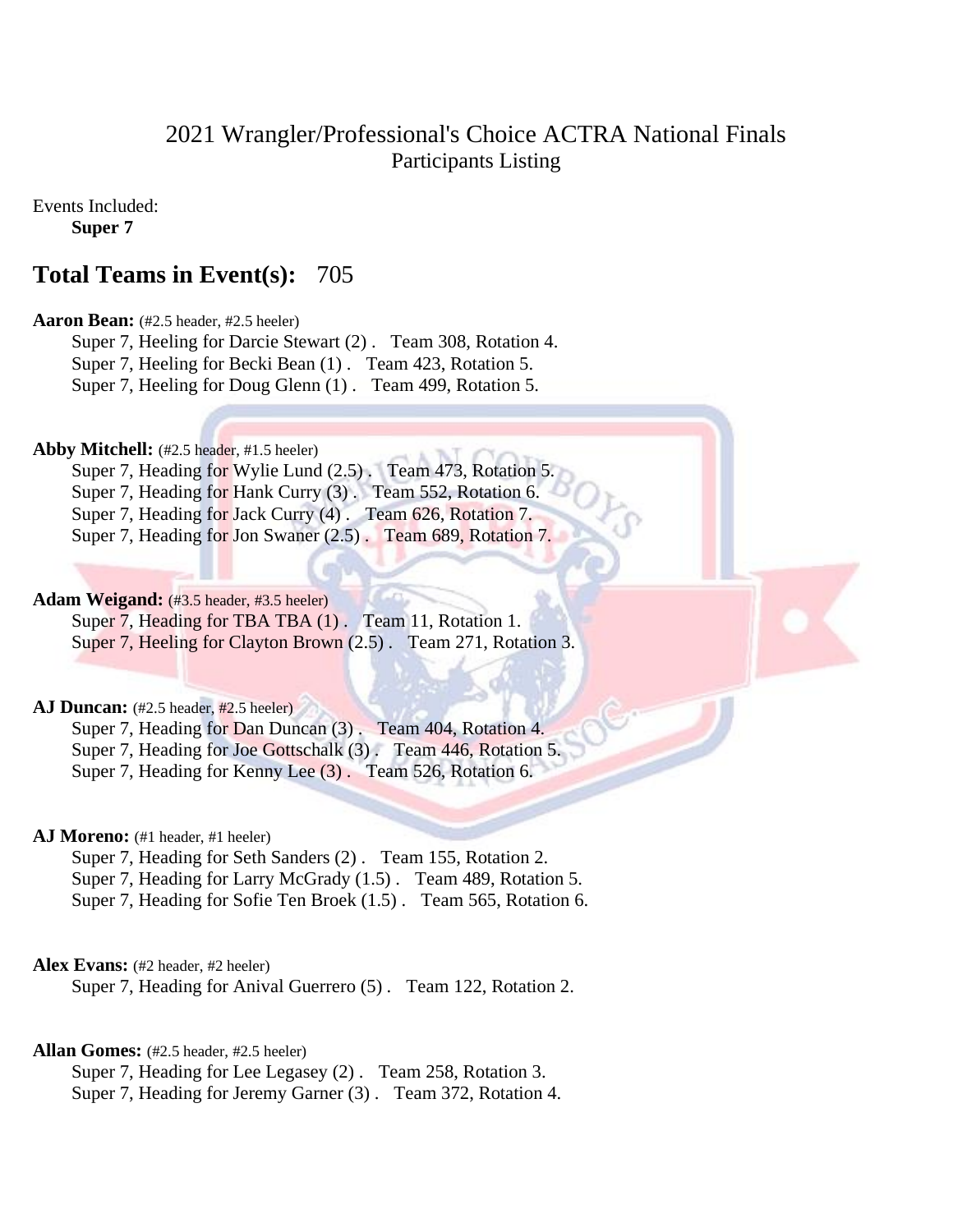# **Alyssa Warnke:** (#1.5 header, #1.5 heeler)

Super 7, Heading for Warren Enz (2.5) . Team 401, Rotation 4.

# Amee Roundy: (#2 header, #2 heeler)

Super 7, Heading for Cody Soffel (4) . Team 105, Rotation 2.

Super 7, Heading for Casey Thomas (4.5) . Team 180, Rotation 2.

Super 7, Heading for Brian Roundy (5) . Team 279, Rotation 3.

Super 7, Heading for Ethan Awa (5) . Team 361, Rotation 4.

### **Anival Guerrero:** (#4.5 header, #5 heeler)

Super 7, Heeling for Alex Evans (2) . Team 122, Rotation 2. Super 7, Heeling for Jasper Frost (2). Team 226, Rotation 3. Super 7, Heeling for Todd Kell (2) . Team 322, Rotation 4. Super 7, Heeling for Leslie Davenport (2) . Team 645, Rotation 7.

### **Anselmo Ramirez:** (#4 header, #5 heeler)

Super 7, Heeling for Anthony Borgatello (2) . Team 76, Rotation 1. Super 7, Heeling for Jamie Fontes (2) . Team 260, Rotation 3. Super 7, Heeling for Enrique Rodriquez (1) . Team 340, Rotation 4. Super 7, Heeling for Leslie Davenport (2). Team 498, Rotation 5.

### **Anthony Basso:** (#2.5 header, #2.5 heeler)

Super 7, Heeling for Herman Delgadillo (2.5) . Team 140, Rotation 2. Super 7, Heading for Seth Sanders (2). Team 261, Rotation 3. Super 7, Heading for Dillon Almason (4) . Team 371, Rotation 4.

### Anthony Borgatello: (#2 header, #2 heeler)

Super 7, Heading for Anselmo Ramirez (5) . Team 76, Rotation 1.

Super 7, Heading for Will Cowden (5) . Team 299, Rotation 3.

Super 7, Heading for Noe Casian (3) . Team 384, Rotation 4.

Super 7, Heading for Shane Barnes (3) . Team 495, Rotation 5.

### **Austin Jones:** (#1 header, #1 heeler)

Super 7, Heading for Billy Hammett (2) . Team 168, Rotation 2.

### **Austin Phillips:** (#2 header, #2 heeler)

Super 7, Heading for Nathan Scott (4) . Team 324, Rotation 4. Super 7, Heading for Monty Crist (5) . Team 597, Rotation 6.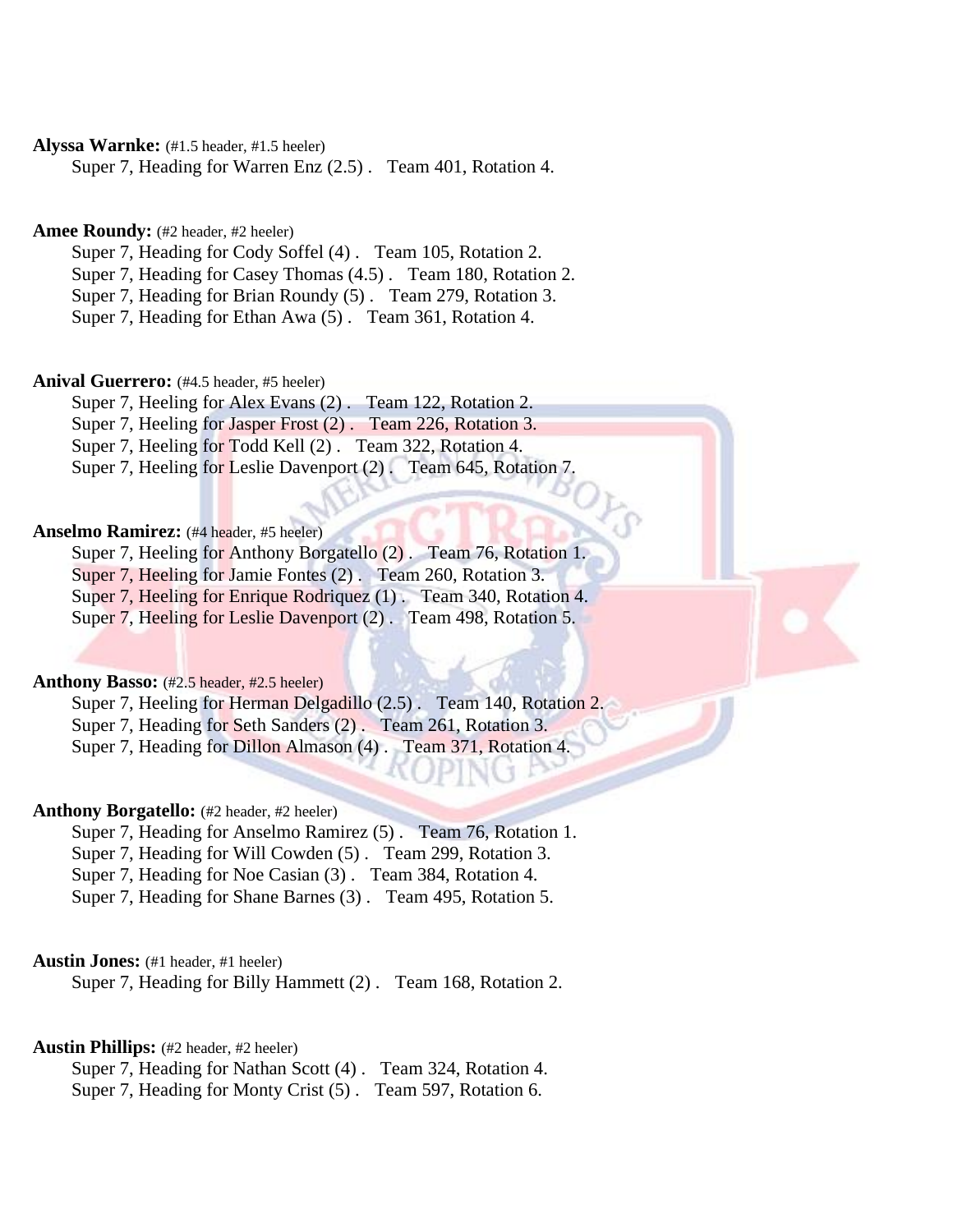# **Bailey Kretschmer:** (#3 header, #2 heeler)

Super 7, Heading for Nick Eiguren (3) . Team 443, Rotation 5.

Super 7, Heading for Tom Howell (4) . Team 581, Rotation 6.

Super 7, Heading for Bruce Corkill (3.5) . Team 643, Rotation 7.

Super 7, Heading for Mike Eiguren (4) . Team 705, Rotation 7.

**Becki Bean:** (#1 header, #1 heeler)

Super 7, Heading for Aaron Bean (2.5) . Team 423, Rotation 5.

### **Benjiman Eells:** (#3 header, #2.5 heeler)

Super 7, Heeling for McKennan Buckner (4) . Team 98, Rotation 1. Super 7, Heeling for Jerad McFarlane (4) . Team 247, Rotation 3. Super 7, Heeling for Sam Kofoed (2.5). Team 457, Rotation 5.

Super 7, Heading for Chelsey Bushnell (3). Team 554, Rotation 6.

# Benny Fry: (#3 header, #3 heeler)

Super 7, Heeling for Trey Marriott (2.5) . Team 432, Rotation 5. Super 7, Heeling for Riley Fry (2.5) . Team 510, Rotation 6. Super 7, Heeling for Claye Ayres (1.5) . Team 584, Rotation 6.

Super 7, Heeling for Brandon Ayres (2.5) . Team 654, Rotation 7.

### **Billy Hammett:** (#2 header, #2 heeler)

Super 7, Heeling for Brandyn Hartfield (1.5) . Team 7, Rotation 1. Super 7, Heeling for Patrick Hammett (1). Team 83, Rotation 1. Super 7, Heeling for Austin Jones (1). Team 168, Rotation 2.

# **Billy Porter:** (#2 header, #2 heeler)

Super 7, Heeling for Bo Beam (4) . Team 63, Rotation 1.

### Birch Eiguren: (#3.5 header, #3.5 heeler)

Super 7, Heeling for Joseyray Funk (3) . Team 230, Rotation 3. Super 7, Heeling for Sammy Saunders (3.5) . Team 358, Rotation 4. Super 7, Heeling for Lucas Williams (3.5) . Team 448, Rotation 5.

Super 7, Heeling for Sean Schnabele (3) . Team 693, Rotation 7.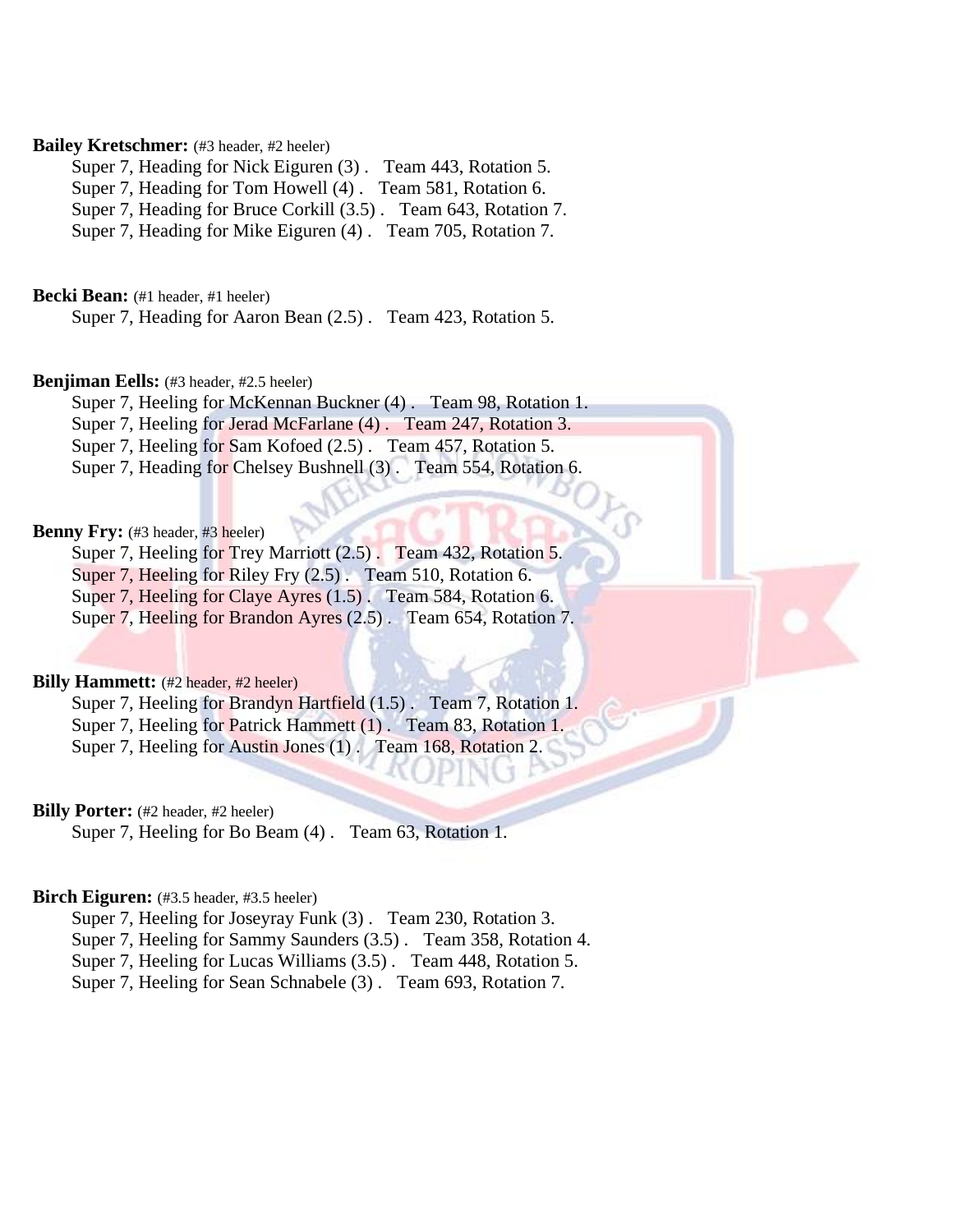# **Blaine Pinochi:** (#3 header, #3 heeler)

Super 7, Heeling for Tony Martin (3) . Team 21, Rotation 1.

Super 7, Heeling for Curtis English (3.5) . Team 90, Rotation 1.

Super 7, Heeling for Tyler Mitchell (2.5) . Team 198, Rotation 2.

Super 7, Heeling for Brody Grashuis (2) . Team 328, Rotation 4.

### **Blair Wheatley:** (#3.5 header, #4 heeler)

Super 7, Heeling for Rich Bakke (3) . Team 8, Rotation 1.

Super 7, Heeling for Max Loya (3) . Team 186, Rotation 2.

Super 7, Heeling for Daren Lowry (2.5) . Team 516, Rotation 6.

Super 7, Heeling for Blake VanStavern (3) . Team 701, Rotation 7.

# **Blake Bowler:** (#4.5 header, #3.5 heeler)

Super 7, Heeling for Kohl Bowler (2.5). Team 409, Rotation 5. Super 7, Heeling for Chad Reber (3) . Team 460, Rotation 5. Super 7, Heeling for Cade Liston (3) . Team 551, Rotation 6. Super 7, Heeling for Cailee Hall (3.5) . Team 630, Rotation 7.

### **Blake VanStavern:** (#3 header, #2.5 heeler)

Super 7, Heading for Ryan Fowler (4). Team 463, Rotation 5.

Super 7, Heading for Jeff Sparrowk (4). Team 542, Rotation 6.

Super 7, Heading for Jared Thompson (3.5) . Team 680, Rotation 7.

Super 7, Heading for Blair Wheatley (4) . Team 701, Rotation 7.

# **Blayne DeMattos:** (#1 header, #1 heeler)

Super 7, Heading for Traysyn(Bulla) Waltjen (2.5) . Team 575, Rotation 6.

### **Bo Beam:** (#4 header, #4.5 heeler)

Super 7, Heading for Billy Porter (2) . Team 63, Rotation 1.

Super 7, Heeling for Justin Schuette (2.5) . Team 469, Rotation 5.

Super 7, Heeling for John(JT) Myers (2.5) . Team 548, Rotation 6.

# **Bobby DeMattos:** (#1 header, #1 heeler)

Super 7, Heeling for Melanie Forzano (1.5) . Team 438, Rotation 5.

### **Bode Bowler:** (#2 header, #2 heeler)

Super 7, Heeling for Truce Truman (2) . Team 104, Rotation 2.

Super 7, Heeling for Tarrin Bowler (2) . Team 190, Rotation 2.

Super 7, Heeling for Collin Bowler (1.5) . Team 290, Rotation 3.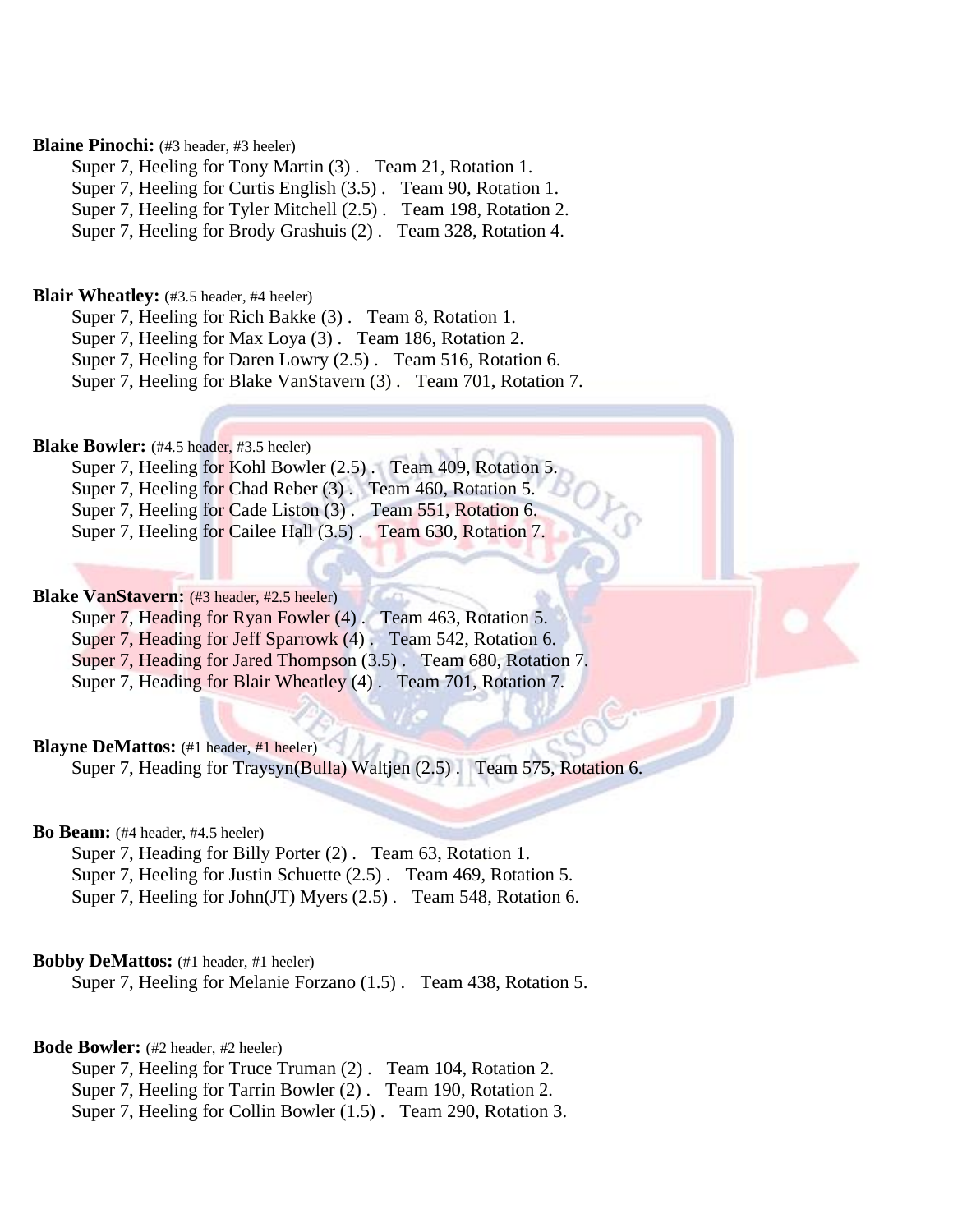# **Boden Truman:** (#2.5 header, #3 heeler)

Super 7, Heeling for Truce Truman (2) . Team 25, Rotation 1.

Super 7, Heeling for Mackay Spyrow (4) . Team 134, Rotation 2.

Super 7, Heeling for Jon Platt (2) . Team 219, Rotation 3.

Super 7, Heeling for Marty Okamura (3) . Team 400, Rotation 4.

**Bodi Dodds:** (#4 header, #4 heeler)

Super 7, Heeling for McKenna Wood (2.5) . Team 165, Rotation 2.

Super 7, Heeling for Paul Devine (2.5) . Team 256, Rotation 3.

# **Brad McGilchrist:** (#2.5 header, #2.5 heeler)

Super 7, Heading for Paul Mullins (4.5) . Team 29, Rotation 1. Super 7, Heading for Ryan Fowler (4). Team 128, Rotation 2. Super 7, Heading for Cole Hook (3.5). Team 248, Rotation 3. Super 7, Heading for Colt Cowden (3.5) . Team 378, Rotation 4.

### **Brandon Avres:** (#2.5 header, #2.5 heeler)

Super 7, Heading for TBA TBA (1). Team 238, Rotation 3. Super 7, Heading for Trevor Ayres (3) . Team 369, Rotation 4. Super 7, Heading for Riley Fry  $(2.5)$ . Team 585, Rotation 6. Super 7, Heading for Benny Fry (3). Team 654, Rotation 7.

# **Brandyn Hartfield:** (#1.5 header, #2 heeler)

Super 7, Heading for Billy Hammett (2). Team 7, Rotation 1.

# Brayden Grashuis: (#3 header, #3 heeler)

Super 7, Heading for Dean Sherbo (3) . Team 24, Rotation 1.

Super 7, Heading for Justin Schuette  $(2.5)$ . Team 103, Rotation 2.

Super 7, Heeling for Brody Grashuis (2) . Team 234, Rotation 3.

Super 7, Heading for Brock Borkman (3.5) . Team 327, Rotation 4.

### **Breanna Blaswich:** (#2 header, #1.5 heeler)

Super 7, Heading for Cole Dodds (4) . Team 69, Rotation 1.

Super 7, Heading for Will Cowden (5) . Team 152, Rotation 2.

Super 7, Heading for Tristan Luther (4.5) . Team 300, Rotation 3.

Super 7, Heading for Gary Ford (4.5) . Team 380, Rotation 4.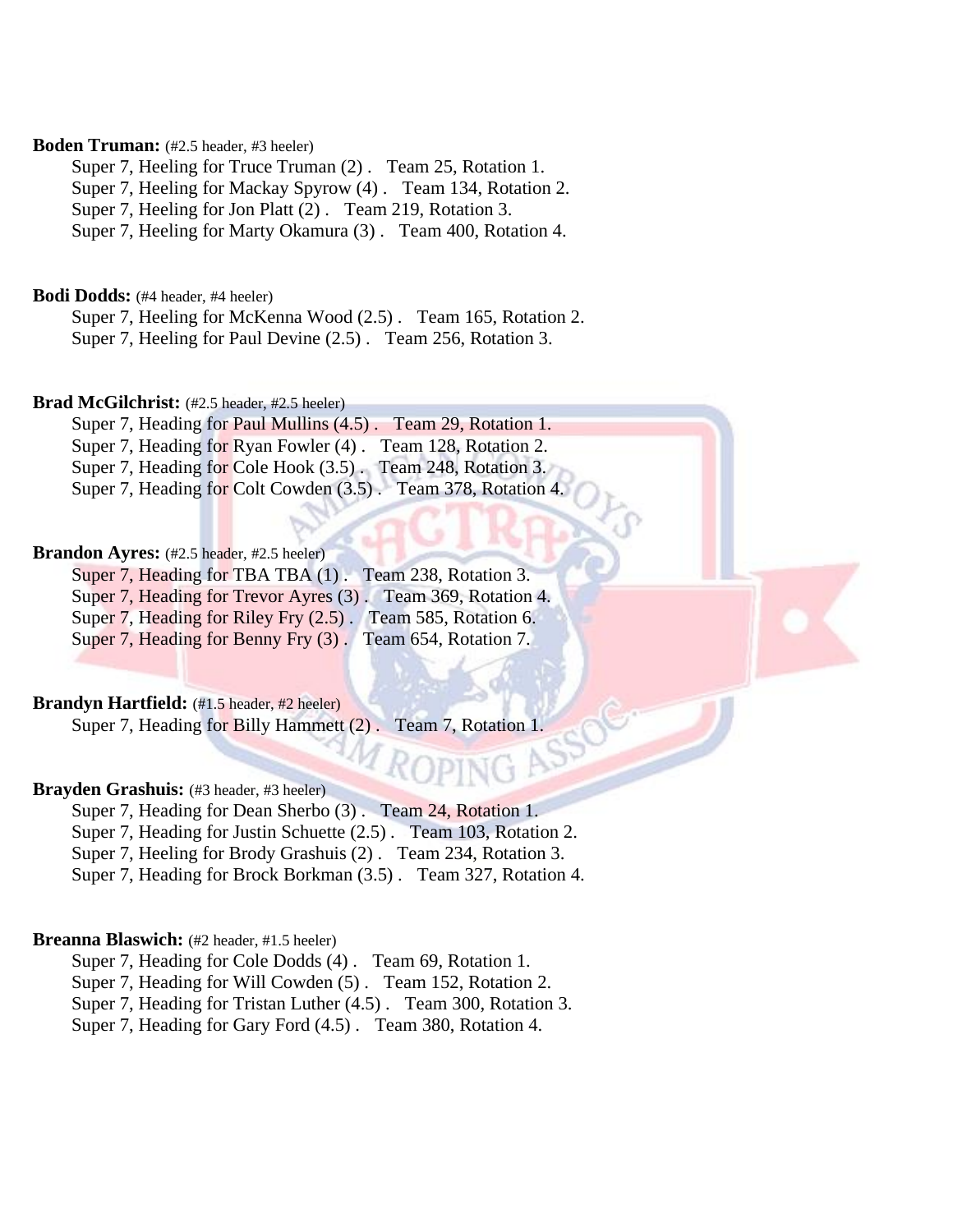# **Brent Bare:** (#3 header, #3 heeler)

Super 7, Heeling for Chaise Robbins (4) . Team 530, Rotation 6.

Super 7, Heeling for Mike Jardine (3) . Team 598, Rotation 6.

Super 7, Heeling for Preston Young (3.5) . Team 666, Rotation 7.

# **Brent Marrell:** (#2 header, #2 heeler)

Super 7, Heeling for Dan Sr Williams (3) . Team 505, Rotation 6.

Super 7, Heeling for Josh Scheiber (2) . Team 570, Rotation 6.

Super 7, Heeling for Dino Webb (2) . Team 644, Rotation 7.

Super 7, Heeling for Colton Michilizzi (3) . Team 706, Rotation 7.

### **Bret Layne:** (#3 header, #3 heeler)

Super 7, Heeling for Wyatt Kent (3) . Team 184, Rotation 2. Super 7, Heeling for Gary Barney (2.5) . Team 352, Rotation 4. Super 7, Heeling for Joseph Pedota (3.5) . Team 487, Rotation 5.

Super 7, Heeling for Jon Platt (2). Team 564, Rotation 6.

# Brian DeMattos: (#2 header, #2.5 heeler)

Super 7, Heading for Traysyn(Bulla) Waltjen (2.5). Team 418, Rotation 5.

Super 7, Heading for Robert Rita (2.5) . Team 512, Rotation 6.

Super 7, Heeling for Mike Smith (2.5) . Team 580, Rotation 6.

Super 7, Heading for Ethan Awa (5). Team 650, Rotation 7.

# Brian Roundy: (#2.5 header, #5 heeler)

Super 7, Heeling for Jhet Hanks (2). Team 139, Rotation 2.

Super 7, Heeling for Amee Roundy (2) . Team 279, Rotation 3.

Super 7, Heeling for Riley Robinson (2) . Team 467, Rotation 5.

Super 7, Heeling for Shelly Winn (2) . Team 549, Rotation 6.

# **Brock Borkman:** (#3.5 header, #3.5 heeler)

Super 7, Heeling for Joseyray Funk (3) . Team 96, Rotation 1. Super 7, Heeling for Tayler Felton (3) . Team 181, Rotation 2.

Super 7, Heeling for Brayden Grashuis (3) . Team 327, Rotation 4.

Super 7, Heeling for Travis Peek (3.5) . Team 627, Rotation 7.

# **Brock Riding:** (#3 header, #2.5 heeler)

Super 7, Heading for Coby Larsen (2.5) . Team 611, Rotation 7. Super 7, Heading for Garrett Riding (3.5) . Team 677, Rotation 7.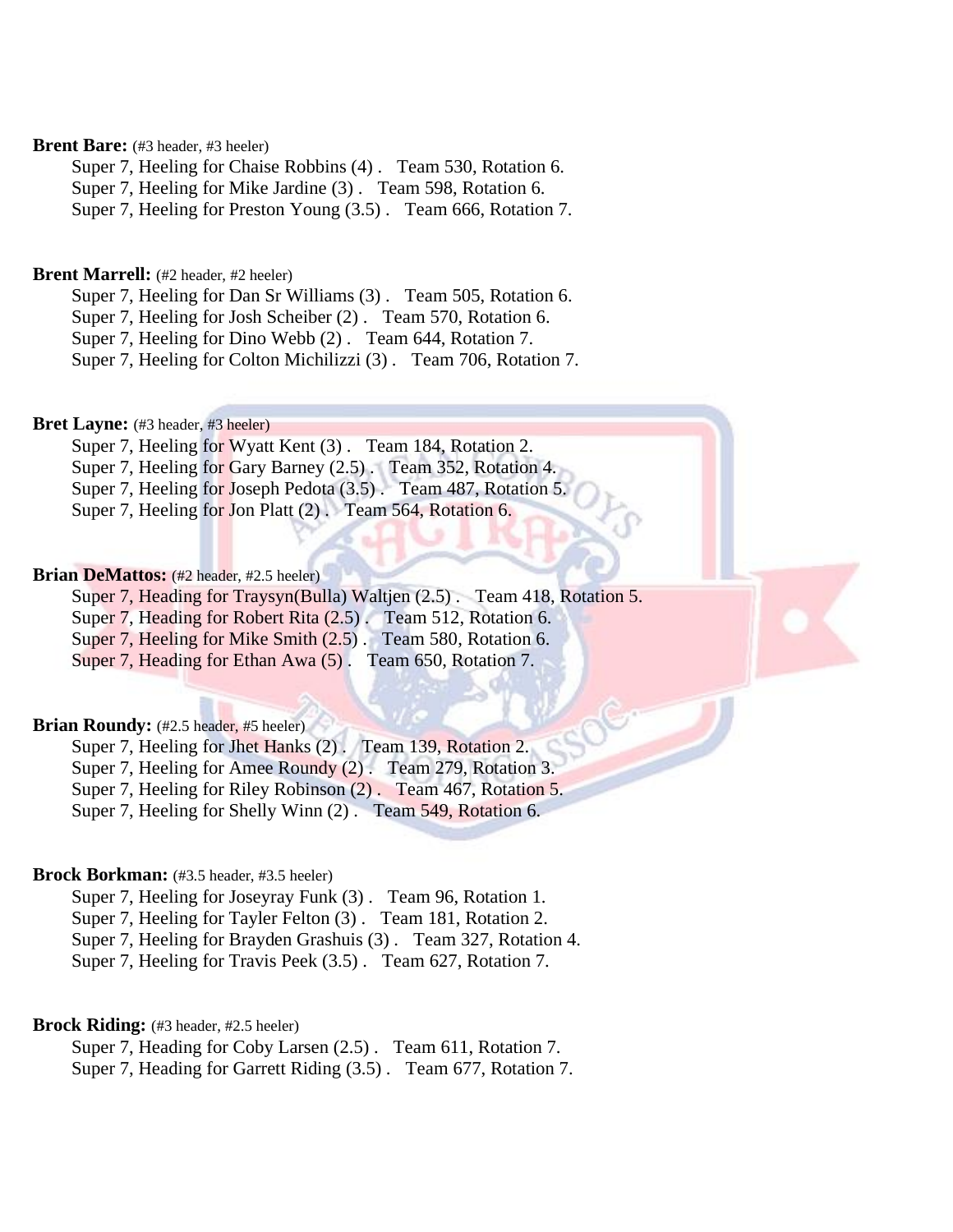# **Brodee Tebbs:** (#2.5 header, #2.5 heeler)

Super 7, Heading for Trey Roundy (2) . Team 160, Rotation 2. Super 7, Heading for Ram T. Hughes (4.5) . Team 244, Rotation 3.

Super 7, Heading for Paul Mullins (4.5) . Team 335, Rotation 4.

# Brody Grashuis: (#2 header, #2 heeler)

Super 7, Heeling for Denise VonTour (2.5) . Team 145, Rotation 2. Super 7, Heading for Brayden Grashuis (3) . Team 234, Rotation 3. Super 7, Heading for Blaine Pinochi (3) . Team 328, Rotation 4.

### **Bronc Rowland:** (#3 header, #2.5 heeler)

Super 7, Heading for Chaise Robbins (3). Team 38, Rotation 1. Super 7, Heading for Jacek Frost (2). Team 124, Rotation 2. Super 7, Heading for Colt Cowden (3.5). Team 208, Rotation 3. Super 7, Heading for Steve Smith (4). Team 606, Rotation 7.

# **Bruce Corkill:** (#3 header, #3.5 heeler)

Super 7, Heeling for Denton Williams (3). Team 243, Rotation 3.

Super 7, Heeling for Todd York (3.5) . Team 370, Rotation 4.

Super 7, Heeling for Chance Kretschmer (3.5). Team 414, Rotation 5.

Super 7, Heeling for Bailey Kretschmer (3) . Team 643, Rotation 7.

# **Bruce Pulham:** (#2 header, #2 heeler)

Super 7, Heading for Cody Soffel (4). Team 5, Rotation 1. Super 7, Heading for Larry Allen (1.5). Team 151, Rotation 2.

Super 7, Heading for Griff Ahlstrom (4) . Team 303, Rotation 3.

# Bryon Abshire: (#2.5 header, #1.5 heeler)

Super 7, Heading for Lyle Harvey (3.5). Team 73, Rotation 1. Super 7, Heading for Shane Barnes (3) . Team 222, Rotation 3. Super 7, Heading for Tony Gaither (2.5) . Team 338, Rotation 4.

# **Bryson Masini:** (#2 header, #2 heeler)

Super 7, Heeling for Chris McKean (1.5) . Team 75, Rotation 1. Super 7, Heeling for Ty Marriott (2.5) . Team 159, Rotation 2.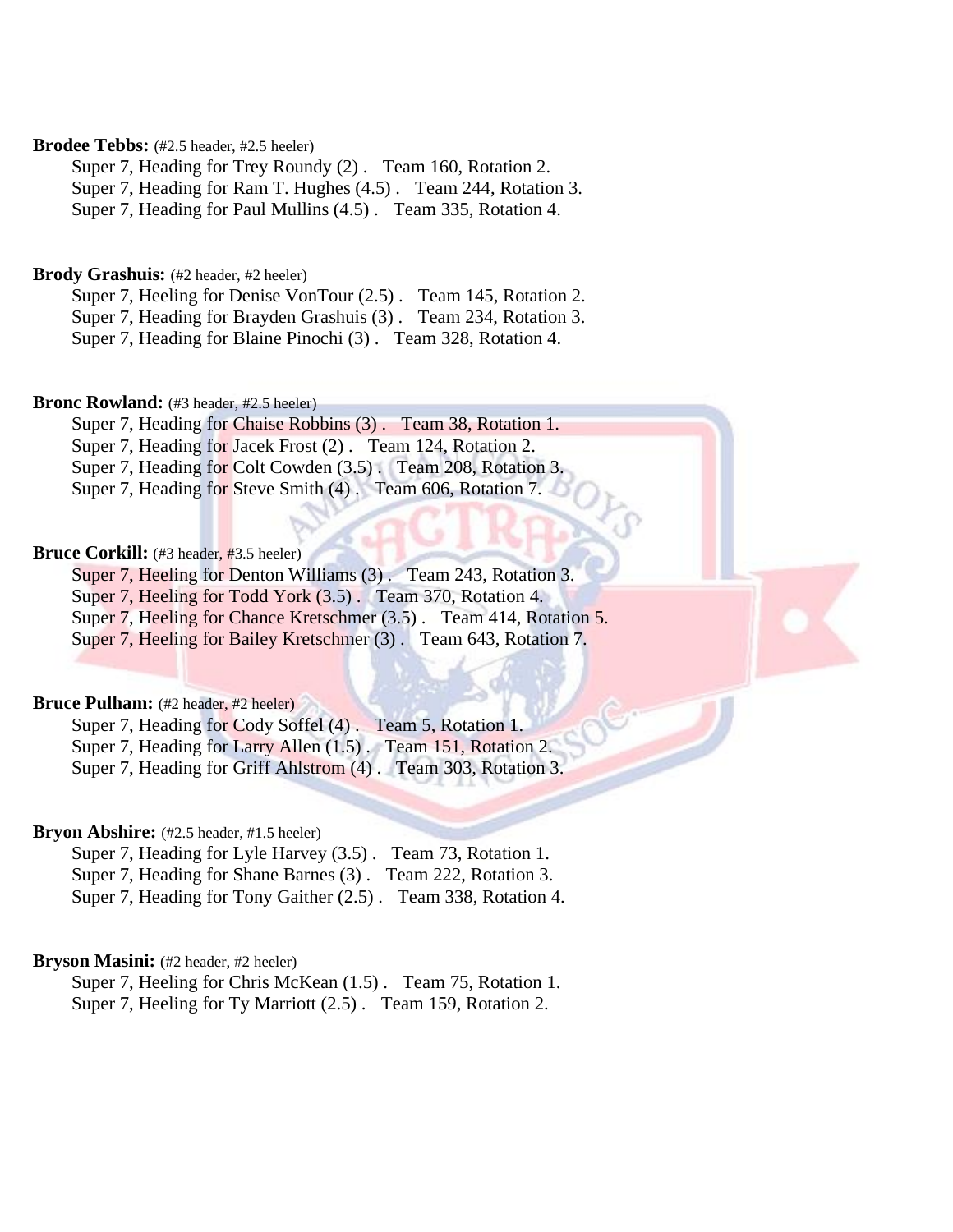# **Buck Baca:** (#2.5 header, #2.5 heeler)

Super 7, Heeling for Joey Sanchez (2) . Team 40, Rotation 1. Super 7, Heeling for Mike Nizzoli (2.5) . Team 255, Rotation 3. Super 7, Heeling for Tyler Gibbs (3.5) . Team 424, Rotation 5. Super 7, Heading for Wyatt Gibbs (3) . Team 477, Rotation 5.

Buck Cardoza: (#3 header, #3 heeler)

Super 7, Heading for Kevin Dias (3.5) . Team 366, Rotation 4.

**Bud Streeter:** (#3 header, #3 heeler)

Super 7, Heading for Larry Nordby (3) . Team 692, Rotation 7.

### **Buster Berna:** (#3.5 header, #3.5 heeler)

|  | Super 7, Heading for Davis Grupe (3.5). Team 374, Rotation 4. |
|--|---------------------------------------------------------------|
|  | Super 7, Heading for Shawn Aguiar (3). Team 531, Rotation 6.  |
|  | Super 7, Heading for Tim Gaither (3.5). Team 704, Rotation 7. |

# **Butch Pope:** (#1.5 header, #1.5 heeler)

Super 7, Heading for Dustin Noblitt (3.5) . Team 612, Rotation 7. Super 7, Heading for Steve Simons (4) . Team 691, Rotation 7.

# Cade Liston: (#3 header, #3 heeler)

Super 7, Heeling for Chris Hanks (3) . Team 2, Rotation 1. Super 7, Heeling for Jace Hanks (3.5) . Team 339, Rotation 4.

Super 7, Heading for Blake Bowler (3.5) . Team 551, Rotation 6.

Super 7, Heeling for Matt Liston (3) . Team 625, Rotation 7.

# **Caden Drake:** (#2 header, #2.5 heeler)

Super 7, Heeling for Wyatt Kent (3) . Team 99, Rotation 1.

Super 7, Heeling for Cameron Drake (3) . Team 555, Rotation 6.

Super 7, Heeling for Kysen Stephensen (2) . Team 665, Rotation 7.

# **Cailee Hall:** (#3.5 header, #2 heeler)

Super 7, Heading for Chelsy Goldtooth (2) . Team 206, Rotation 3.

Super 7, Heading for Cole Clement (3) . Team 368, Rotation 4.

Super 7, Heading for Wyatt Delano (3.5) . Team 458, Rotation 5.

Super 7, Heading for Blake Bowler (3.5) . Team 630, Rotation 7.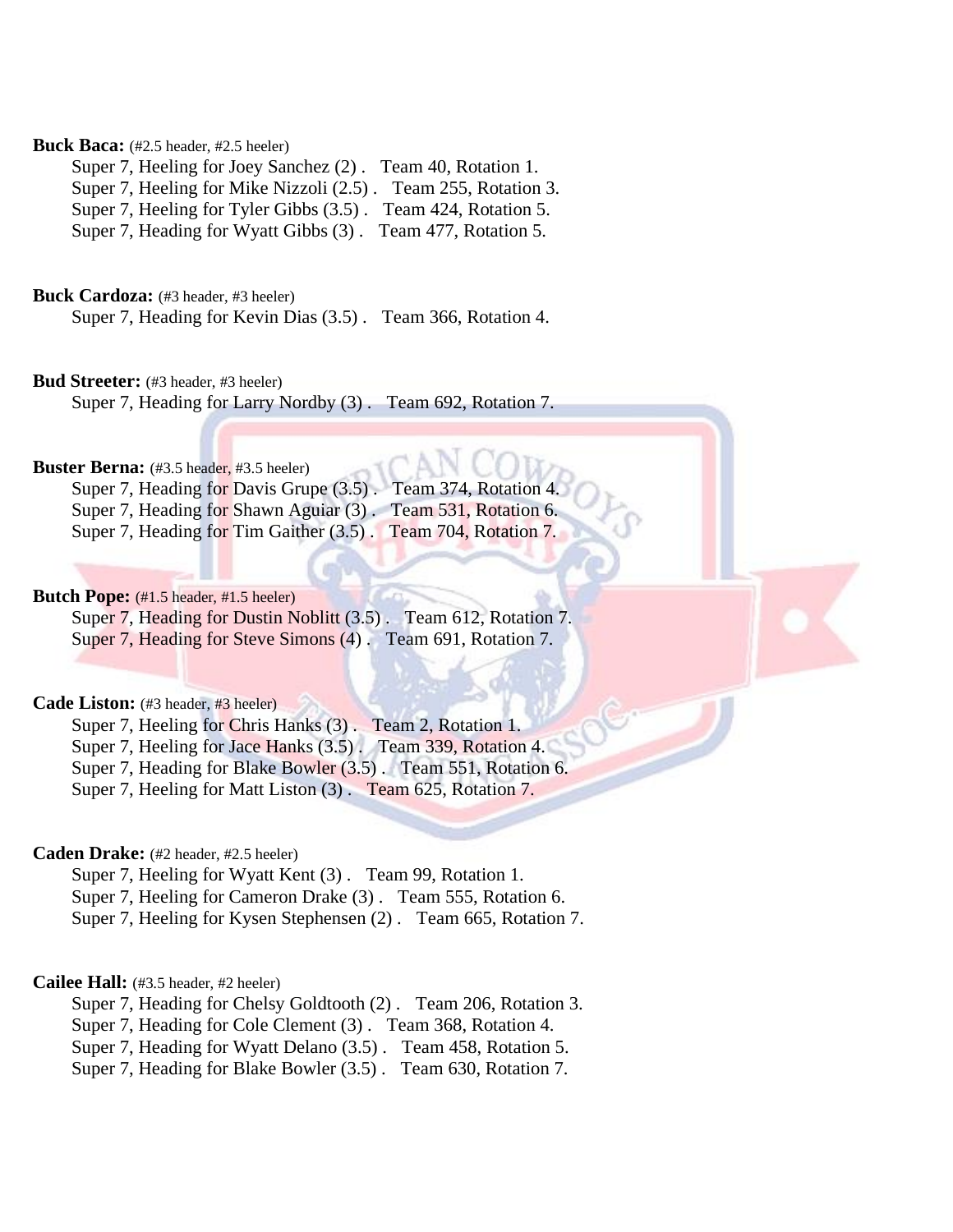# **Caleb Cowden:** (#3.5 header, #3 heeler)

Super 7, Heading for Colton White (2) . Team 439, Rotation 5. Super 7, Heading for Chris Burgess (3.5) . Team 543, Rotation 6. Super 7, Heading for Trey White (2.5) . Team 679, Rotation 7.

# **Cameron Drake:** (#3 header, #2 heeler)

Super 7, Heading for Riley Oberg (3.5) . Team 342, Rotation 4. Super 7, Heading for Garrett Riding (3.5) . Team 474, Rotation 5. Super 7, Heading for Caden Drake (2.5) . Team 555, Rotation 6. Super 7, Heading for Kesler Riding (3.5) . Team 628, Rotation 7.

# **Carli Jo Truman:** (#1.5 header, #1.5 heeler)

Super 7, Heading for Jon Platt (2) . Team 353, Rotation 4.

# **Carson Williams:** (#3 header, #3 heeler)

Super 7, Heeling for JT Stinson (1.5). Team 116, Rotation 2. Super 7, Heeling for Scott Evans (1.5). Team 195, Rotation 2. Super 7, Heeling for Josh Scheiber (2) . Team 355, Rotation 4.

### Casey Awbrey: (#4.5 header, #5 heeler)

Super 7, Heeling for Tanner Kerr (2) . Team 12, Rotation 1. Super 7, Heeling for Kattie Wemple (2) . Team 88, Rotation 1. Super 7, Heeling for Dean Smith (2). Team 173, Rotation 2. Super 7, Heeling for Jeanne Gieck (2). Team 267, Rotation 3.

# **Casey Glazier:** (#4 header, #4 heeler)

Super 7, Heeling for Ty Marriott (2.5) . Team 16, Rotation 1.

Super 7, Heeling for Chase Nevis (2.5) . Team 200, Rotation 2.

Super 7, Heeling for Ed Moreda (3) . Team 298, Rotation 3.

Super 7, Heeling for Clayton Brown (2.5) . Team 437, Rotation 5.

# **Casey Ladner:** (#3.5 header, #4.5 heeler)

Super 7, Heeling for Ryder Winn (2.5) . Team 101, Rotation 1.

Super 7, Heeling for Garrett Gallagher (2.5) . Team 185, Rotation 2.

Super 7, Heeling for Kenny Say (2) . Team 283, Rotation 3.

Super 7, Heeling for Clayton Brown (2.5) . Team 687, Rotation 7.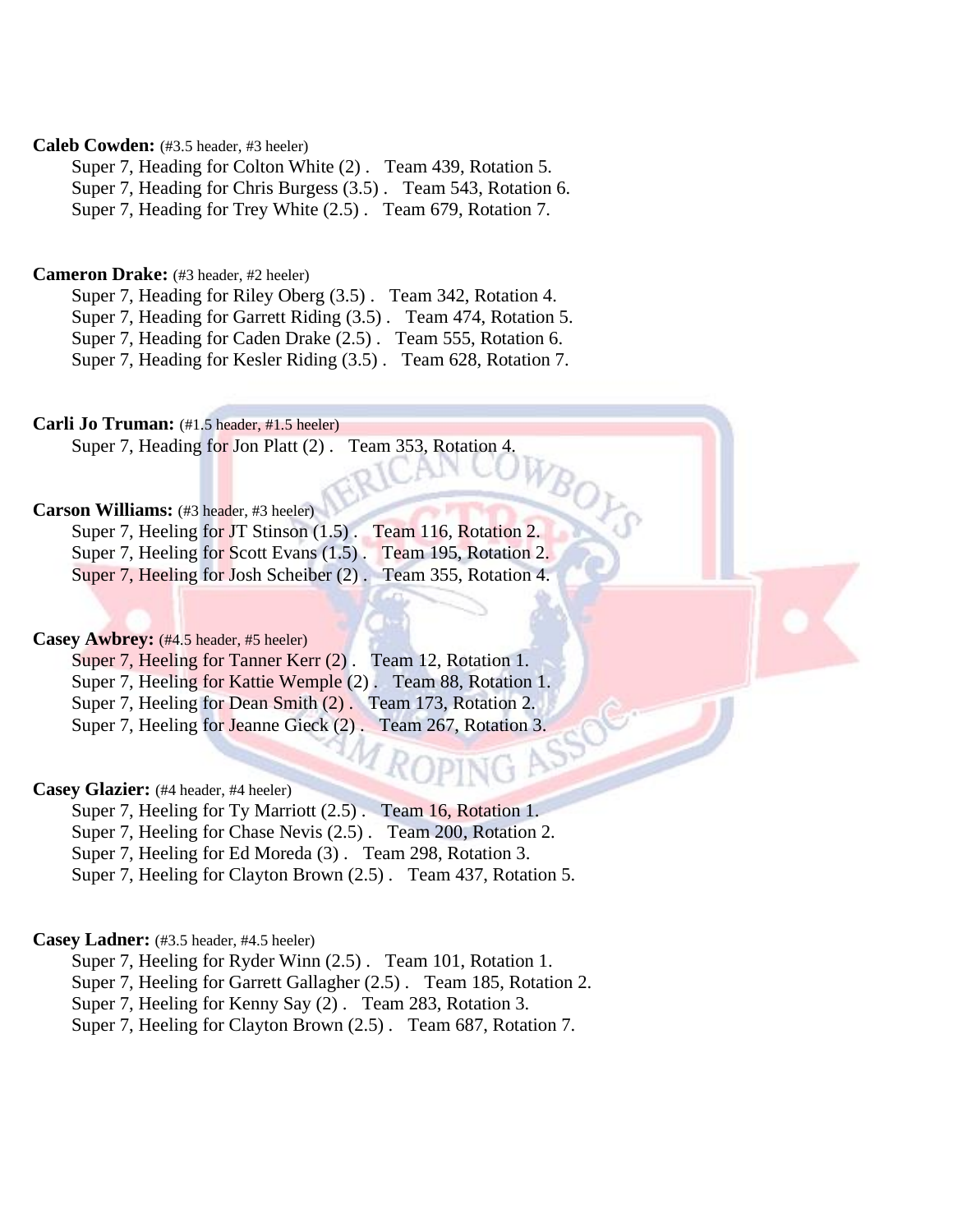# **Casey Thomas:** (#4.5 header, #4.5 heeler)

Super 7, Heeling for Kaycie Ahlstrom (2) . Team 93, Rotation 1. Super 7, Heeling for Amee Roundy (2) . Team 180, Rotation 2. Super 7, Heeling for Ryder Winn (2.5) . Team 297, Rotation 3.

Super 7, Heeling for Shelly Winn (2) . Team 388, Rotation 4.

**Cassie Camarillo:** (#1.5 header, #1.5 heeler)

Super 7, Heading for Connor Nighman (2) . Team 317, Rotation 4.

### **Chad McDaniel:** (#4 header, #5 heeler)

Super 7, Heeling for Trell McFarlane (2) . Team 91, Rotation 1.

Super 7, Heeling for Kreece Powell (2) . Team 194, Rotation 2.

Super 7, Heeling for Sloan McFarlane (2). Team 274, Rotation 3.

Super 7, Heeling for Trevor Burdick (2) . Team 354, Rotation 4.

# Chad Reber: (#3 header, #2 heeler)

Super 7, Heading for Blake Bowler (3.5) . Team 460, Rotation 5. Super 7, Heading for Garrett Riding (3.5) . Team 553, Rotation 6. Super 7, Heading for Riley Oberg (3.5) . Team 636, Rotation 7.

Super 7, Heading for Kesler Riding (3.5) . Team 700, Rotation 7.

### **Chaise Robbins:** (#4 header, #3 heeler)

Super 7, Heeling for Bronc Rowland (3) . Team 38, Rotation 1. Super 7, Heading for Justin Reno (3). Team 209, Rotation 3. Super 7, Heeling for Travis Robbins (2) . Team 387, Rotation 4. Super 7, Heading for Brent Bare (3) . Team 530, Rotation 6.

# **Chance Guerrero:** (#3 header, #3 heeler)

Super 7, Heeling for Jim Estill (3.5) . Team 46, Rotation 1. Super 7, Heeling for Jay Guerrero (3.5) . Team 117, Rotation 2. Super 7, Heeling for Sean Schnabele (3) . Team 228, Rotation 3.

### **Chance Kretschmer:** (#3.5 header, #3 heeler)

Super 7, Heading for Bruce Corkill (3.5) . Team 414, Rotation 5.

Super 7, Heading for Shane Bohach (3) . Team 486, Rotation 5.

Super 7, Heading for Nick Eiguren (3) . Team 582, Rotation 6.

Super 7, Heading for Thomas Steele (2.5) . Team 651, Rotation 7.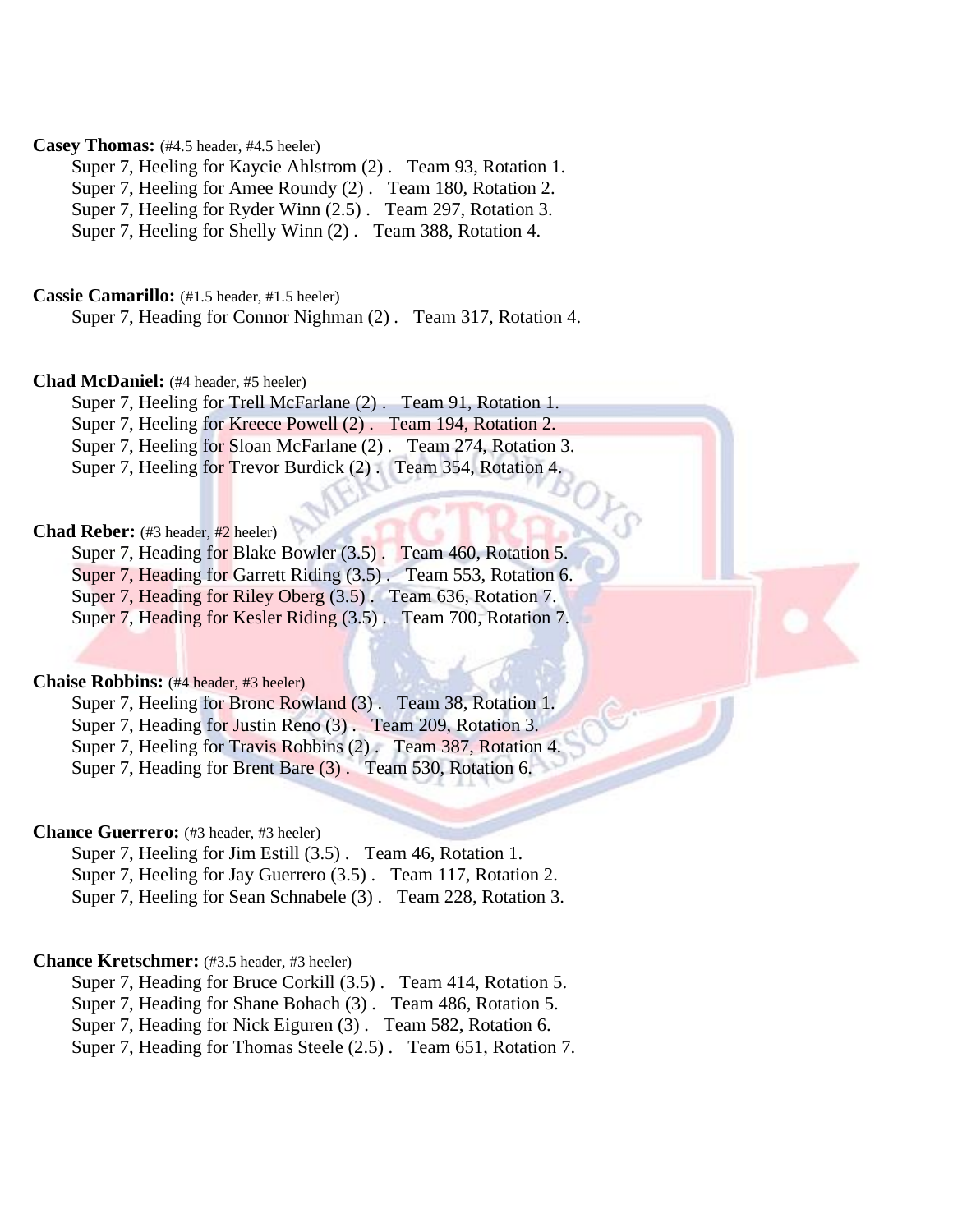# **Charles Jacoway:** (#2 header, #2 heeler)

Super 7, Heading for Joey Sanchez (2) . Team 157, Rotation 2. Super 7, Heading for John Freeman (4.5) . Team 528, Rotation 6.

# **Charlie Weeks:** (#3.5 header, #3.5 heeler)

| Super 7, Heeling for Marcus Marriott (3). Team 39, Rotation 1.  |  |
|-----------------------------------------------------------------|--|
| Super 7, Heading for Mike Jardine (2.5). Team 127, Rotation 2.  |  |
| Super 7, Heading for Taylor Speer (3.5). Team 211, Rotation 3.  |  |
| Super 7, Heeling for Trey Marriott (2.5). Team 309, Rotation 4. |  |

# **Chase Helton:** (#4.5 header, #4.5 heeler)

|  | Super 7, Heeling for Logan Darst (2.5). Team 465, Rotation 5.     |                       |
|--|-------------------------------------------------------------------|-----------------------|
|  | Super 7, Heading for Colby Scott Smith (2). Team 544, Rotation 6. |                       |
|  | Super 7, Heeling for Kelvin Medeiros (2.5).                       | Team 618, Rotation 7. |
|  | Super 7, Heeling for McKenna Wood (2.5)                           | Team 684, Rotation 7. |

### **Chase Nevis:** (#2.5 header, #2.5 heeler)

Super 7, Heading for Joe Nevis (3) . Team 48, Rotation 1. Super 7, Heading for Casey Glazier (4) . Team 200, Rotation 2. Super 7, Heading for John Freeman (4.5) . Team 603, Rotation 7.

### **Chase Kahiau Onaka:** (#3.5 header, #3 heeler)

Super 7, Heading for Chaz Rita (3) . Team 163, Rotation 2. Super 7, Heading for Don Elms (3.5). Team 241, Rotation 3. Super 7, Heading for Kelly Medeiros (2.5) . Team 331, Rotation 4.

### **Chaz Rita:** (#3.5 header, #3 heeler)

Super 7, Heeling for Chase Kahiau Onaka (3.5) . Team 163, Rotation 2.

Super 7, Heeling for Stoney Joseph (3.5) . Team 333, Rotation 4.

Super 7, Heeling for Tucker Gomes (2.5) . Team 429, Rotation 5.

Super 7, Heeling for Laurie Ann Diego (1.5) . Team 642, Rotation 7.

### **Chelsey Bushnell:** (#3 header, #3 heeler)

Super 7, Heeling for Tyler Gibbs (3.5) . Team 357, Rotation 4.

Super 7, Heeling for Dustin Noblitt (4) . Team 405, Rotation 4.

Super 7, Heeling for Benjiman Eells (3) . Team 554, Rotation 6.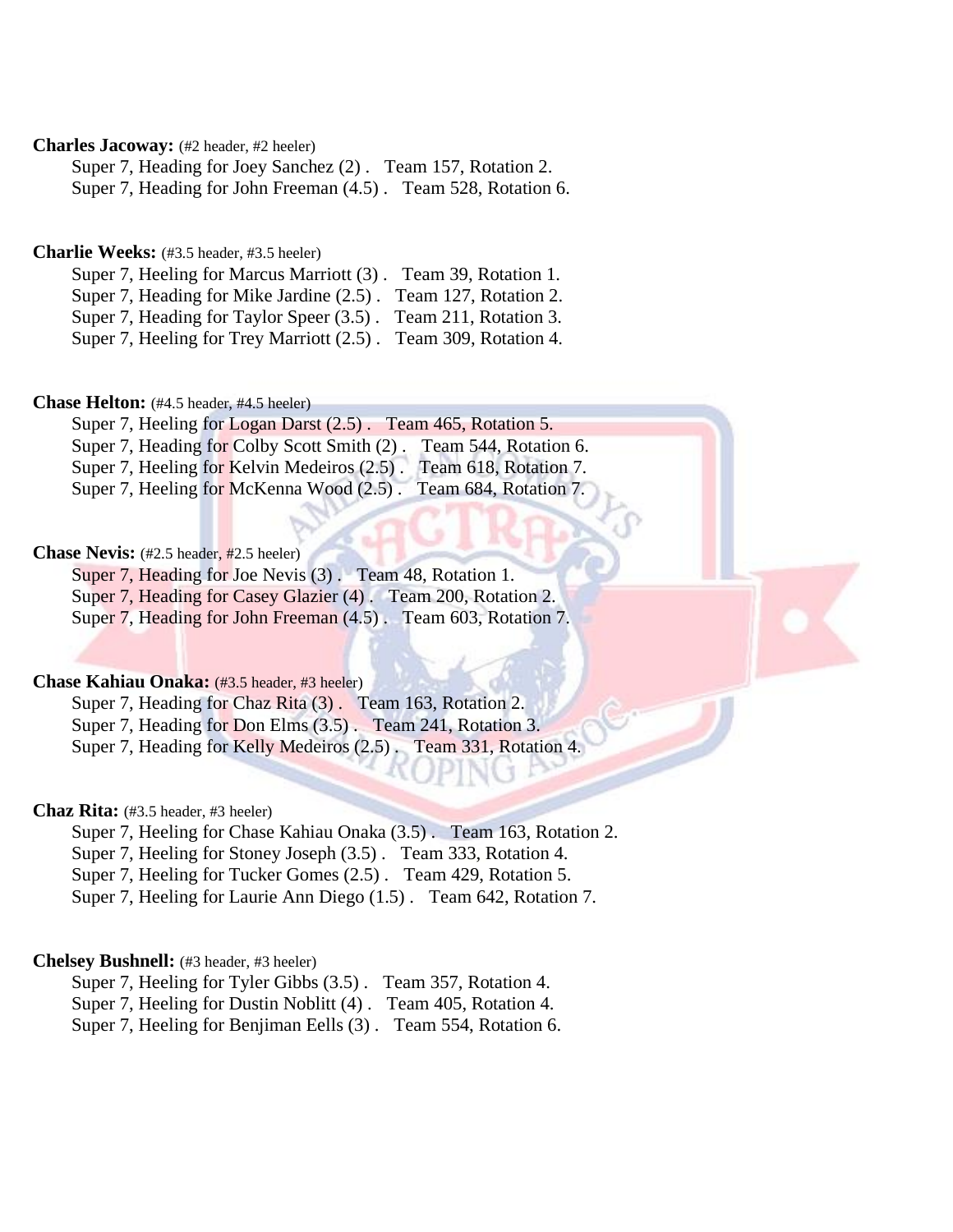# **Chelsy Goldtooth:** (#2 header, #2 heeler)

Super 7, Heeling for Cailee Hall (3.5) . Team 206, Rotation 3. Super 7, Heading for Perry Goldtooth (4) . Team 311, Rotation 4. Super 7, Heading for Walt Rodman (5) . Team 392, Rotation 4.

# **Cheyenne Rey:** (#3 header, #2.5 heeler)

Super 7, Heading for Jeff Cabral (2.5) . Team 136, Rotation 2. Super 7, Heading for Kolton Matthews (2) . Team 347, Rotation 4.

# **Chloe Lambert:** (#2 header, #2 heeler)

Super 7, Heading for Jake Ward (5) . Team 109, Rotation 2.

### **Chris Awa:** (#3 header, #2 heeler)

Super 7, Heading for Shawn Aguiar (3). Team 454, Rotation 3. Super 7, Heading for TBA TBA (1). Team 492, Rotation 5. Super 7, Heading for TBA TBA (1). Team 614, Rotation 7. Super 7, Heading for Kelvin Medeiros (2.5) . Team 685, Rotation 7.

# **Chris Burgess:** (#3 header, #3.5 heeler)

Super 7, Heeling for Caleb Cowden (3.5). Team 543, Rotation 6. Super 7, Heeling for Rylee George (3) . Team 617, Rotation 7. Super 7, Heeling for Justin Burgess (1.5) . Team 683, Rotation 7.

# **Chris Galassini:** (#1 header, #1 heeler)

Super 7, Heading for Ethan Garcia (4) . Team 305, Rotation 4.

# **Chris Hanks:** (#3 header, #3 heeler)

Super 7, Heading for Cade Liston (3) . Team 2, Rotation 1.

- Super 7, Heeling for McKay Taylor (3) . Team 129, Rotation 2.
- Super 7, Heeling for Howard Hutchings (3.5) . Team 235, Rotation 3.

Super 7, Heeling for Jace Hanks (3.5) . Team 428, Rotation 5.

# **Chris McKean:** (#1.5 header, #1.5 heeler)

Super 7, Heading for Bryson Masini (2) . Team 75, Rotation 1. Super 7, Heading for Hank Curry (3) . Team 201, Rotation 2.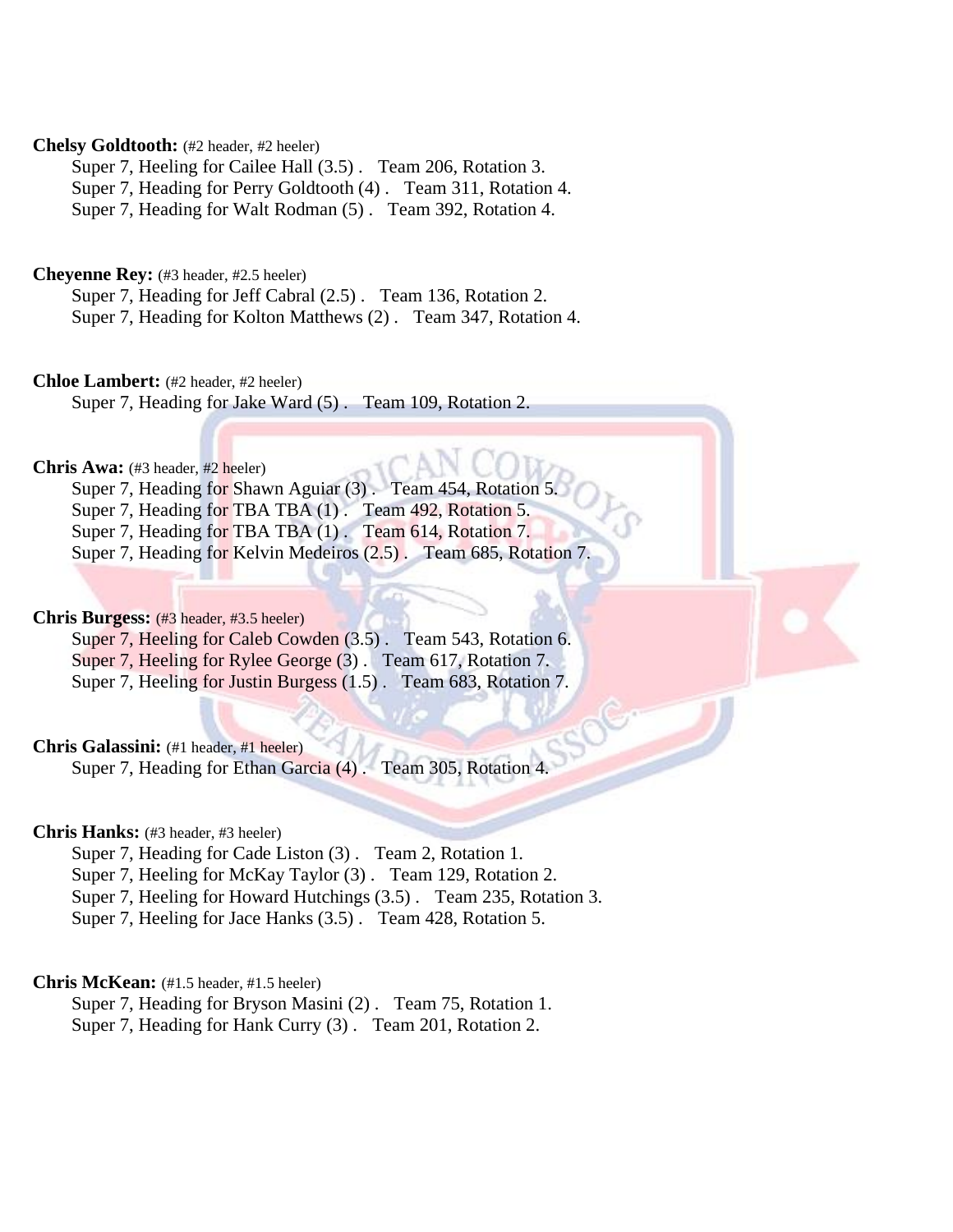## **Christian Drumheller:** (#2.5 header, #2 heeler)

Super 7, Heading for Noah Williams (4.5) . Team 15, Rotation 1. Super 7, Heading for Duke Nordby (1.5) . Team 92, Rotation 1. Super 7, Heading for Terry Holliday (2.5) . Team 177, Rotation 2.

# **Claye Ayres:** (#1.5 header, #1.5 heeler)

Super 7, Heading for TBA TBA (1). Team 215, Rotation 3. Super 7, Heading for Benny Fry (3) . Team 584, Rotation 6. Super 7, Heading for Riley Fry (2.5) . Team 657, Rotation 7.

# **Clayton Brown:** (#2.5 header, #2.5 heeler)

Super 7, Heading for Adam Weigand (3.5) . Team 271, Rotation 3. Super 7, Heading for Casey Glazier (4) . Team 437, Rotation 5. Super 7, Heading for Jimmy Gallagher (3) . Team 515, Rotation 6. Super 7, Heading for Casey Ladner (4.5) . Team 687, Rotation 7.

### **Cliff Garrison:** (#3 header, #3 heeler)

Super 7, Heeling for Cobie Dodds (4). Team 250, Rotation 3. Super 7, Heeling for Joseph Rossi (3.5) . Team 382, Rotation 4. Super 7, Heading for Steve Smith (4) . Team 471, Rotation 5.

### **Clint Felton:** (#3.5 header, #4.5 heeler)

Super 7, Heeling for Jeanne Gieck (2). Team 188, Rotation 2.

Super 7, Heeling for Jace Jepson (2). Team 310, Rotation 4.

Super 7, Heeling for Kade McKnight (1.5). Team 393, Rotation 4.

Super 7, Heeling for Wyatt Peek  $(2.5)$ . Team 481, Rotation 5.

# **Clint Miller:** (#3.5 header, #3.5 heeler)

Super 7, Heeling for Joseyray Funk (3) . Team 520, Rotation 6. Super 7, Heeling for Sadie Miller (2.5) . Team 593, Rotation 6.

# **Cobie Dodds:** (#4 header, #3.5 heeler)

Super 7, Heading for Cliff Garrison (3) . Team 250, Rotation 3. Super 7, Heading for Paden Prior (2.5) . Team 336, Rotation 4.

### **Coby Larsen:** (#2.5 header, #2.5 heeler)

Super 7, Heeling for Gary Barney (2.5) . Team 95, Rotation 1. Super 7, Heeling for Garrett Larsen (2.5) . Team 503, Rotation 5. Super 7, Heeling for Brock Riding (3) . Team 611, Rotation 7.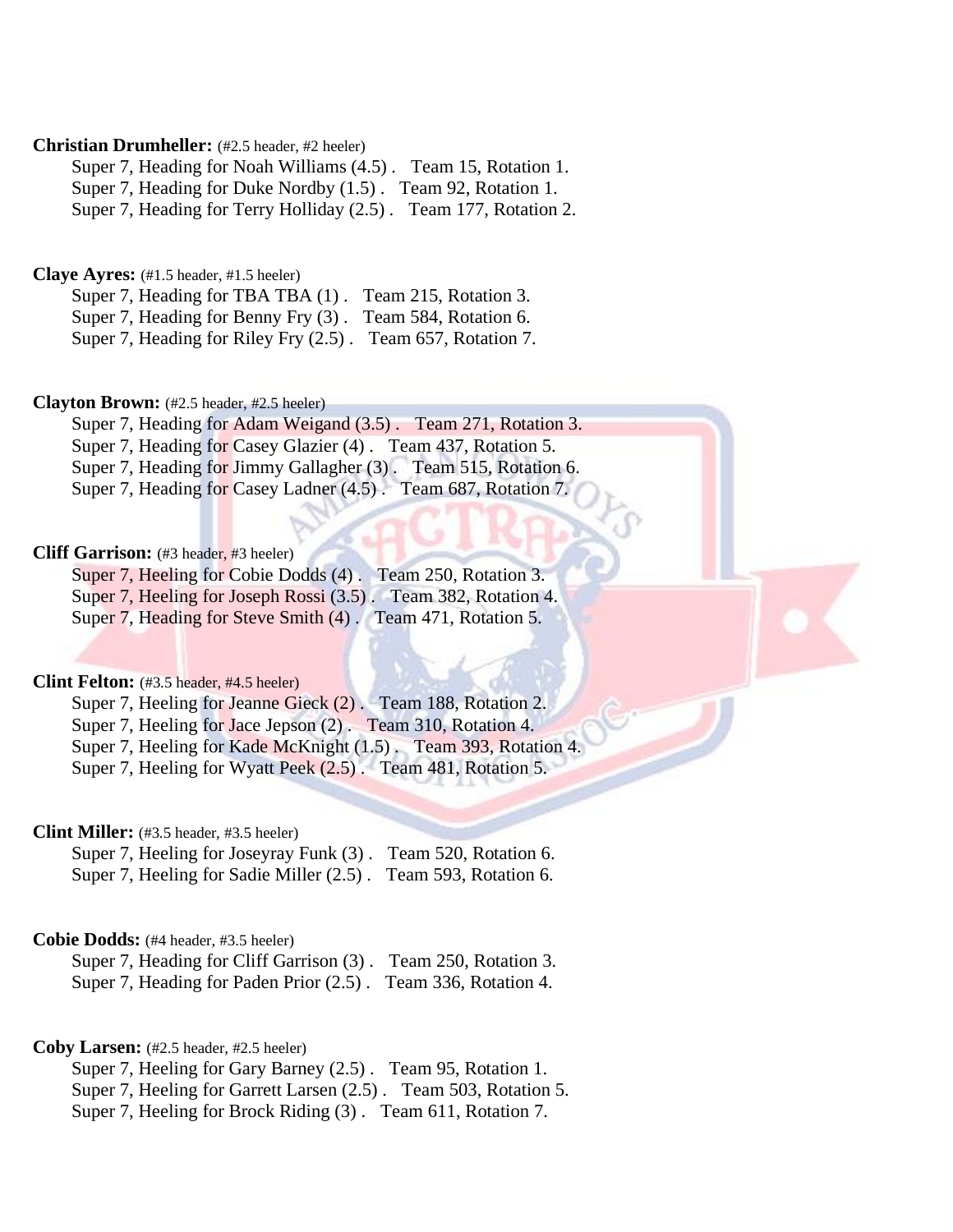# **Cody Cravens:** (#3 header, #2 heeler)

Super 7, Heading for Jeff Gieck (3.5) . Team 434, Rotation 5.

Super 7, Heading for Kasey Kilcup (3.5) . Team 514, Rotation 6.

Super 7, Heading for Taylor Speer (3.5) . Team 609, Rotation 7.

Super 7, Heading for George Schmidt (4) . Team 699, Rotation 7.

### **Cody Rowley:** (#3 header, #3 heeler)

Super 7, Heeling for Tayler Felton (3) . Team 51, Rotation 1.

Super 7, Heeling for Cole Clement (3) . Team 138, Rotation 2.

Super 7, Heeling for Roman Reyes (2) . Team 223, Rotation 3.

Super 7, Heeling for Joseyray Funk (3) . Team 319, Rotation 4.

# **Cody Soffel:** (#3.5 header, #4 heeler)

|  | Super 7, Heeling for Bruce Pulham (2). Team 5, Rotation 1. |                                                                  |
|--|------------------------------------------------------------|------------------------------------------------------------------|
|  |                                                            | Super 7, Heeling for Amee Roundy (2). Team 105, Rotation 2.      |
|  |                                                            | Super 7, Heeling for Garrett Larsen (2.5). Team 426, Rotation 5. |
|  | Super 7, Heeling for Jake Randall $(2.5)$ .                | Team 589, Rotation 6.                                            |

# **Colby Scott Smith:** (#3 header, #2 heeler)

| Super 7, Heading for Jeff Sparrowk (4).                      | Team 412, Rotation 5. |
|--------------------------------------------------------------|-----------------------|
| Super 7, Heeling for Chase Helton (4.5).                     | Team 544, Rotation 6. |
| Super 7, Heading for Shane Bohach (3). Team 620, Rotation 7. |                       |
| Super 7, Heeling for Steve Smith (4).                        | Team 673, Rotation 7. |

### **Cole Clement:** (#3 header, #3 heeler)

Super 7, Heeling for Wyatt Kent (3) . Team 20, Rotation 1.

Super 7, Heading for Cody Rowley (3) . Team 138, Rotation 2.

Super 7, Heeling for Joao Miranda (3.5) . Team 259, Rotation 3.

Super 7, Heeling for Cailee Hall (3.5) . Team 368, Rotation 4.

### **Cole Dodds:** (#4 header, #4 heeler)

Super 7, Heeling for Breanna Blaswich (2) . Team 69, Rotation 1. Super 7, Heeling for Rylee George (3) . Team 225, Rotation 3. Super 7, Heeling for Tyson Porter (3). Team 321, Rotation 4. Super 7, Heeling for Karen Dias (3) . Team 559, Rotation 6.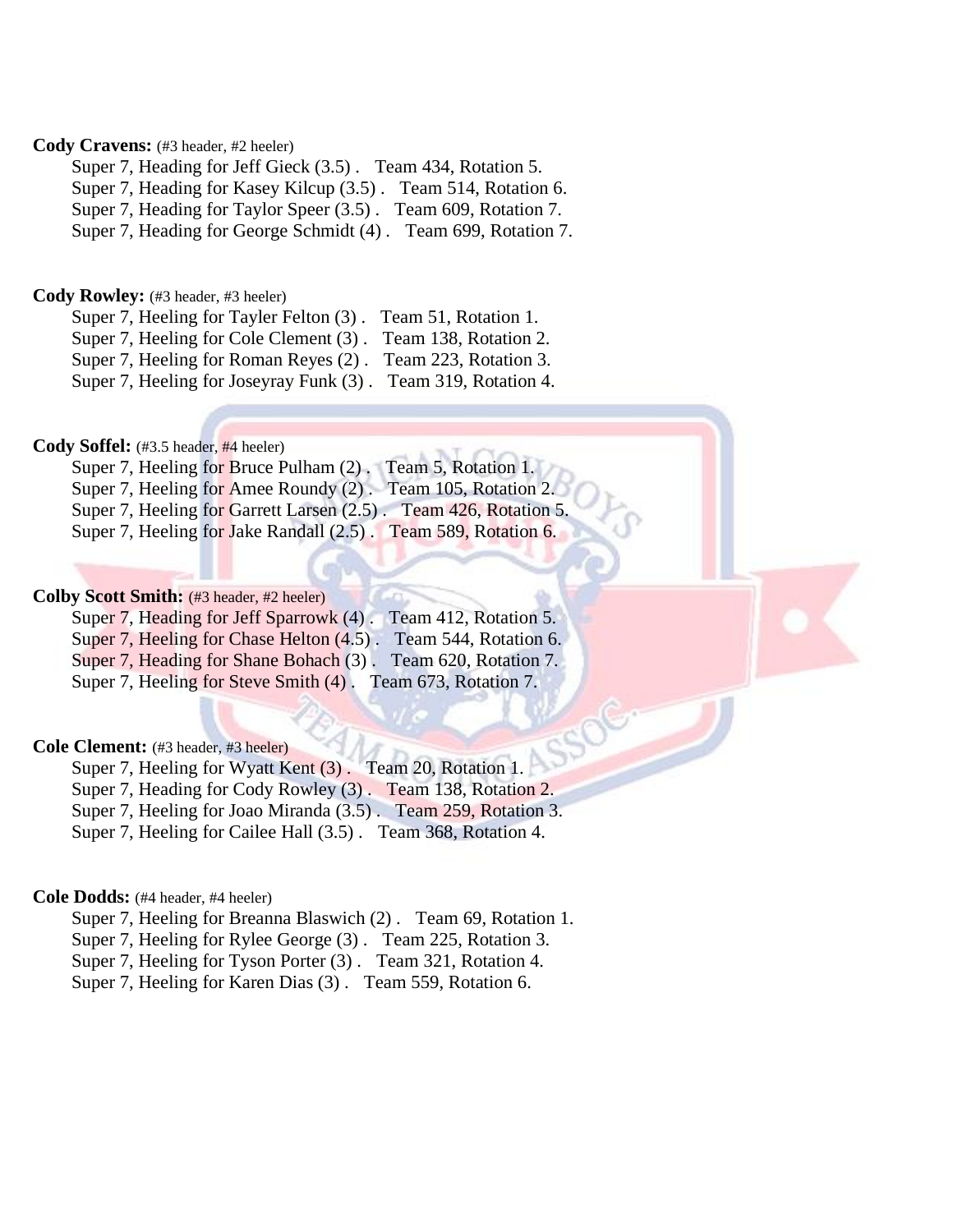# **Cole English:** (#2 header, #2 heeler)

Super 7, Heading for TBA TBA  $(1)$ . Team 191, Rotation 2.

Super 7, Heading for Jake Ward (5) . Team 547, Rotation 6.

Super 7, Heading for Matt Hussman (4.5) . Team 638, Rotation 7.

Super 7, Heading for Garrett Jepson (5) . Team 707, Rotation 7.

**Cole Hook:** (#4 header, #3.5 heeler)

Super 7, Heeling for Dean Voigt (3.5) . Team 9, Rotation 1. Super 7, Heeling for JD Machado (3) . Team 158, Rotation 2. Super 7, Heeling for Brad McGilchrist (2.5) . Team 248, Rotation 3.

**Collin Bowler:** (#1.5 header, #1.5 heeler)

Super 7, Heeling for Tarrin Bowler (2). Team 66, Rotation 1. Super 7, Heading for Bode Bowler (2) . Team 290, Rotation 3.

# **Colt Cowden:** (#3.5 header, #3.5 heeler)

Super 7, Heeling for Bronc Rowland (3). Team 208, Rotation 3. Super 7, Heeling for Brad McGilchrist (2.5) . Team 378, Rotation 4. Super 7, Heeling for JT Bradley (3.5). Team 596, Rotation 6.

# **Colton Michilizzi:** (#3 header, #3 heeler)

Super 7, Heading for Ty Morrill (3.5) . Team 10, Rotation 1. Super 7, Heading for Brent Marrell (2) . Team 706, Rotation 7.

# **Colton White:** (#1.5 header, #2 heeler)

Super 7, Heeling for Hank Brown (4). Team 210, Rotation 3. Super 7, Heeling for Caleb Cowden (3.5) . Team 439, Rotation 5. Super 7, Heeling for Todd Hampton (4.5) . Team 655, Rotation 7. Super 7, Heeling for Tammy White (3) . Team 678, Rotation 7.

# **Connor Nighman:** (#2.5 header, #2 heeler)

Super 7, Heading for Robert Rita (2.5) . Team 58, Rotation 1. Super 7, Heeling for Trey Camarillo (2) . Team 216, Rotation 3. Super 7, Heeling for Jerold Camarillo (4) . Team 266, Rotation 3.

Super 7, Heeling for Cassie Camarillo (1.5) . Team 317, Rotation 4.

**Cris Robles:** (#2 header, #2.5 heeler)

Super 7, Heeling for Danny Goddard (2.5) . Team 67, Rotation 1. Super 7, Heeling for Mike MacKenzie (2.5) . Team 150, Rotation 2.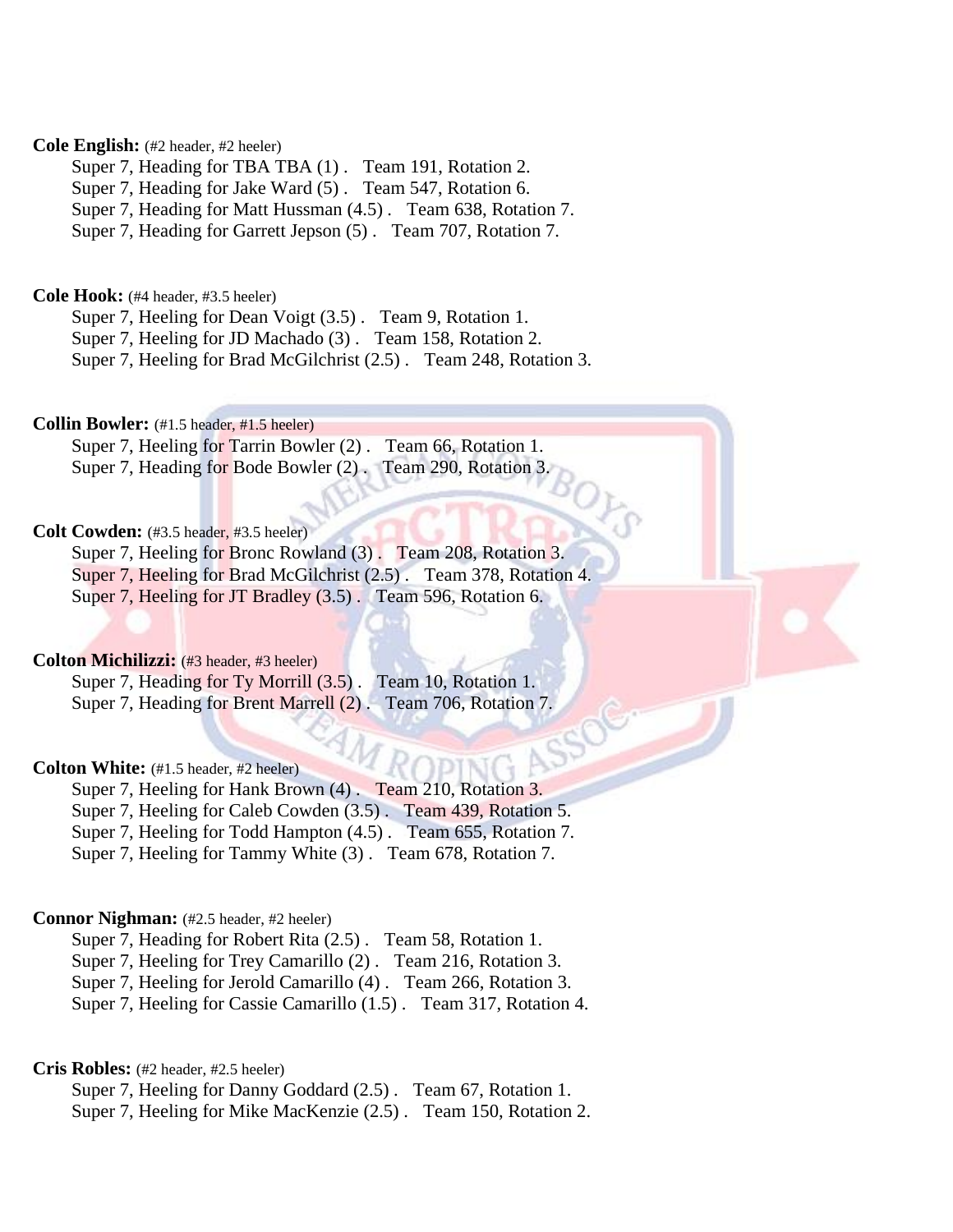# **Curtis English:** (#3.5 header, #3.5 heeler)

Super 7, Heading for Daunte Ceresola (3) . Team 13, Rotation 1. Super 7, Heading for Blaine Pinochi (3) . Team 90, Rotation 1.

# Damien Flores: (#2 header, #2 heeler)

Super 7, Heading for TBA TBA (1). Team 470, Rotation 5. Super 7, Heading for Owen Flores (1) . Team 574, Rotation 6. Super 7, Heading for TBA TBA  $(1)$ . Team 631, Rotation 7.

Super 7, Heading for Herman Holland (2) . Team 675, Rotation 7.

# Dan Dowdy: (#2.5 header, #2.5 heeler)

Super 7, Heeling for Mark Moreland (2.5). Team 420, Rotation 5. Super 7, Heeling for Jimmy Miranda (1.5). Team 459, Rotation 5.

# **Dan Duncan:** (#3 header, #3 heeler)

Super 7, Heeling for AJ Duncan (2.5) . Team 404, Rotation 4. Super 7, Heeling for Ty Marriott (2.5). Team 513, Rotation 6. Super 7, Heeling for Kenny Rhodes (3) . Team 587, Rotation 6.

Super 7, Heeling for Jim Estill (3.5). Team 656, Rotation 7.

# **Dan Santos:** (#2 header, #1.5 heeler)

Super 7, Heading for Kasey Kilcup (3.5) . Team 447, Rotation 5. Super 7, Heading for Ron Bishop  $(2.5)$ . Team 648, Rotation 7.

### **Dan Sr Williams:** (#3 header, #3 heeler)

Super 7, Heeling for Josh Scheiber (2) . Team 64, Rotation 1. Super 7, Heeling for Josh Alexander (4) . Team 144, Rotation 2. Super 7, Heading for Ted Williams (3.5) . Team 240, Rotation 3. Super 7, Heading for Brent Marrell (2) . Team 505, Rotation 6.

# **Dani Dowton:** (#2.5 header, #2.5 heeler)

Super 7, Heading for Glen Nelson (4.5) . Team 278, Rotation 3. Super 7, Heading for Paul Dunn (4.5) . Team 386, Rotation 4.

# Daniel Alviso: (#1.5 header, #1.5 heeler)

Super 7, Heading for Gary G Santos (2) . Team 112, Rotation 2.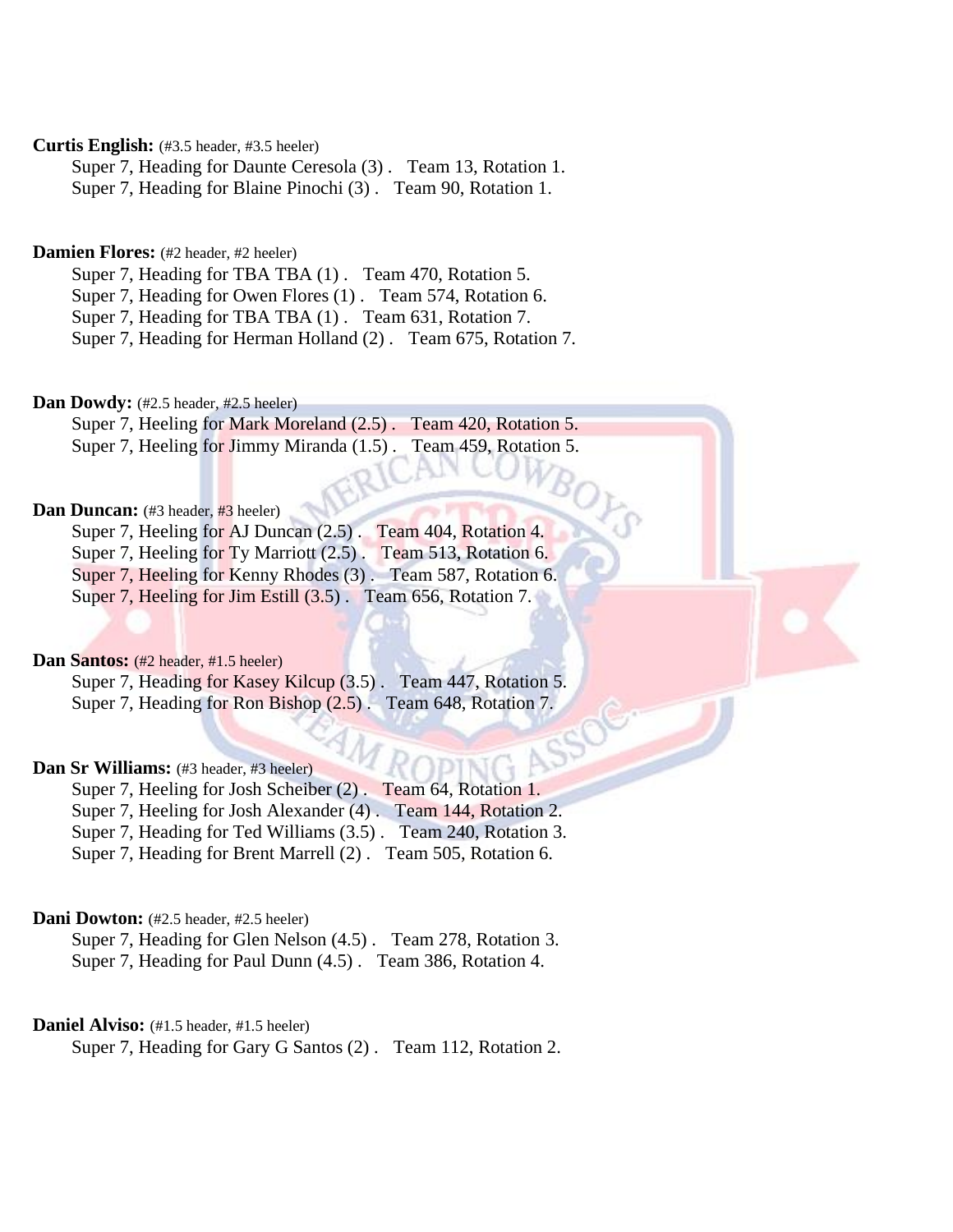# Danny Cardoza: (#2.5 header, #2.5 heeler)

Super 7, Heading for Gavin Cardoza (4.5) . Team 249, Rotation 3. Super 7, Heeling for Kyle Beaver (3) . Team 359, Rotation 4. Super 7, Heeling for Donna Nelson (2.5) . Team 379, Rotation 4. Super 7, Heeling for Ernie Cardoza (3) . Team 660, Rotation 7.

### Danny Goddard: (#2.5 header, #2 heeler)

Super 7, Heading for Cris Robles (2.5) . Team 67, Rotation 1.

Super 7, Heading for Tristan Luther (4.5) . Team 148, Rotation 2.

Super 7, Heading for Gary Hemsted (4) . Team 202, Rotation 2.

Super 7, Heading for Ted Williams (3.5) . Team 332, Rotation 4.

# Darcie Stewart: (#2 header, #2 heeler)

Super 7, Heading for Travis Stewart (5) . Team 120, Rotation 2. Super 7, Heading for Aaron Bean  $(2.5)$ . Team 308, Rotation 4.

### **Daren Lowry:** (#2.5 header, #2 heeler)

Super 7, Heading for Hunter Lowry (3.5). Team 436, Rotation 5. Super 7, Heading for Jeff Sparrowk (4). Team 472, Rotation 5. Super 7, Heading for Blair Wheatley (4) . Team 516, Rotation 6. Super 7, Heading for John Freeman (4.5). Team 669, Rotation 7.

# Dario Ceresola: (#4 header, #2.5 heeler)

Super 7, Heading for Daunte Ceresola (3). Team 171, Rotation 2.

# **Daunte Ceresola:** (#2 header, #3 heeler)

Super 7, Heeling for Curtis English (3.5) . Team 13, Rotation 1. Super 7, Heeling for Dario Ceresola (4) . Team 171, Rotation 2.

# **David Firestone:** (#2.5 header, #2 heeler)

Super 7, Heading for Dick Whiteside (2) . Team 14, Rotation 1. Super 7, Heading for George Schmidt (4) . Team 348, Rotation 4.

# David Howard: (#2 header, #2 heeler)

Super 7, Heading for Ed Archuleta (2.5) . Team 690, Rotation 7.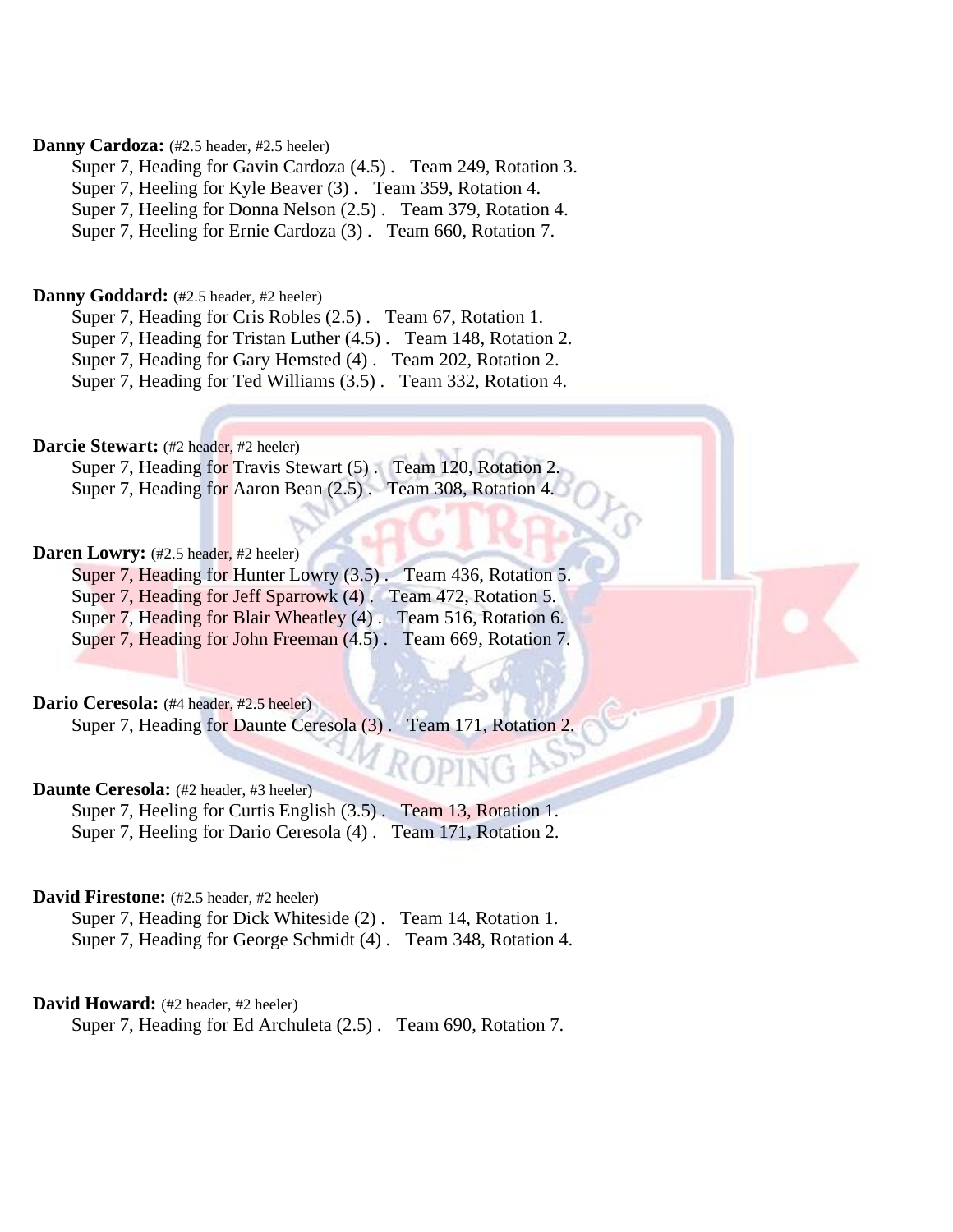# Davis Grupe: (#3.5 header, #3.5 heeler)

Super 7, Heeling for Paul Devine (2.5) . Team 33, Rotation 1. Super 7, Heeling for Mike Nizzoli (2.5) . Team 164, Rotation 2.

Super 7, Heeling for Buster Berna (3.5) . Team 374, Rotation 4.

# Dean Sherbo: (#3 header, #3 heeler)

Super 7, Heeling for Brayden Grashuis (3) . Team 24, Rotation 1.

Super 7, Heeling for Max Loya (3) . Team 102, Rotation 1.

Super 7, Heeling for Jeremy Simonich (4) . Team 315, Rotation 4.

Super 7, Heeling for Ryan Bettencourt (3.5) . Team 517, Rotation 6.

Dean Smith: (#2 header, #2 heeler)

Super 7, Heading for Casey Awbrey (5) . Team 173, Rotation 2.

# Dean Voigt: (#3.5 header, #2.5 heeler)

Super 7, Heading for Cole Hook (3.5). Team 9, Rotation 1.

Super 7, Heading for Lee Legasey (2) . Team 85, Rotation 1.

Super 7, Heading for Jerritt Wagner (3.5) . Team 169, Rotation 2.

Super 7, Heading for Mark Medin (2) . Team 334, Rotation 4.

# **Debbie Maxwell:** (#2 header, #2 heeler)

Super 7, Heading for Joel Maxwell (2.5) . Team 599, Rotation 6.

### **Degan Patton:** (#2 header, #2 heeler)

Super 7, Heading for Jeff Gieck  $(3.5)$ . Team 54, Rotation 1.

# **Delton Cullins:** (#2.5 header, #2.5 heeler)

Super 7, Heading for Gary Ford (4.5) . Team 65, Rotation 1. Super 7, Heading for Shane Barnes (3) . Team 318, Rotation 4. Super 7, Heading for Lyle Harvey (3.5) . Team 425, Rotation 5.

Super 7, Heading for Tommy Rogers (3) . Team 671, Rotation 7.

# **Denise VonTour:** (#2.5 header, #2.5 heeler)

Super 7, Heading for Brody Grashuis (2) . Team 145, Rotation 2.

# **Dennis Lee:** (#1.5 header, #1.5 heeler)

Super 7, Heading for Jake Ward (5) . Team 629, Rotation 7.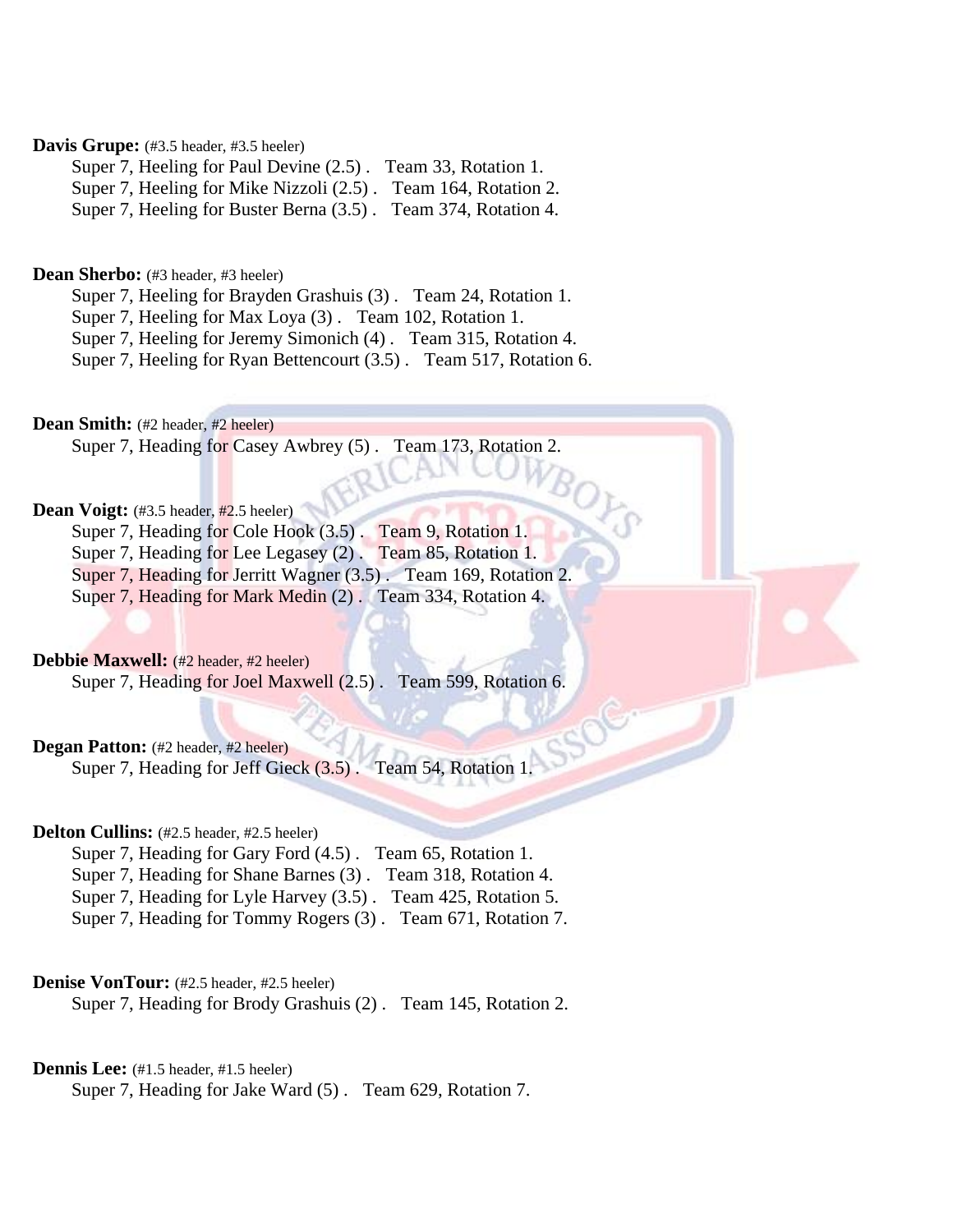# **Denton Williams:** (#3 header, #3 heeler)

Super 7, Heading for Jack Curry (4) . Team 37, Rotation 1. Super 7, Heading for Tom Howell (4) . Team 126, Rotation 2. Super 7, Heading for Bruce Corkill (3.5) . Team 243, Rotation 3.

# **Devon McDaniel:** (#4 header, #3.5 heeler)

Super 7, Heeling for Sammy Saunders (3.5) . Team 403, Rotation 4.

Super 7, Heading for Trey McFarlane (3) . Team 462, Rotation 5.

Super 7, Heading for Nick Eiguren (3) . Team 518, Rotation 6.

Super 7, Heeling for Katie McFarlane (3) . Team 571, Rotation 6.

**Dick Whiteside:** (#2 header, #2 heeler)

Super 7, Heeling for David Firestone (2.5) . Team 14, Rotation 1.

### **Dillon Almason:** (#3.5 header, #4 heeler)

Super 7, Heading for Kolton Matthews (2) . Team 269, Rotation 3. Super 7, Heeling for Anthony Basso (2.5) . Team 371, Rotation 4.

# Dino Webb: (#2 header, #2 heeler)

| Super 7, Heading for Murvin Hicks (2). Team 419, Rotation 5.  |  |
|---------------------------------------------------------------|--|
| Super 7, Heading for Brent Marrell (2). Team 644, Rotation 7. |  |

# Dirk Jim: (#4 header, #4 heeler)

Super 7, Heeling for Marty Okamura (3). Team 47, Rotation 1.

Super 7, Heeling for Sam Kofoed (2.5) . Team 132, Rotation 2.

Super 7, Heeling for Nora Hunt Lee (3) . Team 431, Rotation 5.

Super 7, Heeling for Mason McDaniel (3) . Team 500, Rotation 5.

### **Don Elms:** (#3.5 header, #3.5 heeler)

Super 7, Heeling for Chase Kahiau Onaka (3.5) . Team 241, Rotation 3. Super 7, Heeling for Mark Moreland (2.5) . Team 455, Rotation 5.

### **Donna Nelson:** (#2.5 header, #1.5 heeler)

Super 7, Heading for Shane Barnes (3) . Team 137, Rotation 2.

Super 7, Heading for Danny Cardoza (2.5) . Team 379, Rotation 4.

Super 7, Heading for Jeff Cabral (2.5) . Team 479, Rotation 5.

Super 7, Heading for Jared Thompson (3.5) . Team 615, Rotation 7.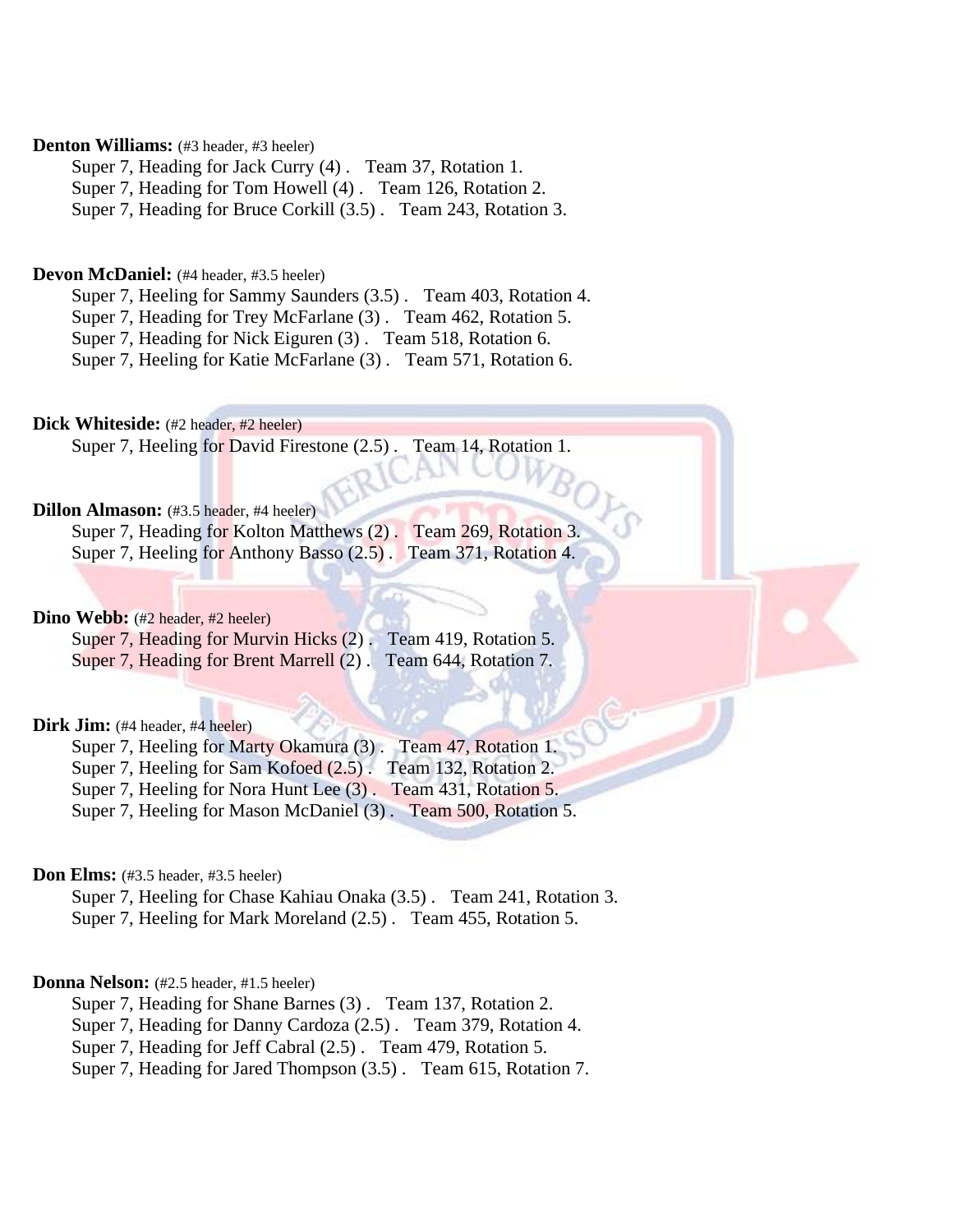# **Dorian Bundy:** (#2.5 header, #2 heeler)

Super 7, Heading for McKay Taylor (2) . Team 356, Rotation 4.

**Doug Glenn:** (#1 header, #1 heeler)

Super 7, Heading for Aaron Bean (2.5) . Team 499, Rotation 5.

Duke Nordby: (#1.5 header, #1.5 heeler)

Super 7, Heeling for Christian Drumheller (2.5) . Team 92, Rotation 1. Super 7, Heeling for Larry Nordby (3.5) . Team 461, Rotation 5.

**Dustin Noblitt:** (#4 header, #3.5 heeler)

Super 7, Heading for Chelsey Bushnell (3) . Team 405, Rotation 4. Super 7, Heeling for Ralph Kelley (2.5) . Team 509, Rotation 6. Super 7, Heeling for Butch Pope (1.5) . Team 612, Rotation 7.

# **Dusty Edgmon:** (#2 header, #2 heeler)

Super 7, Heading for Wyatt Peek (2.5) . Team 430, Rotation 5. Super 7, Heading for Pistol Bray (4). Team 623, Rotation 7.

# Ed Archuleta: (#3 header, #2.5 heeler)

Super 7, Heeling for Terynn Archuleta (3.5). Team 540, Rotation 6. Super 7, Heeling for David Howard (2) . Team 690, Rotation 7.

# **Ed Moreda:** (#3 header, #3 heeler)

Super 7, Heading for Casey Glazier (4) . Team 298, Rotation 3.

### **Eli Green:** (#3.5 header, #2.5 heeler)

Super 7, Heading for Kevin Dias (3.5) . Team 232, Rotation 3. Super 7, Heeling for Todd Hampton (4.5) . Team 326, Rotation 4. Super 7, Heading for Justin Stacy (3) . Team 550, Rotation 6. Super 7, Heading for Tucker Alexander (3) . Team 595, Rotation 6.

# **Enrique Rodriquez:** (#1 header, #1 heeler)

Super 7, Heading for Noe Casian (3) . Team 56, Rotation 1. Super 7, Heading for Anselmo Ramirez (5) . Team 340, Rotation 4.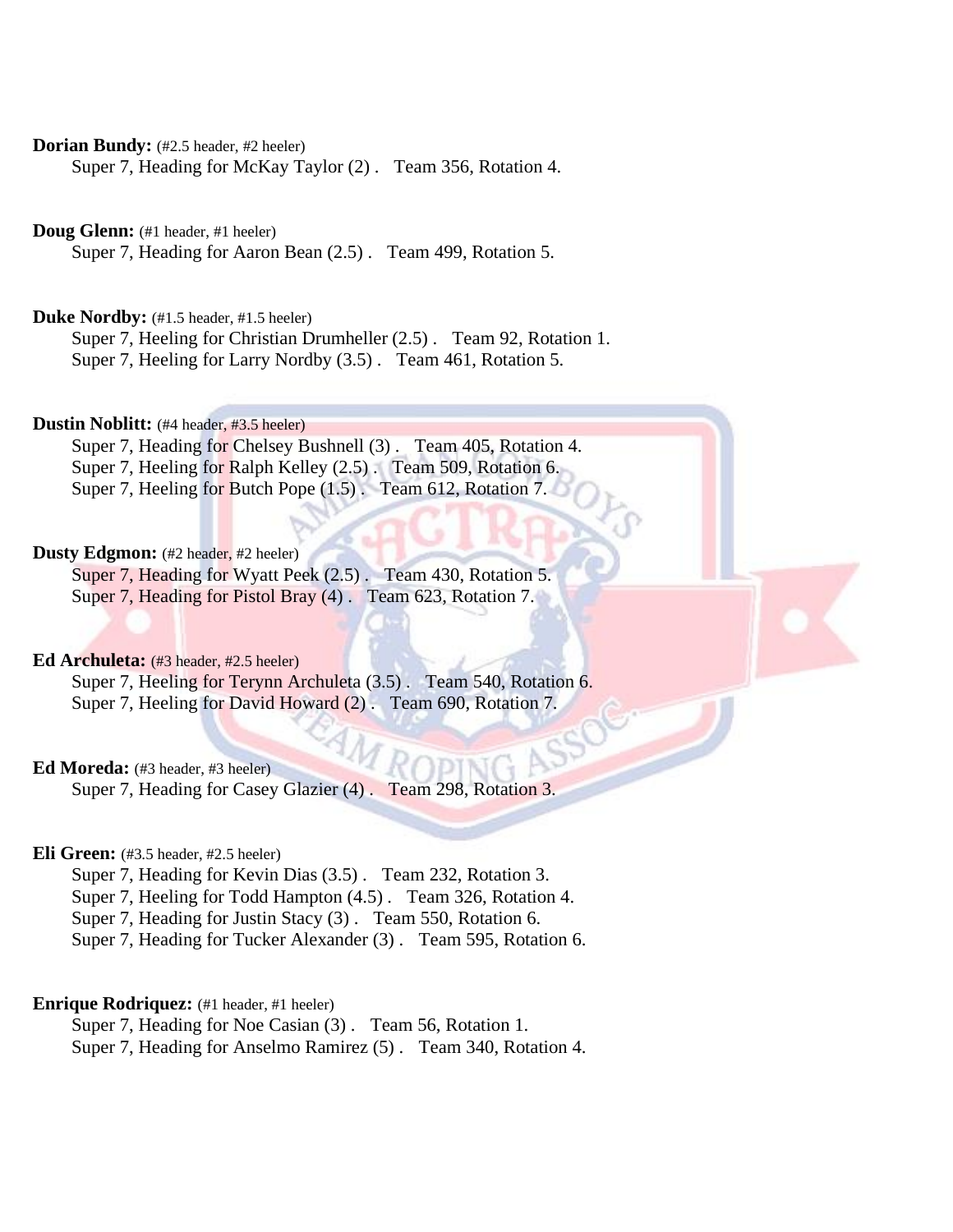# **Ernie Cardoza:** (#3 header, #2.5 heeler)

Super 7, Heading for Kevin Dias (3.5) . Team 502, Rotation 5. Super 7, Heading for Luke Cardoza (4) . Team 578, Rotation 6. Super 7, Heading for Danny Cardoza (2.5) . Team 660, Rotation 7.

# **Ethan Asbury:** (#2.5 header, #2.5 heeler)

Super 7, Heading for Rick Fausone (4) . Team 74, Rotation 1. Super 7, Heading for Lyle Harvey (3.5) . Team 291, Rotation 3. Super 7, Heading for Jeremiah Bean (1) . Team 383, Rotation 4.

# Ethan Awa: (#3 header, #5 heeler)

Super 7, Heeling for Kalia Medeiros (2) . Team 187, Rotation 2. Super 7, Heeling for Amee Roundy (2). Team 361, Rotation 4. Super 7, Heeling for Shelly Winn (2) . Team 466, Rotation 5. Super 7, Heeling for Brian DeMattos (2) . Team 650, Rotation 7.

### **Ethan Garcia:** (#3.5 header, #4 heeler)

Super 7, Heeling for Jace Jepson (2) . Team 118, Rotation 2. Super 7, Heeling for Kenny Rhodes (3) . Team 207, Rotation 3. Super 7, Heeling for Chris Galassini (1) . Team 305, Rotation 4. Super 7, Heeling for Tyler Mitchell (2.5) . Team 646, Rotation 7.

# **Frank VanArtsdalen:** (#3 header, #3.5 heeler)

Super 7, Heeling for Mike Nizzoli (2.5). Team 78, Rotation 1. Super 7, Heeling for Wyatt Gibbs (3.5) . Team 538, Rotation 6. Super 7, Heeling for Tyler Gibbs (3.5) . Team 635, Rotation 7. Super 7, Heeling for Joseph Pedota  $(3.5)$ . Team 698, Rotation 7.

### **Garrett Gallagher:** (#2.5 header, #2 heeler)

Super 7, Heading for Jimmy Gallagher (3) . Team 30, Rotation 1. Super 7, Heading for Casey Ladner (4.5) . Team 185, Rotation 2. Super 7, Heading for Ryan Gallagher (4.5) . Team 294, Rotation 3.

### Garrett Jepson: (#4 header, #5 heeler)

Super 7, Heeling for Kade McKnight (1.5) . Team 114, Rotation 2.

Super 7, Heeling for Jace Jepson (2) . Team 390, Rotation 4.

Super 7, Heeling for Stix Lee (1.5) . Team 480, Rotation 5.

Super 7, Heeling for Cole English (2) . Team 707, Rotation 7.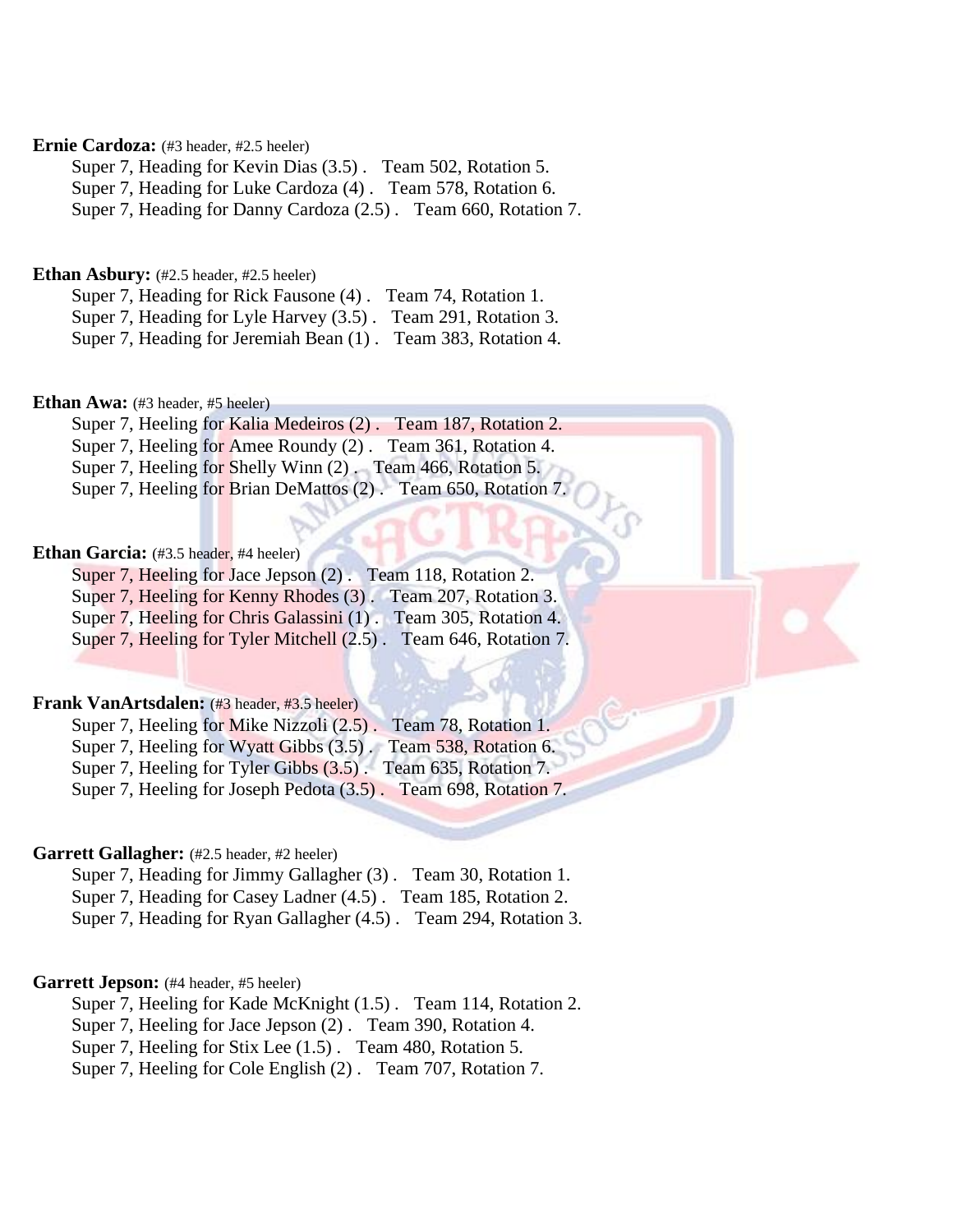# Garrett Larsen: (#2.5 header, #2.5 heeler)

Super 7, Heading for Wyatt Delano (3.5) . Team 23, Rotation 1. Super 7, Heading for Perry Goldtooth (4) . Team 391, Rotation 4. Super 7, Heading for Cody Soffel (4) . Team 426, Rotation 5. Super 7, Heading for Coby Larsen (2.5) . Team 503, Rotation 5.

### Garrett Riding: (#3.5 header, #3.5 heeler)

Super 7, Heeling for Matt Liston (3) . Team 406, Rotation 5.

Super 7, Heeling for Cameron Drake (3) . Team 474, Rotation 5.

Super 7, Heeling for Chad Reber (3) . Team 553, Rotation 6.

Super 7, Heeling for Brock Riding (3) . Team 677, Rotation 7.

# Gary Barney: (#2.5 header, #2.5 heeler)

Super 7, Heading for Joe Jr. Vicente (2) . Team 17, Rotation 1.

Super 7, Heading for Coby Larsen (2.5) . Team 95, Rotation 1.

Super 7, Heading for Bret Layne (3) . Team 352, Rotation 4.

Super 7, Heading for Robert Silva (2.5) . Team 417, Rotation 5.

# Gary Ford: (#3.5 header, #4.5 heeler)

Super 7, Heeling for Delton Cullins (2.5). Team 65, Rotation 1.

Super 7, Heeling for Taylor Bennett (2). Team 147, Rotation 2.

Super 7, Heeling for Jason Snow  $(2.5)$ . Team 236, Rotation 3.

Super 7, Heeling for Breanna Blaswich (2) . Team 380, Rotation 4.

### Gary Hemsted: (#4 header, #4 heeler)

Super 7, Heeling for Danny Goddard (2.5). Team 202, Rotation 2. Super 7, Heeling for Larry Williams (3) . Team 349, Rotation 4.

# Gary G Santos: (#2 header, #2 heeler)

Super 7, Heeling for Daniel Alviso (1.5) . Team 112, Rotation 2. Super 7, Heeling for Kash Chico (1.5) . Team 197, Rotation 2.

# Gavin Cardoza: (#3.5 header, #4.5 heeler)

Super 7, Heeling for Jamie Fontes (2) . Team 3, Rotation 1.

Super 7, Heeling for Danny Cardoza (2.5) . Team 249, Rotation 3.

Super 7, Heeling for McKenna Wood (2.5) . Team 399, Rotation 4.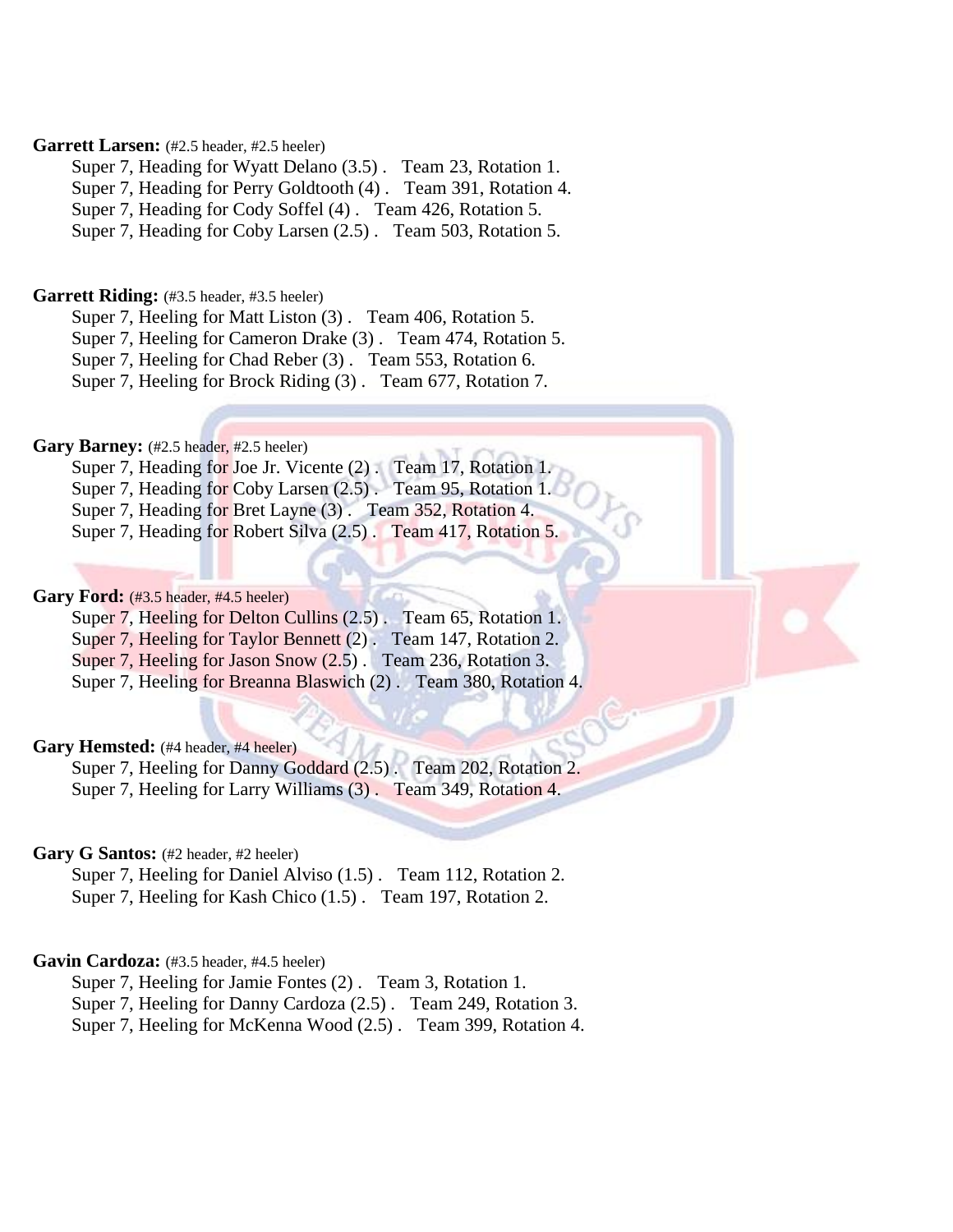# Gene Harry: (#4.5 header, #4.5 heeler)

Super 7, Heeling for Kade McKnight (1.5) . Team 31, Rotation 1.

Super 7, Heeling for Sadie Miller (2.5) . Team 113, Rotation 2.

Super 7, Heeling for Jack Bassett (2) . Team 227, Rotation 3.

# **George Schmidt:** (#4 header, #4 heeler)

Super 7, Heeling for Rylee George (3) . Team 71, Rotation 1.

Super 7, Heeling for David Firestone (2.5) . Team 348, Rotation 4.

Super 7, Heeling for Steve Hoffman (3) . Team 579, Rotation 6.

Super 7, Heeling for Cody Cravens (3) . Team 699, Rotation 7.

### Glen Nelson: (#4 header, #4.5 heeler)

Super 7, Heeling for Dani Dowton (2.5) . Team 278, Rotation 3. Super 7, Heeling for Steve Dugger (2.5). Team 453, Rotation 5. Super 7, Heeling for Jace Grenke (2) . Team 560, Rotation 6. Super 7, Heeling for Sam Kofoed (2.5) . Team 633, Rotation 7.

# **Griff Ahlstrom:** (#3 header, #4 heeler)

Super 7, Heeling for McKay Taylor (3). Team 43, Rotation 1. Super 7, Heeling for Bruce Pulham (2) . Team 303, Rotation 3. Super 7, Heeling for Lane Nielsen (3) . Team 398, Rotation 4. Super 7, Heeling for Matt Liston (3). Team 527, Rotation 6.

# **Hank Brown:** (#4 header, #2.5 heeler)

Super 7, Heading for Colton White (2). Team 210, Rotation 3. Super 7, Heading for Tucker Alexander (3) . Team 522, Rotation 6.

# Hank Curry: (#3 header, #3 heeler)

Super 7, Heeling for Jack Bassett (2) . Team 34, Rotation 1.

Super 7, Heeling for Chris McKean (1.5) . Team 201, Rotation 2.

Super 7, Heeling for Mike Umbdenstock (1.5) . Team 344, Rotation 4.

Super 7, Heeling for Abby Mitchell (2.5) . Team 552, Rotation 6.

### **Hayley Tebbs:** (#1.5 header, #1.5 heeler)

Super 7, Heading for Joao Miranda (5.5) . Team 146, Rotation 2. Super 7, Heading for Todd Hampton (5.5) . Team 237, Rotation 3.

### **Herman Delgadillo:** (#2.5 header, #1.5 heeler)

Super 7, Heading for Anthony Basso (2.5) . Team 140, Rotation 2.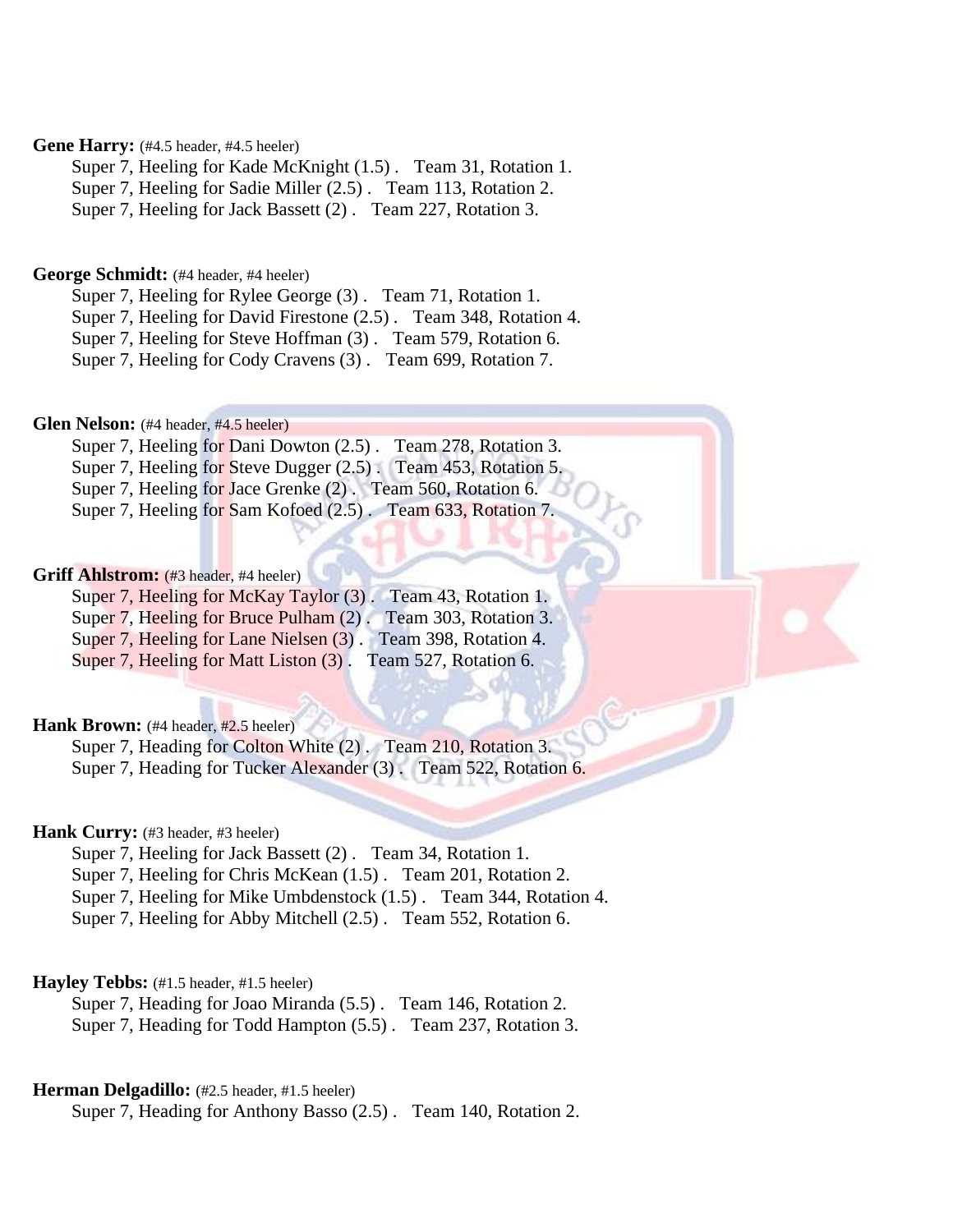# Herman Holland: (#2.5 header, #2 heeler)

Super 7, Heading for Luis Rincon (2) . Team 408, Rotation 5. Super 7, Heading for Peter Rincon (3) . Team 534, Rotation 6. Super 7, Heading for Kale Ornellas (3) . Team 608, Rotation 7. Super 7, Heeling for Damien Flores (2) . Team 675, Rotation 7.

### **Howard Hutchings:** (#3.5 header, #3 heeler)

Super 7, Heading for Jace Hanks (2.5) . Team 35, Rotation 1. Super 7, Heading for Scott Lauaki (3.5) . Team 119, Rotation 2.

Super 7, Heading for Chris Hanks (3) . Team 235, Rotation 3.

Super 7, Heeling for Sadie Fitzgerald (1.5) . Team 362, Rotation 4.

# **Hunter Lowry:** (#3.5 header, #3.5 heeler)

| Super 7, Heeling for Daren Lowry (2.5). Team 436, Rotation 5.  |  |  |  |
|----------------------------------------------------------------|--|--|--|
| Super 7, Heeling for Justin Stacy (3.5). Team 607, Rotation 7. |  |  |  |
| Super 7, Heeling for Wyatt Gibbs (3.5). Team 703, Rotation 7.  |  |  |  |

### **Jace Grenke:** (#2 header, #2 heeler)

Super 7, Heading for Wade Hofheins (4.5). Team 413, Rotation 5.

Super 7, Heading for Matt Hussman (4.5). Team 532, Rotation 6.

Super 7, Heading for Glen Nelson (4.5) . Team 560, Rotation 6.

Super 7, Heading for Nick Wilkinson (4) . Team 634, Rotation 7.

# **Jace Hanks:** (#3.5 header, #2.5 heeler)

Super 7, Heeling for Howard Hutchings (3.5) . Team 35, Rotation 1.

Super 7, Heading for Cade Liston (3) . Team 339, Rotation 4.

Super 7, Heading for Chris Hanks (3) . Team 428, Rotation 5.

Super 7, Heading for Scott Lauaki (3.5) . Team 535, Rotation 6.

### **Jace Jepson:** (#2 header, #2 heeler)

Super 7, Heading for Ethan Garcia (4) . Team 118, Rotation 2. Super 7, Heading for Tommy Lee (4.5) . Team 212, Rotation 3. Super 7, Heading for Clint Felton (4.5) . Team 310, Rotation 4.

Super 7, Heading for Garrett Jepson (5) . Team 390, Rotation 4.

# **Jacek Frost:** (#2 header, #2 heeler)

- Super 7, Heeling for Bronc Rowland (3) . Team 124, Rotation 2. Super 7, Heeling for Marti Anderson (3) . Team 199, Rotation 2.
- Super 7, Heeling for Kaley Schorovsky (1) . Team 488, Rotation 5.
- Super 7, Heeling for Jasper Frost (2) . Team 619, Rotation 7.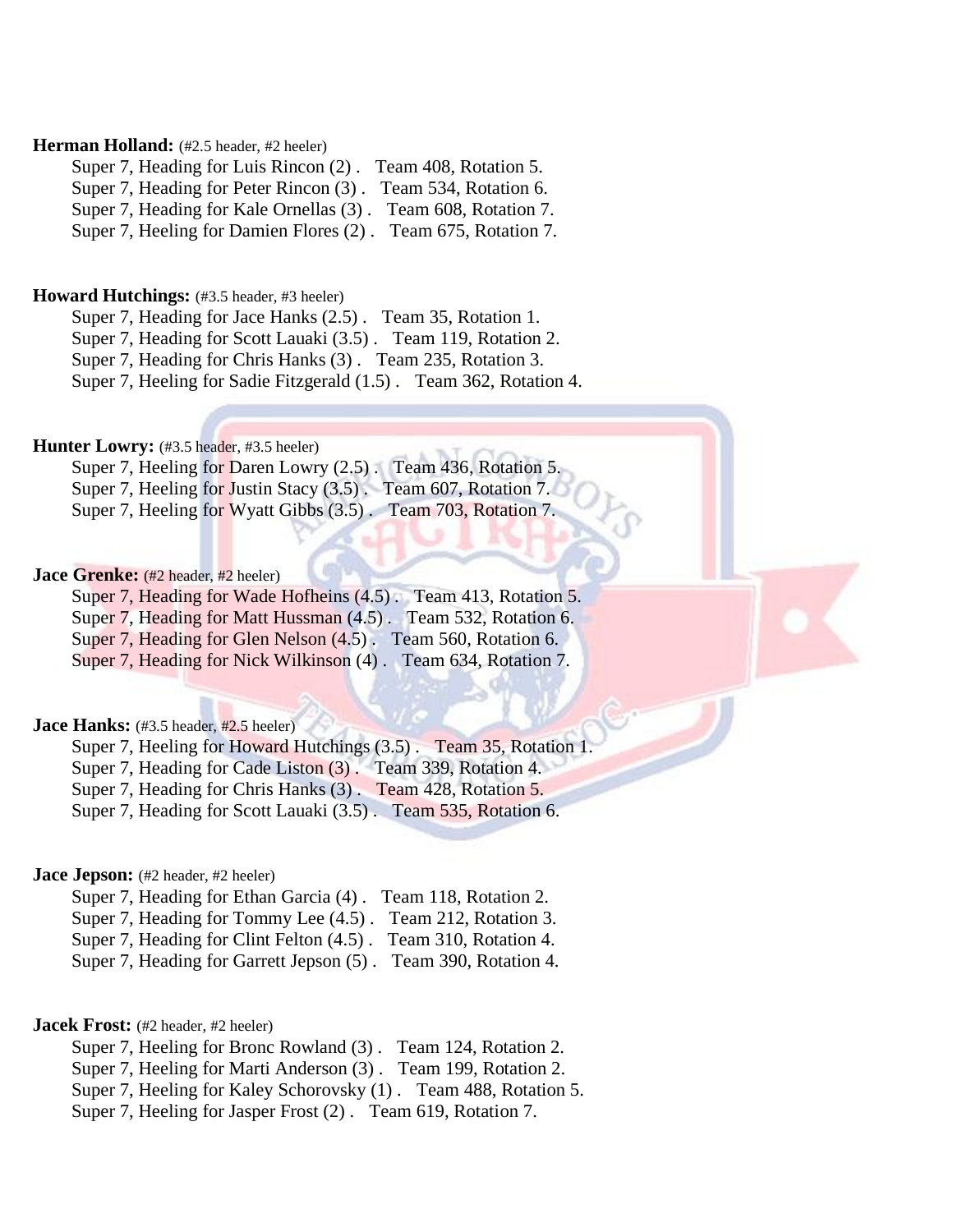# **Jack Bassett:** (#2 header, #2 heeler)

Super 7, Heading for Hank Curry (3) . Team 34, Rotation 1.

Super 7, Heading for Gene Harry (4.5) . Team 227, Rotation 3.

Super 7, Heading for Mackay Spyrow (4.5) . Team 323, Rotation 4.

# **Jack Curry:** (#4 header, #4 heeler)

Super 7, Heeling for Denton Williams (3). Team 37, Rotation 1.

Super 7, Heeling for John Stamper (2) . Team 123, Rotation 2.

Super 7, Heeling for JD Machado (3). Team 301, Rotation 3.

Super 7, Heeling for Abby Mitchell (2.5) . Team 626, Rotation 7.

**Jack M Rasmason:** (#2 header, #1.5 heeler) Super 7, Heading for Mark Medin (2) . Team 242, Rotation 3.

# **Jake Larsen:** (#2 header, #2 heeler)

Super 7, Heeling for Truce Truman (2) . Team 295, Rotation 3.

# **Jake Randall:** (#2.5 header, #2 heeler)

Super 7, Heading for Ram T. Hughes (4.5). Team 483, Rotation 5. Super 7, Heading for Cody Soffel (4). Team 589, Rotation 6.

# **Jake Ward:** (#4.5 header, #5 heeler)

Super 7, Heeling for Chloe Lambert (2). Team 109, Rotation 2. Super 7, Heeling for Luther Darrough (2). Team 193, Rotation 2. Super 7, Heeling for Cole English (2). Team 547, Rotation 6.

Super 7, Heeling for Dennis Lee (1.5) . Team 629, Rotation 7.

### **Jake Jr Young:** (#1.5 header, #1.5 heeler)

Super 7, Heading for Jake Sr Young (2) . Team 80, Rotation 1. Super 7, Heeling for Todd McWilliams (3) . Team 166, Rotation 2.

# **Jake Sr Young:** (#2 header, #2 heeler)

Super 7, Heeling for Jake Jr Young (1.5) . Team 80, Rotation 1.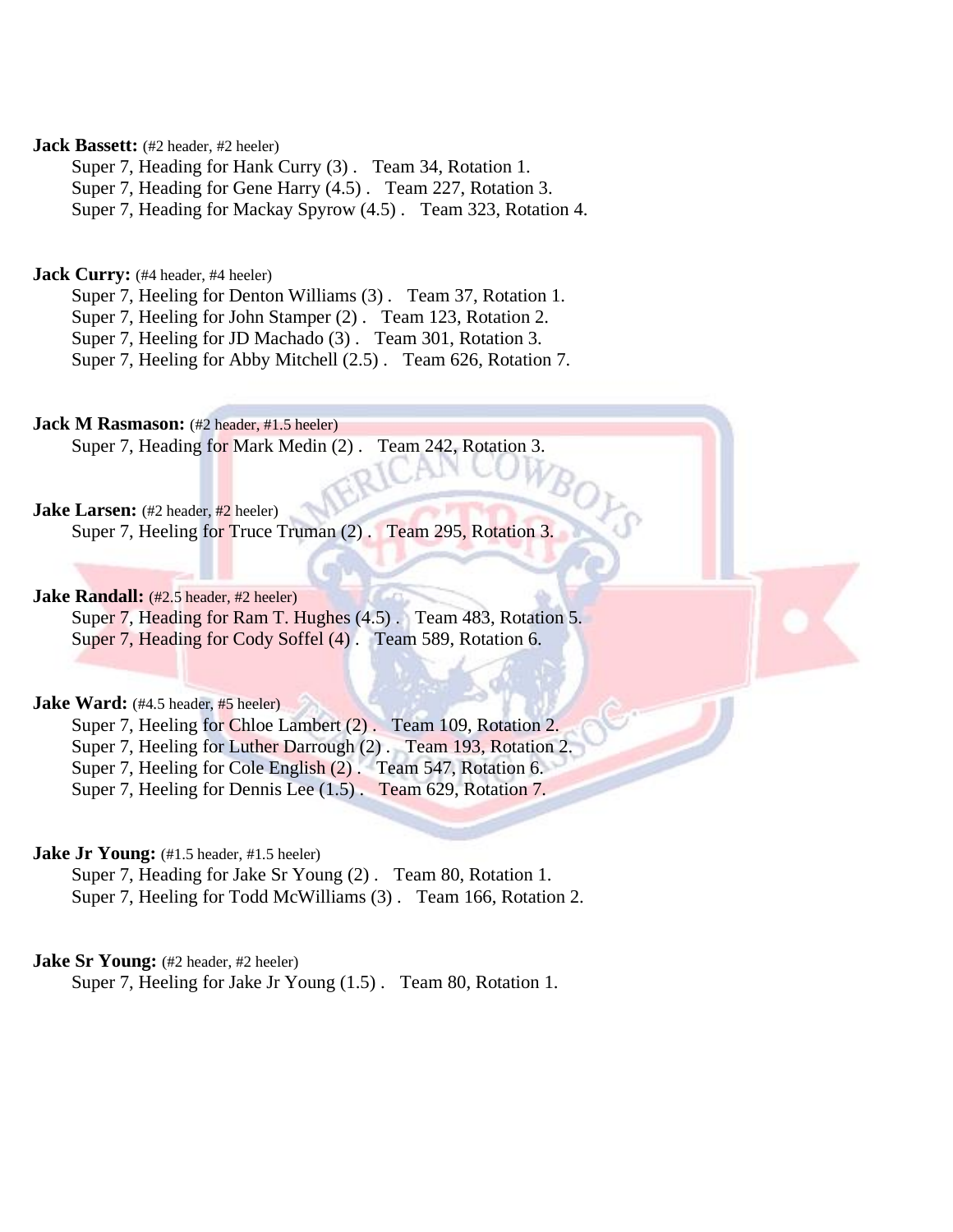# **Jamie Fontes:** (#2 header, #2 heeler)

Super 7, Heading for Gavin Cardoza (4.5) . Team 3, Rotation 1.

Super 7, Heading for Anselmo Ramirez (5) . Team 260, Rotation 3.

Super 7, Heading for Val Ericson (4) . Team 440, Rotation 5.

Super 7, Heading for Ryan White (4.5) . Team 521, Rotation 6.

**Jared Myers:** (#1 header, #1 heeler)

Super 7, Heeling for John(JT) Myers (2.5) . Team 52, Rotation 1.

### **Jared Thompson:** (#4 header, #3.5 heeler)

Super 7, Heeling for Trevor Burdick (2) . Team 270, Rotation 3.

Super 7, Heeling for Justin Stacy (3.5) . Team 375, Rotation 4. Super 7, Heeling for Donna Nelson (2.5) . Team 615, Rotation 7.

Super 7, Heeling for Blake VanStavern (3) . Team 680, Rotation 7.

# **Jarrett Peek:** (#3 header, #3 heeler)

Super 7, Heeling for Travis Peek (3.5) . Team 427, Rotation 5. Super 7, Heeling for Tayler Felton (3) . Team 539, Rotation 6. Super 7, Heeling for TBA TBA (1). Team 558, Rotation 6. Super 7, Heeling for TBA TBA  $(1)$ . Team 624, Rotation 7.

**Jason Snow:** (#2.5 header, #2.5 heeler)

Super 7, Heading for Gary Ford  $(4.5)$ . Team 236, Rotation 3. Super 7, Heading for Rory Pierce  $(2.5)$ . Team 583, Rotation 6.

### **Jason Veenker:** (#3 header, #3 heeler)

Super 7, Heeling for McKennan Buckner (4) . Team 19, Rotation 1. Super 7, Heeling for Justin Solesbee (3) . Team 97, Rotation 1. Super 7, Heeling for Trevor Ayres (3) . Team 182, Rotation 2. Super 7, Heeling for Marti Anderson (3) . Team 282, Rotation 3.

# **Jasper Frost:** (#2 header, #2 heeler)

Super 7, Heading for Paden Prior (2.5) . Team 115, Rotation 2. Super 7, Heading for Anival Guerrero (5) . Team 226, Rotation 3. Super 7, Heading for Pistol Bray (4) . Team 545, Rotation 6. Super 7, Heading for Jacek Frost (2) . Team 619, Rotation 7.

### **Jay Guerrero:** (#3.5 header, #3.5 heeler)

Super 7, Heading for Chance Guerrero (3) . Team 117, Rotation 2.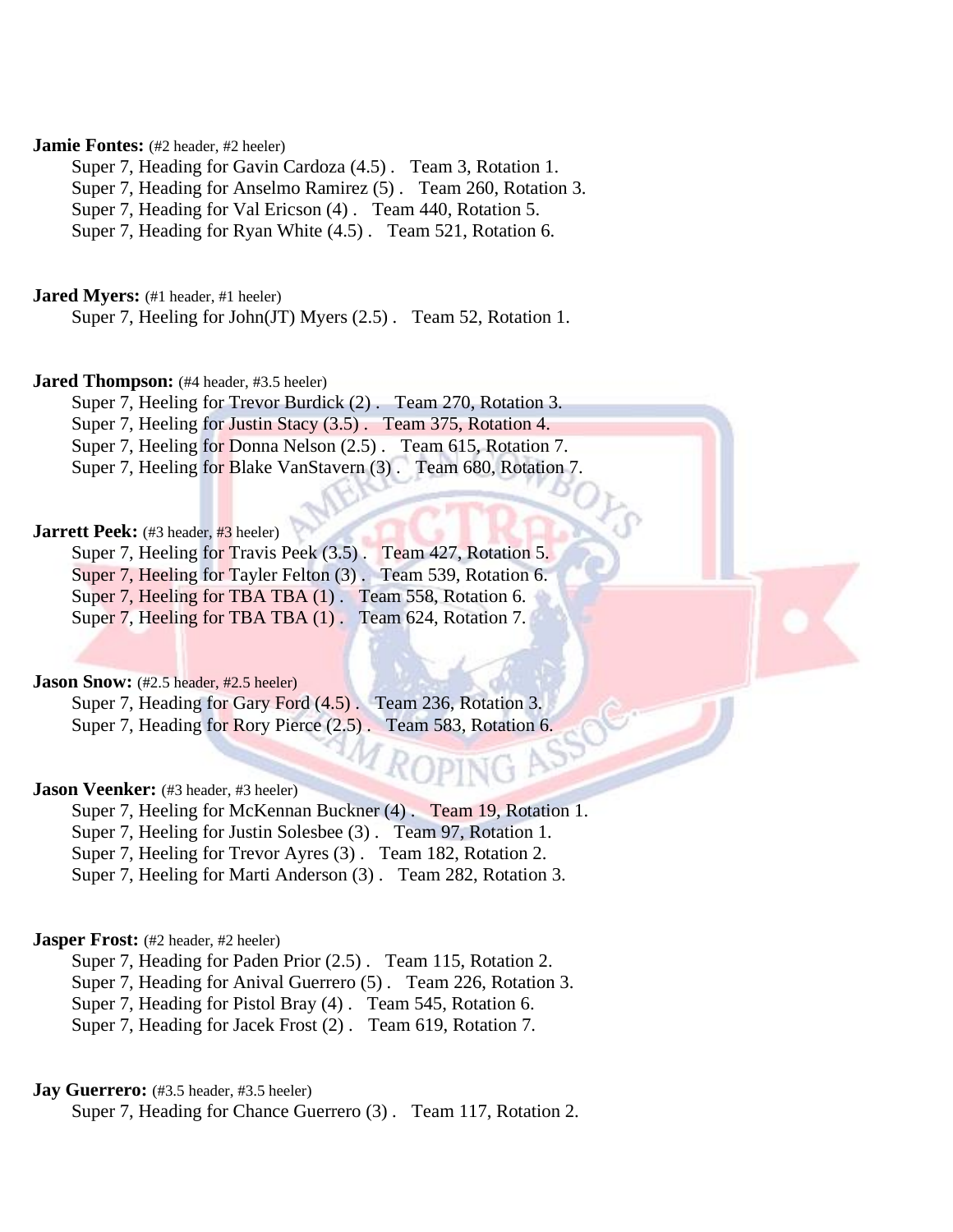# **Jay G. Hart:** (#2 header, #1.5 heeler)

Super 7, Heading for Jay T Jr Hart (1.5) . Team 475, Rotation 5.

Super 7, Heading for Joe Nevis (3) . Team 556, Rotation 6.

Super 7, Heading for Rigo Estrella (3.5) . Team 637, Rotation 7.

### **Jay T Jr Hart:** (#1.5 header, #1.5 heeler)

Super 7, Heeling for Jay G. Hart (2) . Team 475, Rotation 5.

### **JD Machado:** (#3 header, #2.5 heeler)

Super 7, Heading for Kasy Baker (1.5) . Team 84, Rotation 1. Super 7, Heading for Cole Hook (3.5) . Team 158, Rotation 2. Super 7, Heading for Jack Curry (4). Team 301, Rotation 3. Super 7, Heading for Pistol Bray (4) . Team 377, Rotation 4.

**Jeanne Gieck:** (#2 header, #2 heeler) Super 7, Heading for Paul Mullins (4.5) . Team 111, Rotation 2. Super 7, Heading for Clint Felton  $(4.5)$ . Team 188, Rotation 2. Super 7, Heading for Casey Awbrey (5). Team 267, Rotation 3. Super 7, Heading for Jeff Gieck (3.5). Team 688, Rotation 7.

### **Jeff Cabral:** (#2.5 header, #2.5 heeler)

Super 7, Heeling for Cheyenne Rey (3). Team 136, Rotation 2. Super 7, Heeling for Donna Nelson (2.5) . Team 479, Rotation 5.

### **Jeff Gieck:** (#3 header, #3.5 heeler)

Super 7, Heeling for Degan Patton (2) . Team 54, Rotation 1. Super 7, Heeling for Lee Richmond (2) . Team 273, Rotation 3. Super 7, Heeling for Cody Cravens (3) . Team 434, Rotation 5. Super 7, Heeling for Jeanne Gieck (2) . Team 688, Rotation 7.

### **Jeff Sparrowk:** (#4 header, #4 heeler)

Super 7, Heeling for Colby Scott Smith (3) . Team 412, Rotation 5. Super 7, Heeling for Daren Lowry (2.5) . Team 472, Rotation 5. Super 7, Heeling for Blake VanStavern (3) . Team 542, Rotation 6. Super 7, Heeling for Rich Bakke (3) . Team 616, Rotation 7.

# **Jeff Staples:** (#2 header, #2 heeler)

Super 7, Heeling for John H Morris (2.5) . Team 506, Rotation 6.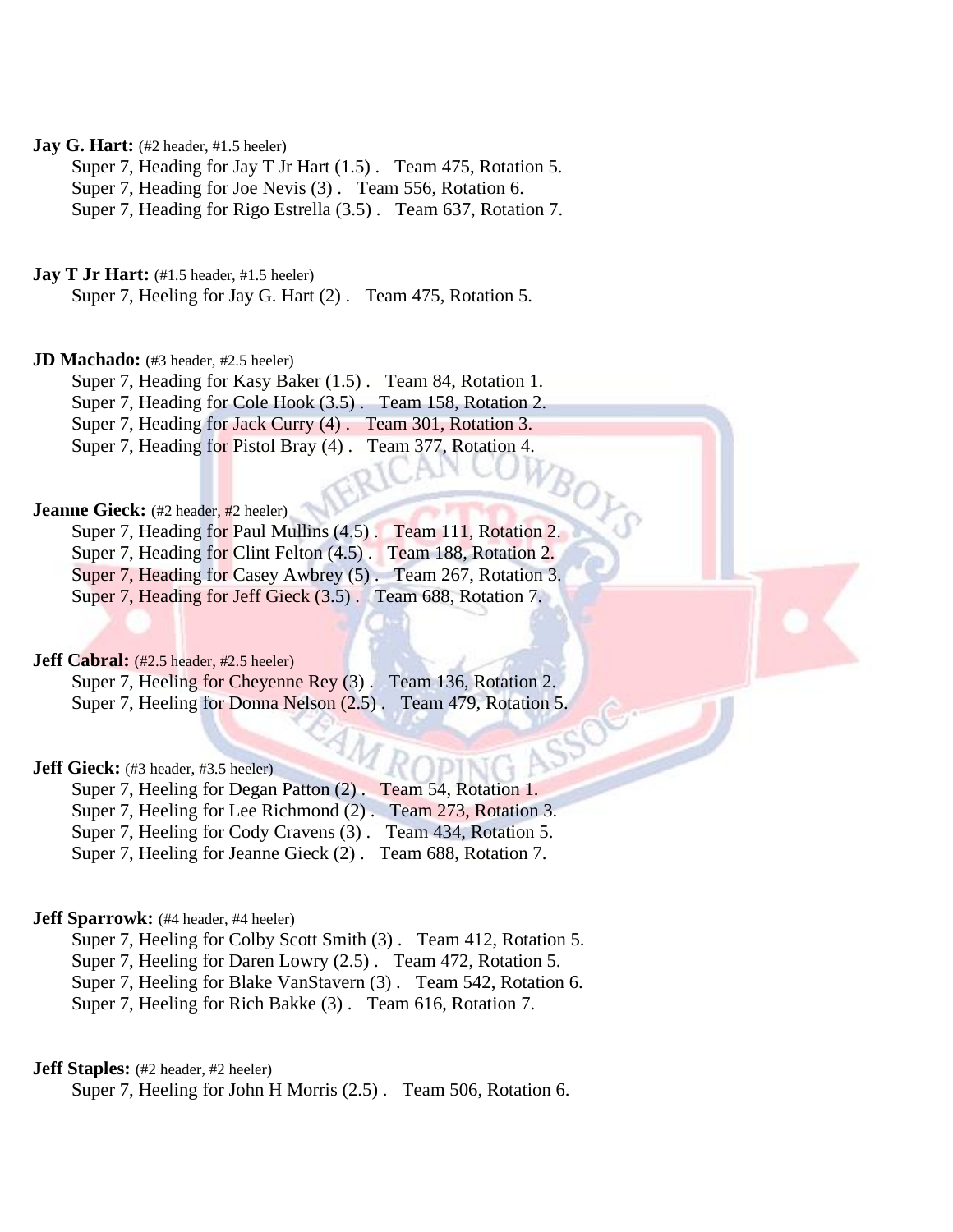# **Jerad McFarlane:** (#4 header, #3.5 heeler)

Super 7, Heading for Benjiman Eells (2.5) . Team 247, Rotation 3. Super 7, Heeling for Trey McFarlane (3). Team 658, Rotation 7.

# Jered Rhoden: (#1.5 header, #1.5 heeler)

Super 7, Heeling for Steve Gibson (2) . Team 257, Rotation 3.

# **Jeremiah Bean:** (#1 header, #1 heeler)

Super 7, Heeling for Ethan Asbury (2.5) . Team 383, Rotation 4.

# **Jeremy Garner:** (#3 header, #3 heeler)

Super 7, Heeling for Justin Solesbee (3) . Team 22, Rotation 1. Super 7, Heeling for Kenny Say (2). Team 203, Rotation 3. Super 7, Heeling for Mark Nonella (3.5) . Team 293, Rotation 3. Super 7, Heeling for Allan Gomes (2.5) . Team 372, Rotation 4.

# **Jeremy Simonich:** (#4 header, #4 heeler)

Super 7, Heeling for Todd Kell (2). Team 217, Rotation 3.

Super 7, Heading for Dean Sherbo (3). Team 315, Rotation 4.

Super 7, Heeling for Max Loya (3). Team 394, Rotation 4.

Super 7, Heading for Tucker Alexander (3) . Team 664, Rotation 7.

# **Jeremy Taylor:** (#2 header, #2 heeler)

Super 7, Heading for Kesler Riding (3.5) . Team 524, Rotation 6. Super 7, Heading for Riley Robinson (2.5) . Team 590, Rotation 6. Super 7, Heading for Trey Taylor (2.5) . Team 659, Rotation 7.

### **Jerold Camarillo:** (#4 header, #4 heeler)

Super 7, Heeling for Levi Rita (3) . Team 36, Rotation 1. Super 7, Heeling for Trey Camarillo (2) . Team 131, Rotation 2. Super 7, Heading for Connor Nighman (2) . Team 266, Rotation 3.

Super 7, Heeling for TBA TBA (1) . Team 351, Rotation 4.

# **Jerritt Wagner:** (#3.5 header, #3.5 heeler)

Super 7, Heeling for Marv Barton (2) . Team 45, Rotation 1. Super 7, Heeling for Kamish Wagner (2) . Team 106, Rotation 2. Super 7, Heeling for Dean Voigt (3.5) . Team 169, Rotation 2.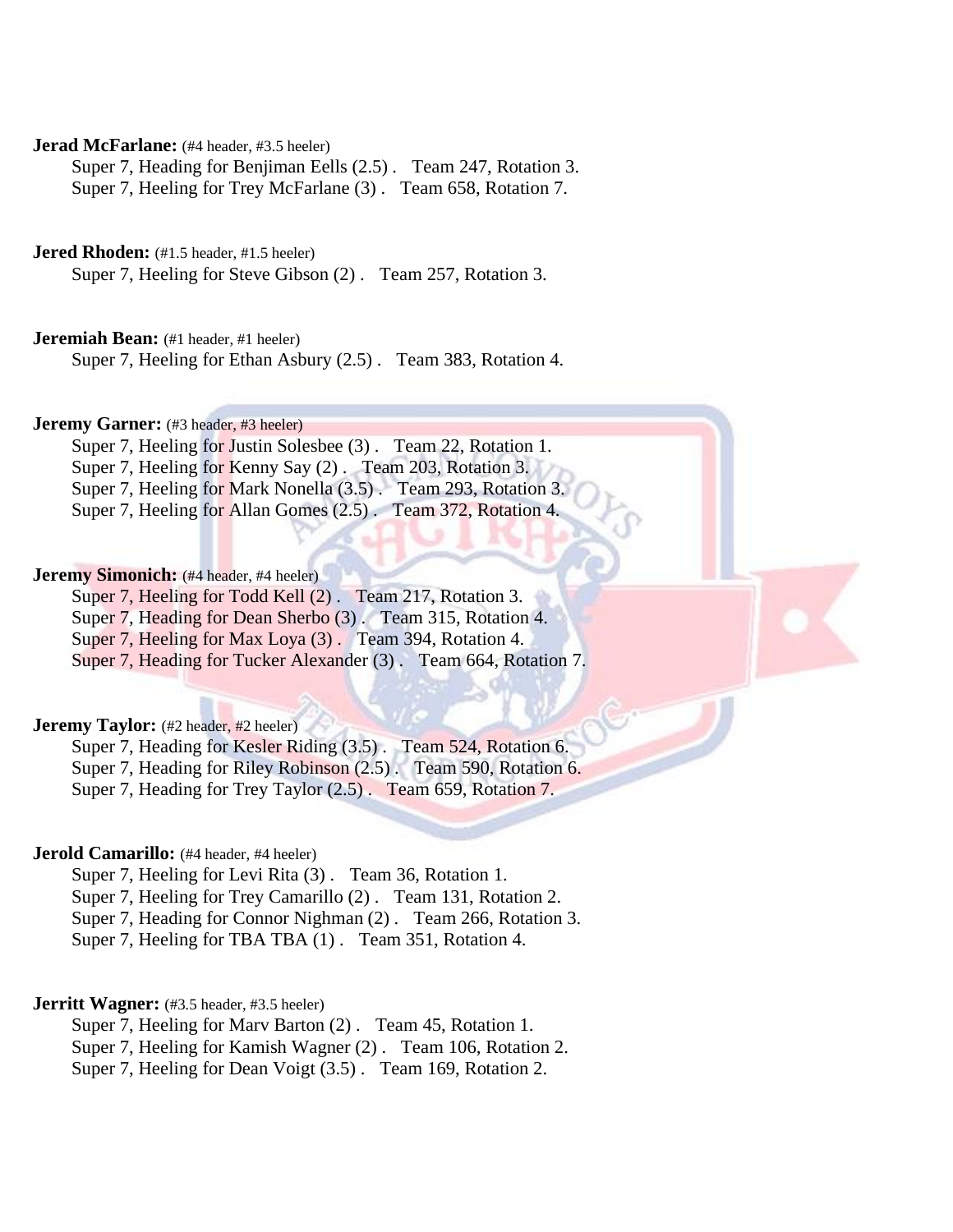# **Jhet Hanks:** (#2 header, #2 heeler)

Super 7, Heading for Brian Roundy (5) . Team 139, Rotation 2. Super 7, Heading for Trey Taylor (2.5) . Team 224, Rotation 3.

Super 7, Heading for Kesler Riding (3.5) . Team 373, Rotation 4.

# **Jim Estill:** (#3.5 header, #2.5 heeler)

Super 7, Heading for Chance Guerrero (3). Team 46, Rotation 1. Super 7, Heading for Thomas Steele (2.5) . Team 363, Rotation 4. Super 7, Heading for Joe Gottschalk (3) . Team 525, Rotation 6. Super 7, Heading for Dan Duncan (3) . Team 656, Rotation 7.

# **Jimmy Gallagher:** (#3 header, #3 heeler)

Super 7, Heeling for Garrett Gallagher (2.5) . Team 30, Rotation 1. Super 7, Heeling for Mark Nonella (3.5) . Team 141, Rotation 2. Super 7, Heeling for Marti Anderson (3) . Team 364, Rotation 4. Super 7, Heeling for Clayton Brown  $(2.5)$ . Team 515, Rotation 6.

# **Jimmy Miranda:** (#1.5 header, #1.5 heeler)

Super 7, Heading for Dan Dowdy (2.5) . Team 459, Rotation 5. Super 7, Heading for Luis Rincon (2) . Team 536, Rotation 6.

### **Joao Miranda:** (#3.5 header, #5.5 heeler)

Super 7, Heading for Trey Roundy (2). Team 50, Rotation 1. Super 7, Heeling for Hayley Tebbs (1.5). Team 146, Rotation 2. Super 7, Heading for Cole Clement (3). Team 259, Rotation 3. Super 7, Heeling for Travis Pyne (1.5) . Team 343, Rotation 4.

# **Joe Gottschalk:** (#3 header, #3 heeler)

Super 7, Heeling for AJ Duncan (2.5) . Team 446, Rotation 5. Super 7, Heeling for Jim Estill (3.5) . Team 525, Rotation 6.

### **Joe Laxague:** (#1.5 header, #1.5 heeler)

Super 7, Heeling for Tony Martin (3) . Team 218, Rotation 3.

# **Joe Nevis:** (#3 header, #3 heeler)

Super 7, Heeling for Chase Nevis (2.5) . Team 48, Rotation 1. Super 7, Heeling for Todd Kell (2) . Team 133, Rotation 2. Super 7, Heeling for Karen Deller (1.5) . Team 221, Rotation 3. Super 7, Heeling for Jay G. Hart (2). Team 556, Rotation 6.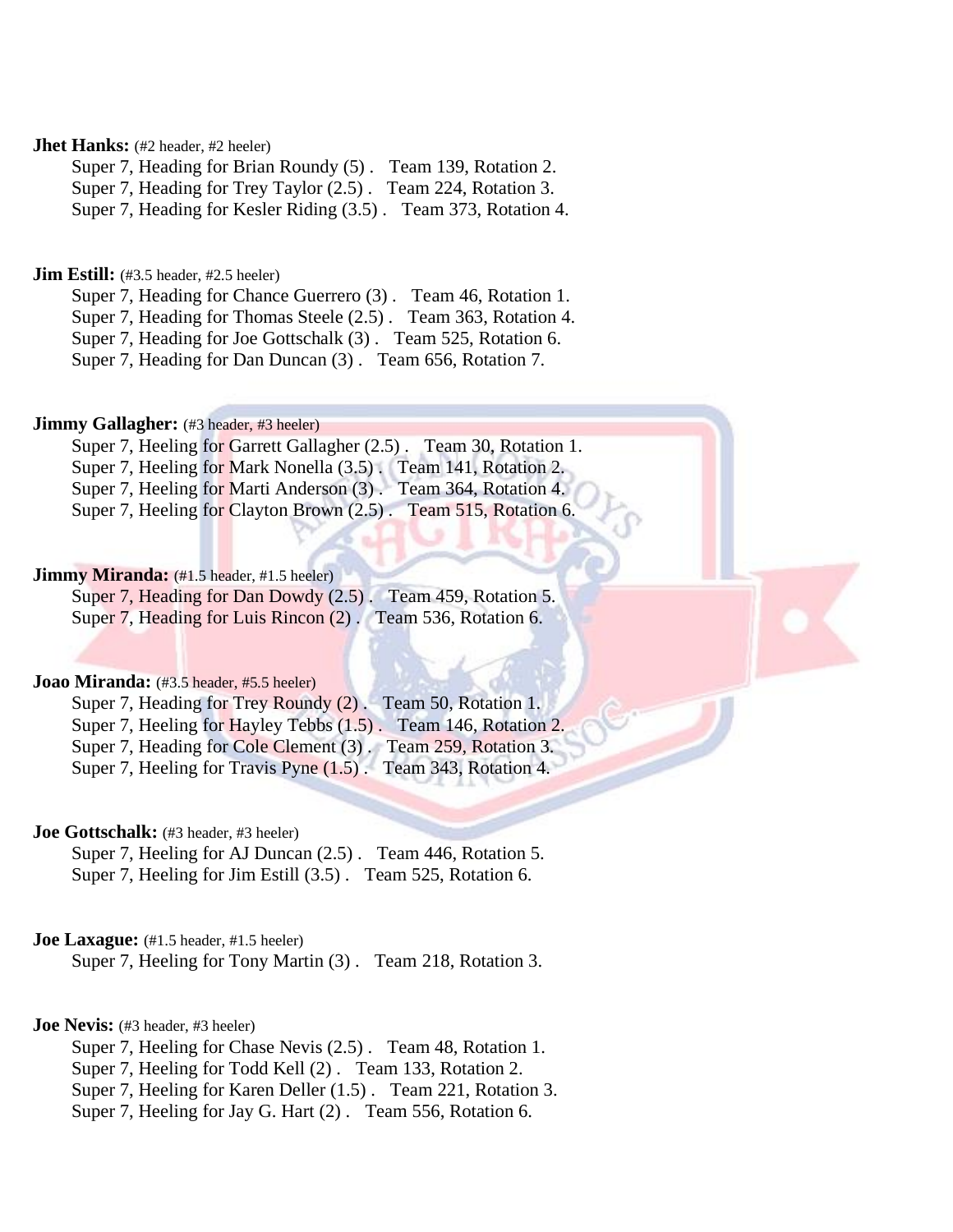**Joe Jr. Vicente:** (#2.5 header, #2 heeler)

Super 7, Heeling for Gary Barney (2.5) . Team 17, Rotation 1.

Super 7, Heeling for Mike MacKenzie (2.5) . Team 511, Rotation 6.

Joel Maxwell: (#3 header, #2.5 heeler)

Super 7, Heeling for Kyle Beaver (3) . Team 441, Rotation 5. Super 7, Heeling for Debbie Maxwell (2) . Team 599, Rotation 6.

**Joey McKnight:** (#2.5 header, #2.5 heeler)

Super 7, Heading for Tommy Lee (4.5) . Team 62, Rotation 1. Super 7, Heading for TJ Griener (4) . Team 135, Rotation 2. Super 7, Heading for Kenny Lee (3) . Team 314, Rotation 4.

**Joey Sanchez:** (#2 header, #2 heeler)

Super 7, Heading for Buck Baca (2.5) . Team 40, Rotation 1. Super 7, Heeling for Charles Jacoway (2) . Team 157, Rotation 2.

# **John Freeman:** (#3.5 header, #4.5 heeler)

Super 7, Heeling for Justin Weber (2.5). Team 451, Rotation 5. Super 7, Heeling for Charles Jacoway (2) . Team 528, Rotation 6. Super 7, Heeling for Chase Nevis (2.5) . Team 603, Rotation 7. Super 7, Heeling for Daren Lowry (2.5). Team 669, Rotation 7.

# **John Stamper:** (#2 header, #2 heeler)

Super 7, Heeling for John R Smith (3). Team 26, Rotation 1. Super 7, Heading for Jack Curry (4) . Team 123, Rotation 2.

### **John H Morris:** (#2.5 header, #2 heeler)

Super 7, Heading for Jeff Staples (2) . Team 506, Rotation 6. Super 7, Heading for Kasey Kilcup (3.5) . Team 588, Rotation 6.

### **John R Smith:** (#3 header, #2 heeler)

Super 7, Heading for John Stamper (2) . Team 26, Rotation 1.

Super 7, Heading for Tony Gaither (2.5) . Team 108, Rotation 2.

Super 7, Heading for Lyle Harvey (3.5) . Team 192, Rotation 2.

Super 7, Heading for Richard Brechbuehl (2) . Team 304, Rotation 4.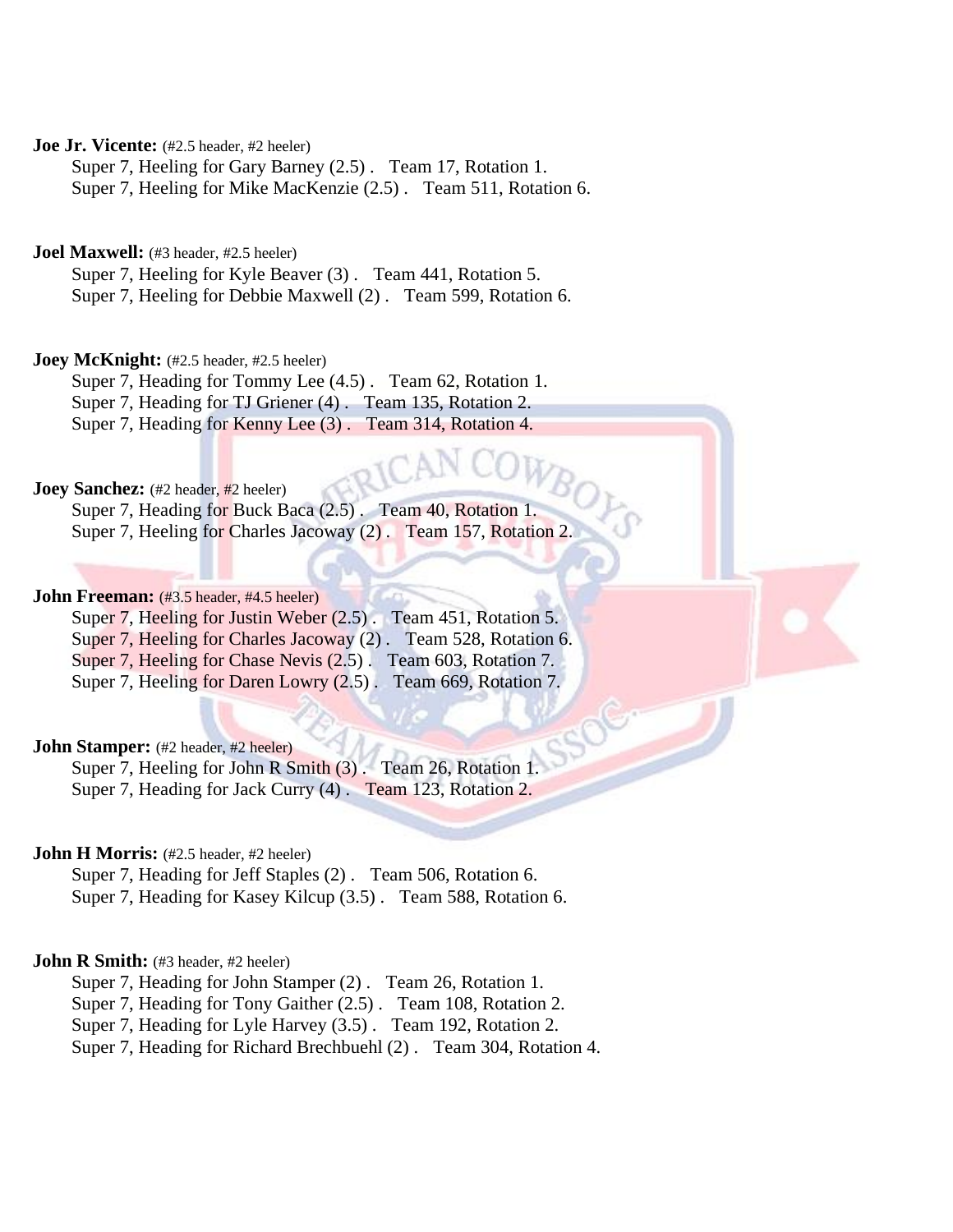# **John(JT) Myers:** (#2.5 header, #2.5 heeler)

Super 7, Heading for Jared Myers (1) . Team 52, Rotation 1. Super 7, Heading for Justin Schuette (2.5) . Team 296, Rotation 3.

Super 7, Heading for Bo Beam (4.5) . Team 548, Rotation 6.

# **Jon Platt:** (#2 header, #2 heeler)

Super 7, Heading for Boden Truman (3) . Team 219, Rotation 3.

Super 7, Heeling for Carli Jo Truman (1.5) . Team 353, Rotation 4.

Super 7, Heading for Bret Layne (3) . Team 564, Rotation 6.

Super 7, Heeling for Truce Truman (2) . Team 661, Rotation 7.

**Jon Swaner:** (#2.5 header, #2.5 heeler)

Super 7, Heading for Luke Andrews (4). Team 161, Rotation 2. Super 7, Heeling for Abby Mitchell (2.5). Team 689, Rotation 7.

# **Joseph Pedota:** (#3.5 header, #2.5 heeler)

Super 7, Heading for Ryan Williams (3). Team 77, Rotation 1.

Super 7, Heading for Bret Layne (3). Team 487, Rotation 5.

Super 7, Heading for Rigo Estrella (3.5) . Team 563, Rotation 6.

Super 7, Heading for Frank VanArtsdalen (3.5) . Team 698, Rotation 7.

**Joseph Rossi:** (#3.5 header, #2 heeler)

Super 7, Heading for Cliff Garrison (3) . Team 382, Rotation 4.

# **Joseyray Funk:** (#3 header, #2 heeler)

Super 7, Heading for Brock Borkman (3.5) . Team 96, Rotation 1. Super 7, Heading for Birch Eiguren (3.5) . Team 230, Rotation 3. Super 7, Heading for Cody Rowley (3) . Team 319, Rotation 4. Super 7, Heading for Clint Miller (3.5) . Team 520, Rotation 6.

# **Josh Alexander:** (#4 header, #3.5 heeler)

Super 7, Heading for Dan Sr Williams (3) . Team 144, Rotation 2.

# **Josh Scheiber:** (#2 header, #2 heeler)

Super 7, Heading for Dan Sr Williams (3) . Team 64, Rotation 1.

Super 7, Heading for Carson Williams (3) . Team 355, Rotation 4.

Super 7, Heading for Murvin Hicks (2) . Team 496, Rotation 5.

Super 7, Heading for Brent Marrell (2) . Team 570, Rotation 6.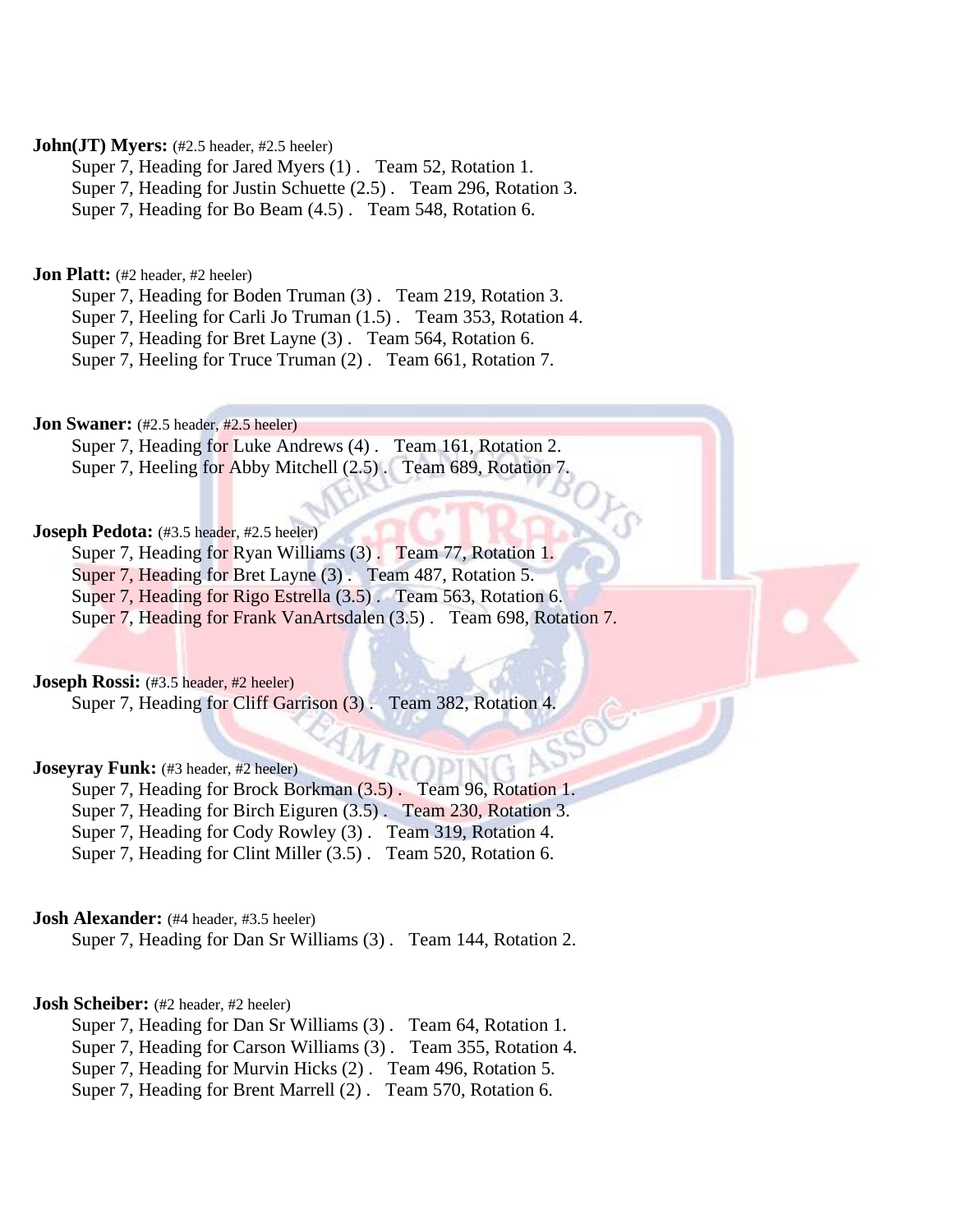# **JT Bradley:** (#3.5 header, #2 heeler)

Super 7, Heading for Tucker Alexander (3) . Team 444, Rotation 5. Super 7, Heading for Justin Stacy (3) . Team 523, Rotation 6. Super 7, Heading for Colt Cowden (3.5) . Team 596, Rotation 6.

**JT Stinson:** (#1.5 header, #1.5 heeler)

Super 7, Heading for Carson Williams (3) . Team 116, Rotation 2. Super 7, Heading for Kasy Baker (1.5) . Team 325, Rotation 4.

### **Justin Burdick:** (#3 header, #2.5 heeler)

Super 7, Heeling for Kyle Beaver (3) . Team 94, Rotation 1.

**Justin Burgess:** (#1.5 header, #1.5 heeler)

Super 7, Heading for Chris Burgess (3.5). Team 683

### **Justin Martins:** (#4.5 header, #4.5 heeler)

Super 7, Heeling for Justin Weber (2.5). Team 178, Rotation 2. Super 7, Heeling for Travis Bentley (2) . Team 254, Rotation 3. Super 7, Heeling for Kaley Schorovsky (1) . Team 402, Rotation 4.

### **Justin Reno:** (#3 header, #3 heeler)

Super 7, Heeling for Marcus Marriott (3) . Team 125, Rotation 2. Super 7, Heeling for Chaise Robbins (4). Team 209, Rotation 3. Super 7, Heeling for Preston Young (3.5) . Team 577, Rotation 6. Super 7, Heading for Tony Graham (4) . Team 639, Rotation 7.

# **Justin Schuette:** (#2.5 header, #2.5 heeler)

Super 7, Heeling for Brayden Grashuis (3) . Team 103, Rotation 2.

Super 7, Heading for Stoney Boy Joseph (4.5) . Team 189, Rotation 2.

Super 7, Heeling for John(JT) Myers (2.5) . Team 296, Rotation 3.

Super 7, Heading for Bo Beam (4.5) . Team 469, Rotation 5.

### **Justin Solesbee:** (#3 header, #2.5 heeler)

Super 7, Heading for Jeremy Garner (3). Team 22, Rotation 1.

Super 7, Heading for Jason Veenker (3) . Team 97, Rotation 1.

Super 7, Heading for Misty Perry (2.5) . Team 183, Rotation 2.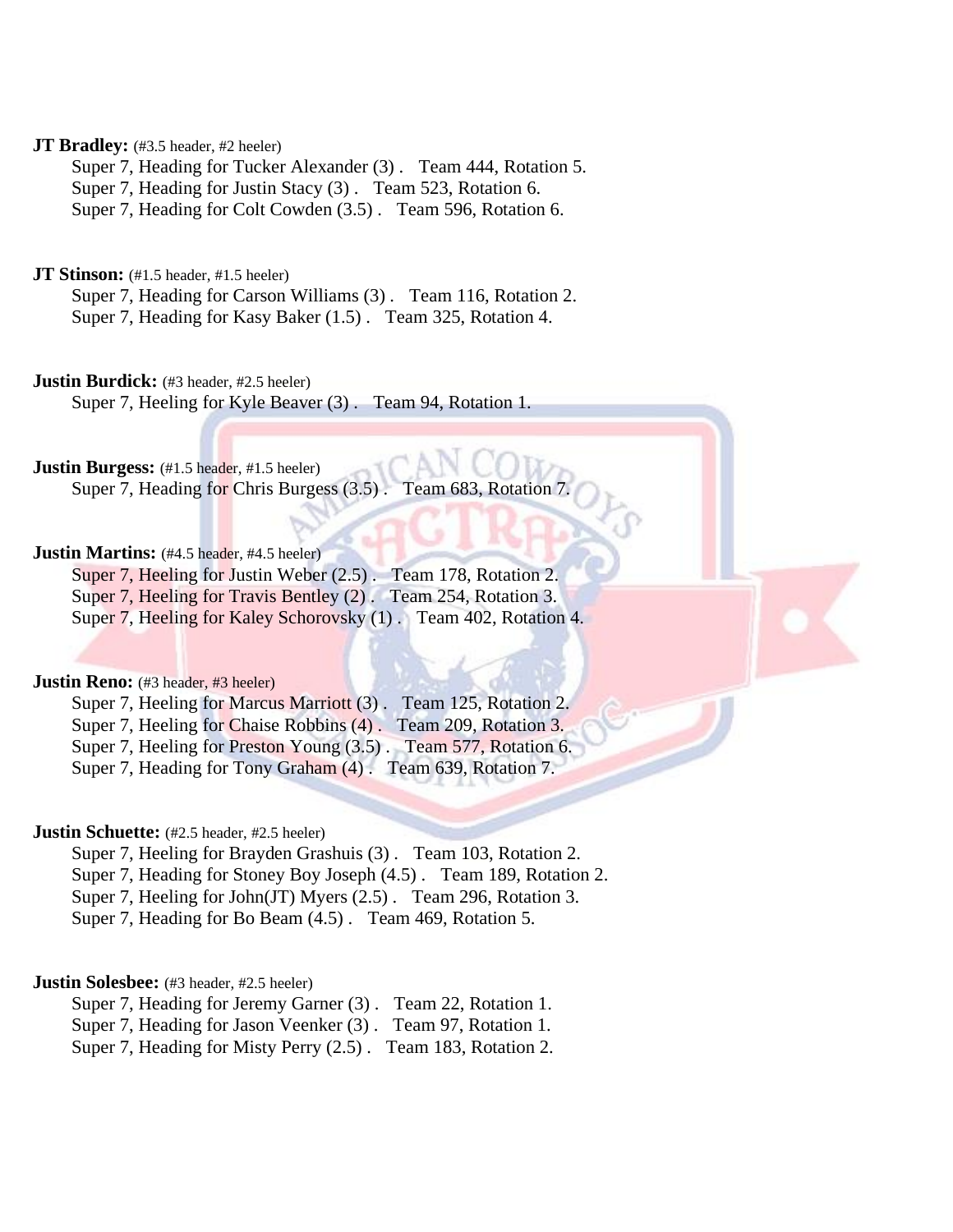# **Justin Stacy:** (#3.5 header, #3 heeler)

Super 7, Heading for Jared Thompson (3.5) . Team 375, Rotation 4.

Super 7, Heeling for JT Bradley (3.5) . Team 523, Rotation 6.

Super 7, Heeling for Eli Green (3.5) . Team 550, Rotation 6.

Super 7, Heading for Hunter Lowry (3.5) . Team 607, Rotation 7.

### **Justin Weber:** (#2.5 header, #2.5 heeler)

Super 7, Heading for Justin Martins (4.5) . Team 178, Rotation 2.

Super 7, Heading for Tristan Luther (4.5) . Team 381, Rotation 4.

Super 7, Heading for John Freeman (4.5) . Team 451, Rotation 5.

# **Kade McKnight:** (#1.5 header, #1.5 heeler)

Super 7, Heading for Gene Harry (4.5) . Team 31, Rotation 1. Super 7, Heading for Garrett Jepson (5). Team 114, Rotation 2. Super 7, Heading for TJ Griener (4) . Team 220, Rotation 3.

Super 7, Heading for Clint Felton (4.5) . Team 393, Rotation 4.

# **Kala'e Masada:** (#2.5 header, #2.5 heeler)

Super 7, Heeling for Stoney Joseph (3.5). Team 149, Rotation 2.

Super 7, Heeling for Kalia Medeiros (2) . Team 285, Rotation 3.

Super 7, Heeling for Laurie Ann Diego (1.5) . Team 367, Rotation 4.

Super 7, Heeling for Ryan Bettencourt (3.5). Team 591, Rotation 6.

# **Kale Ornellas:** (#3 header, #3 heeler)

Super 7, Heeling for Tucker Gomes (2.5) . Team 263, Rotation 3.

Super 7, Heeling for Levi Rita (3) . Team 346, Rotation 4.

Super 7, Heeling for Herman Holland (2.5) . Team 608, Rotation 7.

Super 7, Heeling for Shawn Aguiar (3) . Team 674, Rotation 7.

# **Kaley Schorovsky:** (#1 header, #1 heeler)

Super 7, Heading for Justin Martins (4.5) . Team 402, Rotation 4. Super 7, Heading for Jacek Frost (2) . Team 488, Rotation 5. Super 7, Heading for Kyle Schorovsky (4) . Team 567, Rotation 6.

# **Kalia Medeiros:** (#2 header, #1.5 heeler)

Super 7, Heading for Kelly Medeiros (2.5) . Team 121, Rotation 2. Super 7, Heading for Ethan Awa (5) . Team 187, Rotation 2.

Super 7, Heading for Kala'e Masada (2.5) . Team 285, Rotation 3.

Super 7, Heading for Monty Crist (5) . Team 508, Rotation 6.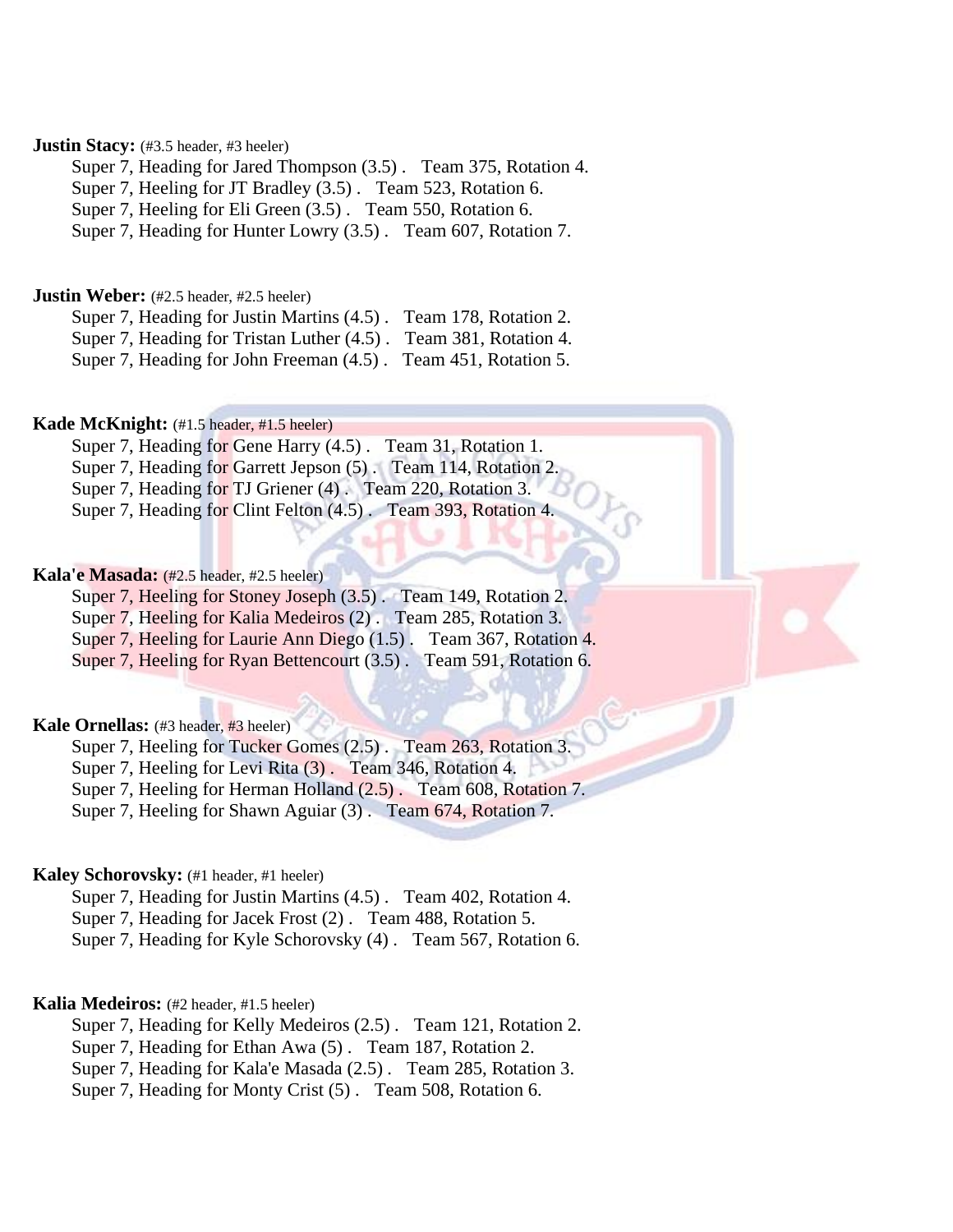# **Kameron VanWinkle:** (#2.5 header, #2.5 heeler)

Super 7, Heading for Mackay Spyrow (4.5) . Team 49, Rotation 1. Super 7, Heading for Wade Hofheins (4.5) . Team 292, Rotation 3.

# **Kamish Wagner:** (#2 header, #2 heeler)

Super 7, Heading for Jerritt Wagner (3.5) . Team 106, Rotation 2. Super 7, Heading for Pistol Bray (4) . Team 264, Rotation 3. Super 7, Heading for Kysen Stephensen (2) . Team 350, Rotation 4.

### **Karen Deller:** (#1.5 header, #1.5 heeler)

Super 7, Heading for Joe Nevis (3) . Team 221, Rotation 3.

### **Karen Dias:** (#3 header, #2 heeler)

Super 7, Heading for Ryan Fowler (4). Team 407, Rotation Super 7, Heading for Cole Dodds (4) . Team 559, Rotation 6. Super 7, Heading for Kevin Dias (3.5) . Team 632, Rotation 7. Super 7, Heading for Luke Cardoza (4) . Team 694, Rotation 7.

### **Kasey Kilcup:** (#3 header, #3.5 heeler)

Super 7, Heeling for Larry Nordby (3.5). Team 55, Rotation 1. Super 7, Heeling for Dan Santos (2) . Team 447, Rotation 5. Super 7, Heeling for Cody Cravens (3). Team 514, Rotation 6. Super 7, Heeling for John H Morris (2.5) . Team 588, Rotation 6.

# **Kash Chico:** (#1.5 header, #1.5 heeler)

Super 7, Heading for Gary G Santos (2) . Team 197, Rotation 2.

### **Kasy Baker:** (#1.5 header, #1.5 heeler)

Super 7, Heeling for JD Machado (3) . Team 84, Rotation 1. Super 7, Heeling for Wade Bertsch (2.5) . Team 229, Rotation 3. Super 7, Heeling for JT Stinson (1.5) . Team 325, Rotation 4.

### **Katie McFarlane:** (#3 header, #2 heeler)

Super 7, Heading for Sammy Saunders (4) . Team 275, Rotation 3.

Super 7, Heading for Mike Eiguren (4) . Team 497, Rotation 5.

Super 7, Heading for Devon McDaniel (3.5) . Team 571, Rotation 6.

Super 7, Heading for Nick Wilkinson (4) . Team 696, Rotation 7.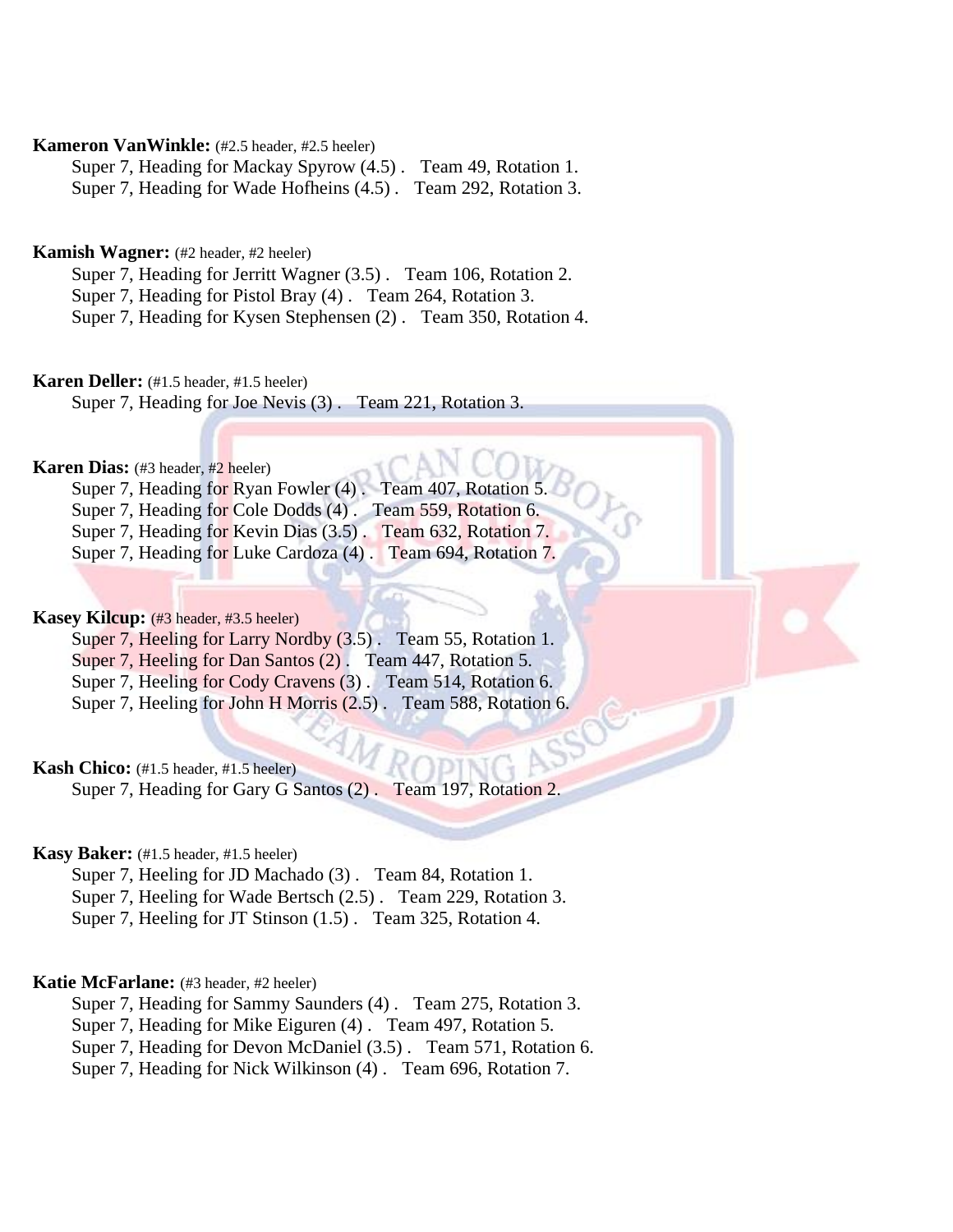# **Kattie Wemple:** (#2 header, #2 heeler)

Super 7, Heading for Casey Awbrey (5) . Team 88, Rotation 1. Super 7, Heading for Ryan Gallagher (4.5) . Team 175, Rotation 2.

# **Kaycie Ahlstrom:** (#2 header, #1.5 heeler)

Super 7, Heading for Casey Thomas (4.5) . Team 93, Rotation 1. Super 7, Heading for Riley Robinson (2.5) . Team 179, Rotation 2. Super 7, Heading for McKay Taylor (2) . Team 276, Rotation 3.

### **Kelly Medeiros:** (#2 header, #2.5 heeler)

Super 7, Heeling for Kalia Medeiros (2) . Team 121, Rotation 2. Super 7, Heeling for Stoney Joseph (3.5) . Team 239, Rotation 3. Super 7, Heeling for Chase Kahiau Onaka (3.5) . Team 331, Rotation 4.

### **Kelson Robinson:** (#4.5 header, #2 heeler)

Super 7, Heading for Trey Roundy (2) . Team 452, Rotation 5. Super 7, Heading for Trey Taylor (2.5). Team 529, Rotation 6. Super 7, Heading for Ryder Winn (2) . Team 604, Rotation 7. Super 7, Heading for Riley Robinson (2.5) . Team 670, Rotation 7.

# **Kelvin Medeiros:** (#2.5 header, #2.5 heeler)

Super 7, Heading for Ram T. Hughes (4.5). Team 60, Rotation 1. Super 7, Heading for Ryan White (4.5) . Team 341, Rotation 4. Super 7, Heading for Chase Helton  $(4.5)$ . Team 618, Rotation 7. Super 7, Heeling for Chris Awa (3) . Team 685, Rotation 7.

# **Ken DeWitt:** (#2.5 header, #2 heeler)

Super 7, Heading for Mark Lee (3.5) . Team 156, Rotation 2.

# **Ken Paddock:** (#1.5 header, #1.5 heeler)

Super 7, Heeling for Mike Bettencourt (2) . Team 621, Rotation 7.

# **Kendall Patterson:** (#2 header, #2 heeler)

Super 7, Heading for Steve Simons (4) . Team 490, Rotation 5. Super 7, Heading for Ryan White (4.5) . Team 697, Rotation 7.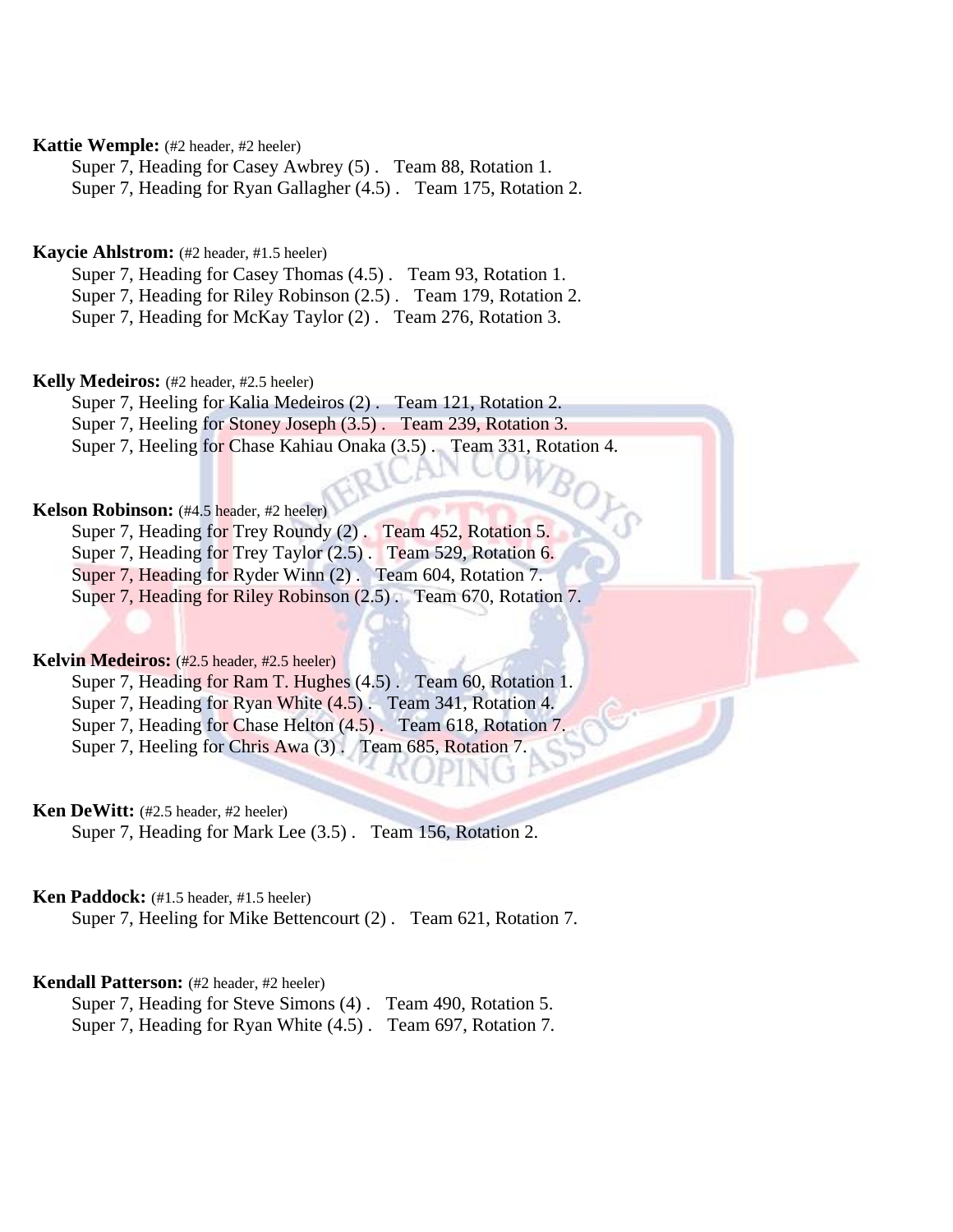# **Kenny Lee:** (#3 header, #3 heeler)

Super 7, Heeling for Randy Rogers (3.5) . Team 82, Rotation 1. Super 7, Heeling for Joey McKnight (2.5) . Team 314, Rotation 4. Super 7, Heeling for AJ Duncan (2.5) . Team 526, Rotation 6. Super 7, Heeling for Stix Lee (1.5) . Team 602, Rotation 6.

### **Kenny Rhodes:** (#3 header, #2.5 heeler)

Super 7, Heading for Mark Lee (3.5) . Team 72, Rotation 1. Super 7, Heading for Ethan Garcia (4) . Team 207, Rotation 3. Super 7, Heeling for Tony Martin (3) . Team 306, Rotation 4.

Super 7, Heading for Dan Duncan (3) . Team 587, Rotation 6.

# **Kenny Say:** (#2 header, #2 heeler)

Super 7, Heading for Jeremy Garner (3) . Team 203, Rotation 3. Super 7, Heading for Casey Ladner (4.5) . Team 283, Rotation 3. Super 7, Heading for Ryan Gallagher (4.5) . Team 397, Rotation 4. Super 7, Heading for Roy Owens (3.5) . Team 667, Rotation 7.

# **Kent Torkelson:** (#2 header, #2 heeler)

Super 7, Heading for Noah Williams (4.5) . Team 231, Rotation 3.

### **Kesler Riding:** (#3.5 header, #3.5 heeler)

Super 7, Heeling for Jhet Hanks (2) . Team 373, Rotation 4.

Super 7, Heeling for Jeremy Taylor (2). Team 524, Rotation 6.

Super 7, Heeling for Cameron Drake (3). Team 628, Rotation 7.

Super 7, Heeling for Chad Reber (3) . Team 700, Rotation 7.

# **Kevin Dias:** (#3.5 header, #3.5 heeler)

Super 7, Heeling for Eli Green (3.5) . Team 232, Rotation 3. Super 7, Heeling for Buck Cardoza (3) . Team 366, Rotation 4. Super 7, Heeling for Ernie Cardoza (3) . Team 502, Rotation 5. Super 7, Heeling for Karen Dias (3) . Team 632, Rotation 7.

### **Kohl Bowler:** (#2.5 header, #2.5 heeler)

Super 7, Heading for Blake Bowler (3.5) . Team 409, Rotation 5.

Super 7, Heading for Wyatt Delano (3.5) . Team 485, Rotation 5.

Super 7, Heading for Perry Goldtooth (4) . Team 561, Rotation 6.

Super 7, Heading for Ram T. Hughes (4.5) . Team 682, Rotation 7.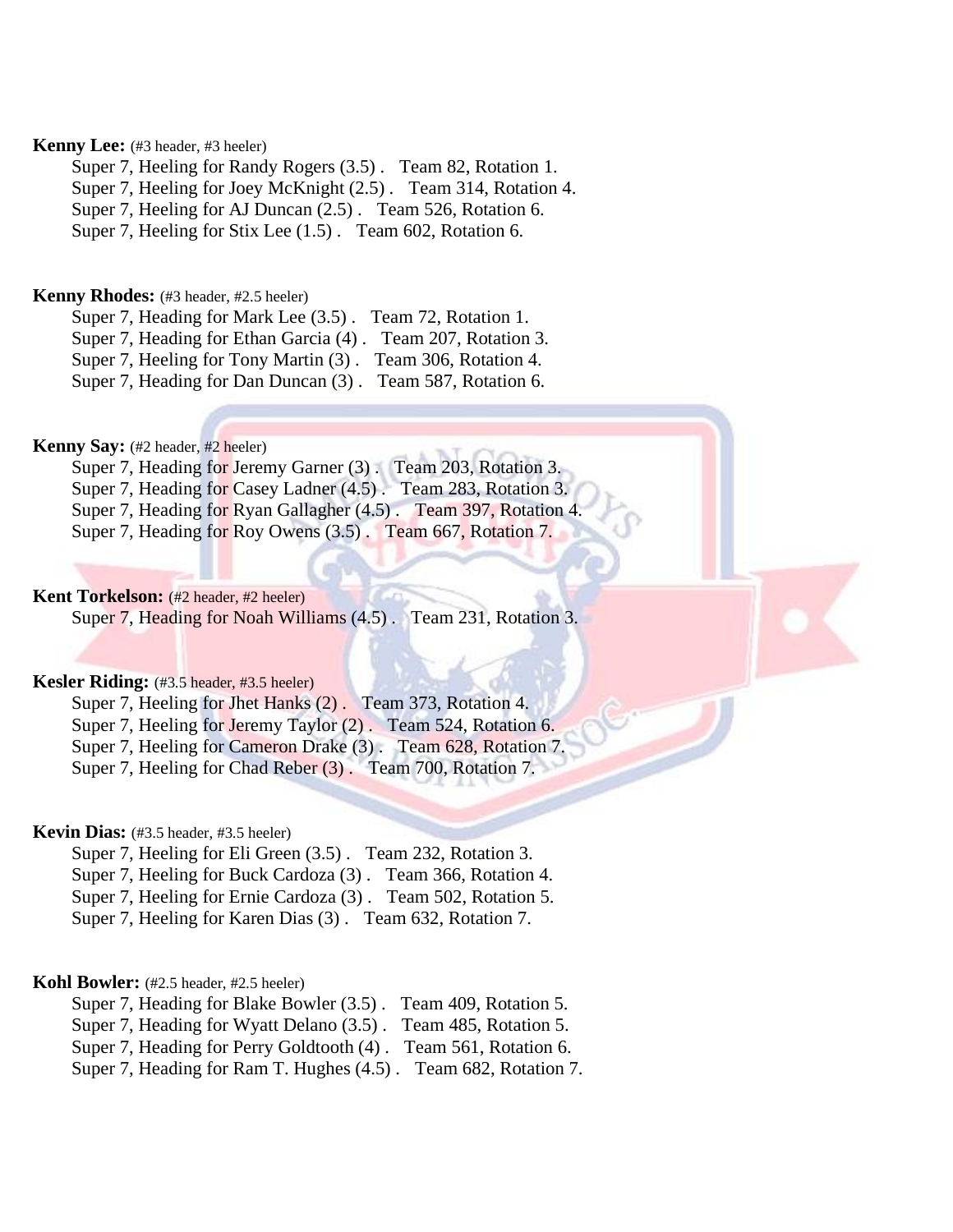# **Kolton Matthews:** (#2 header, #2 heeler)

Super 7, Heeling for Dillon Almason (3.5) . Team 269, Rotation 3. Super 7, Heeling for Cheyenne Rey (3) . Team 347, Rotation 4.

# **Kreece Powell:** (#2 header, #2 heeler)

Super 7, Heading for Mike Johns (5) . Team 100, Rotation 1. Super 7, Heading for Chad McDaniel (5) . Team 194, Rotation 2.

Super 7, Heading for Ryan Powell (5) . Team 360, Rotation 4.

Super 7, Heeling for Monty Jo Petska (5) . Team 435, Rotation 5.

### **Kyle Beaver:** (#3 header, #2.5 heeler)

Super 7, Heading for Justin Burdick (2.5) . Team 94, Rotation 1. Super 7, Heading for Marty Okamura (2.5) . Team 277, Rotation 3. Super 7, Heading for Danny Cardoza (2.5) . Team 359, Rotation 4. Super 7, Heading for Joel Maxwell (2.5) . Team 441, Rotation 5.

### **Kyle Schorovsky:** (#4.5 header, #4 heeler)

Super 7, Heeling for Todd McWilliams (3) . Team 32, Rotation 1. Super 7, Heeling for Travis Bentley (2) . Team 162, Rotation 2. Super 7, Heeling for Kaley Schorovsky (1). Team 567, Rotation 6.

### **Kysen Stephensen:** (#2 header, #2 heeler)

Super 7, Heeling for Lane Nielsen (3) . Team 70, Rotation 1. Super 7, Heading for Riley Oberg (3.5). Team 253, Rotation 3.

Super 7, Heeling for Kamish Wagner (2) . Team 350, Rotation 4.

Super 7, Heading for Caden Drake (2.5). Team 665, Rotation 7.

# Lane Nielsen: (#3 header, #3 heeler)

Super 7, Heading for Kysen Stephensen (2) . Team 70, Rotation 1.

Super 7, Heading for Riley Oberg (3.5) . Team 153, Rotation 2.

Super 7, Heading for Scott Lauaki (3.5) . Team 302, Rotation 3.

Super 7, Heading for Griff Ahlstrom (4) . Team 398, Rotation 4.

# Larry Allen: (#1.5 header, #1.5 heeler)

Super 7, Heeling for Bruce Pulham (2) . Team 151, Rotation 2.

# Larry King: (#1.5 header, #1.5 heeler)

Super 7, Heading for Luke Andrews (4) . Team 252, Rotation 3.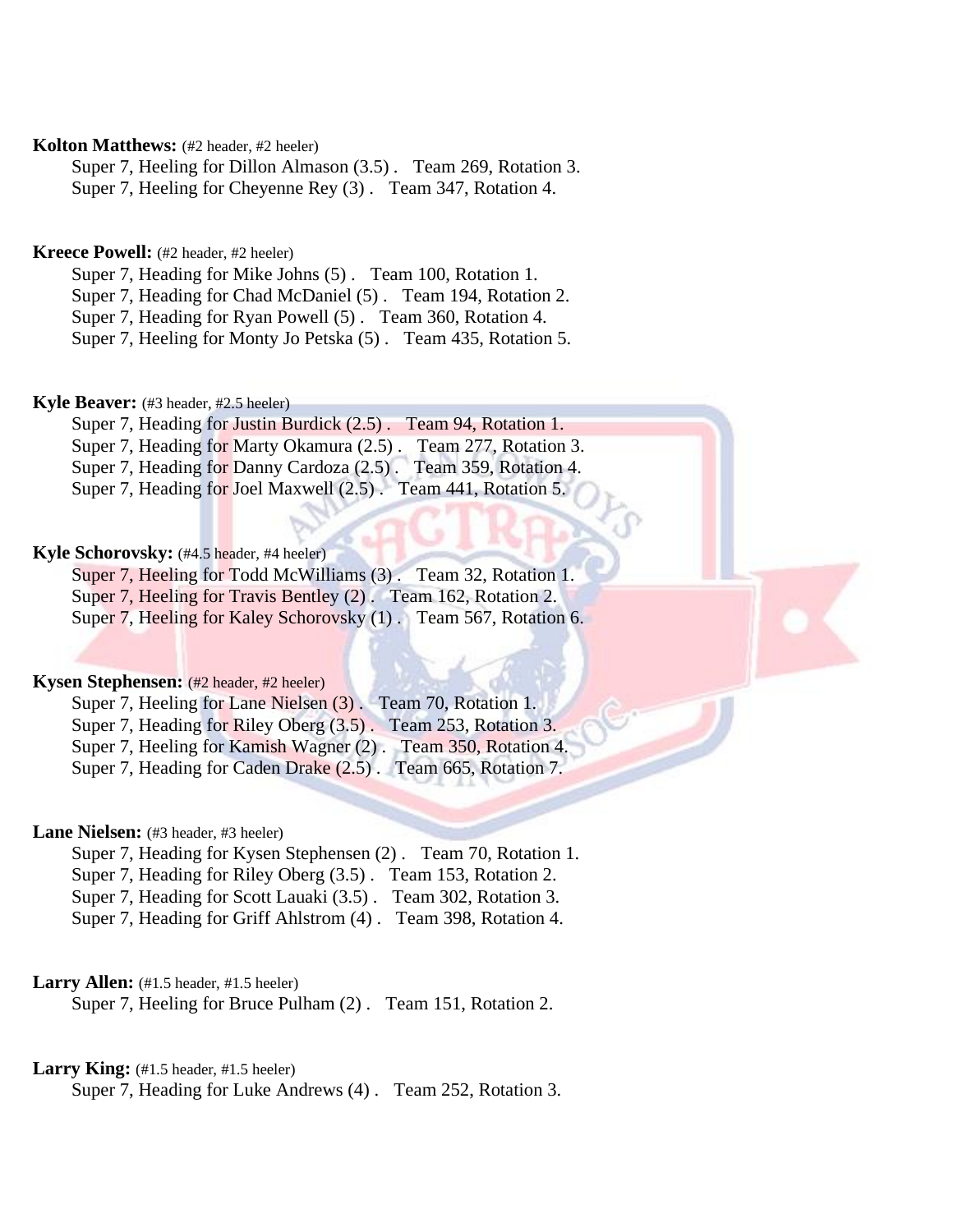Larry McGrady: (#2 header, #1.5 heeler)

Super 7, Heeling for AJ Moreno (1) . Team 489, Rotation 5.

Larry Nordby: (#3.5 header, #3 heeler)

Super 7, Heading for Kasey Kilcup (3.5) . Team 55, Rotation 1.

Super 7, Heading for Duke Nordby (1.5) . Team 461, Rotation 5.

Super 7, Heeling for Bud Streeter (3) . Team 692, Rotation 7.

Larry Williams: (#3 header, #3 heeler)

Super 7, Heading for Ted Williams (3.5) . Team 4, Rotation 1. Super 7, Heading for Ty Morrill (3.5) . Team 130, Rotation 2. Super 7, Heeling for Ray Miller (2) . Team 262, Rotation 3.

Super 7, Heading for Gary Hemsted (4) . Team 349, Rotation 4.

# **Laurie Ann Diego:** (#1.5 header, #1.5 heeler)

Super 7, Heading for Kala'e Masada (2.5) . Team 367, Rotation 4. Super 7, Heading for Tucker Gomes (2). Team 507, Rotation 6. Super 7, Heading for Chaz Rita (3). Team 642, Rotation 7.

Lee Legasey: (#2 header, #2 heeler)

Super 7, Heeling for Dean Voigt (3.5). Team 85, Rotation 1. Super 7, Heeling for Allan Gomes (2.5) . Team 258, Rotation 3. Super 7, Heeling for Mark Moreland (2.5) . Team 410, Rotation 5.

# Lee Richmond: (#2 header, #2 heeler)

Super 7, Heading for Jeff Gieck (3.5) . Team 273, Rotation 3.

### Leslie Davenport: (#2 header, #2 heeler)

Super 7, Heading for Monty Crist (5) . Team 422, Rotation 5. Super 7, Heading for Anselmo Ramirez (5) . Team 498, Rotation 5. Super 7, Heading for Walt Rodman (5) . Team 573, Rotation 6. Super 7, Heading for Anival Guerrero (5) . Team 645, Rotation 7.

# Levi Rita: (#3 header, #2.5 heeler)

Super 7, Heading for Jerold Camarillo (4) . Team 36, Rotation 1. Super 7, Heading for Trey Camarillo (2) . Team 81, Rotation 1. Super 7, Heading for Robert Rita (2.5) . Team 143, Rotation 2. Super 7, Heading for Kale Ornellas (3) . Team 346, Rotation 4.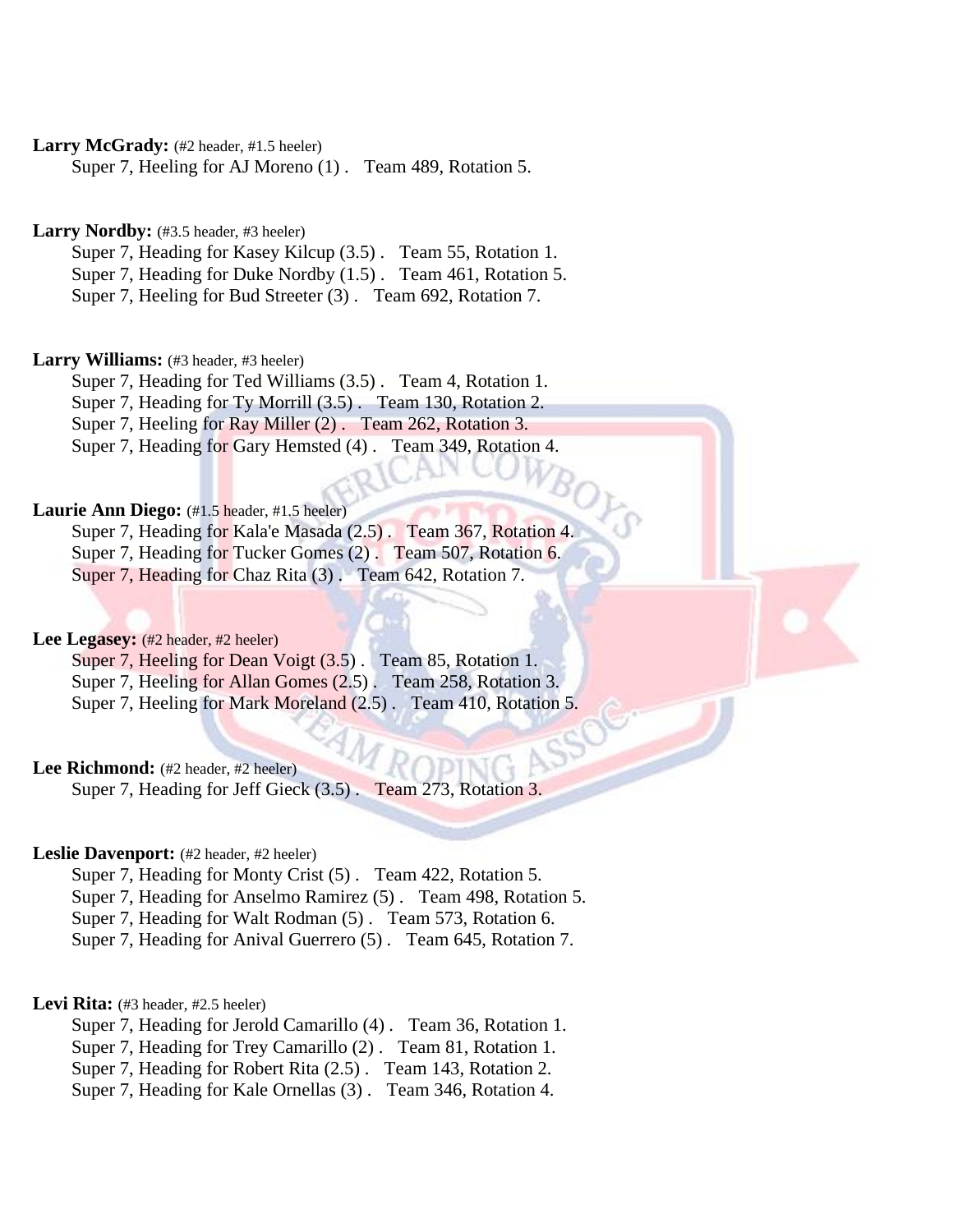# Logan Darst: (#2.5 header, #2.5 heeler)

Super 7, Heading for Paden Prior (2.5) . Team 245, Rotation 3. Super 7, Heading for Stoney Boy Joseph (4.5) . Team 376, Rotation 4.

Super 7, Heading for Chase Helton (4.5) . Team 465, Rotation 5.

# **Lucas Williams:** (#3.5 header, #2.5 heeler)

Super 7, Heading for Birch Eiguren (3.5) . Team 448, Rotation 5. Super 7, Heading for Thomas Steele (2.5) . Team 533, Rotation 6.

### Luis Rincon: (#2 header, #2 heeler)

Super 7, Heeling for Herman Holland (2.5) . Team 408, Rotation 5. Super 7, Heeling for Peter Rincon (3). Team 456, Rotation 5. Super 7, Heeling for Jimmy Miranda (1.5) . Team 536, Rotation 6. Super 7, Heeling for Peter Andrade (2) . Team 610, Rotation 7.

# Luke Andrews: (#4 header, #4 heeler)

Super 7, Heeling for Jon Swaner (2.5). Team 161, Rotation 2. Super 7, Heeling for Larry King (1.5) . Team 252, Rotation 3.

# Luke Cardoza: (#3 header, #4 heeler)

Super 7, Heeling for Tyson Porter (3). Team 416, Rotation 5. Super 7, Heeling for Tommy Rogers (2.5) . Team 493, Rotation 5. Super 7, Heeling for Ernie Cardoza (3) . Team 578, Rotation 6. Super 7, Heeling for Karen Dias (3) . Team 694, Rotation 7.

# Luther Darrough: (#2 header, #2 heeler)

Super 7, Heading for TBA TBA (1). Team 107, Rotation 2. Super 7, Heading for Jake Ward (5) . Team 193, Rotation 2.

# Lyle Harvey: (#3.5 header, #3.5 heeler)

Super 7, Heeling for Bryon Abshire (2.5) . Team 73, Rotation 1. Super 7, Heeling for John R Smith (3) . Team 192, Rotation 2. Super 7, Heeling for Ethan Asbury (2.5) . Team 291, Rotation 3. Super 7, Heeling for Delton Cullins (2.5) . Team 425, Rotation 5.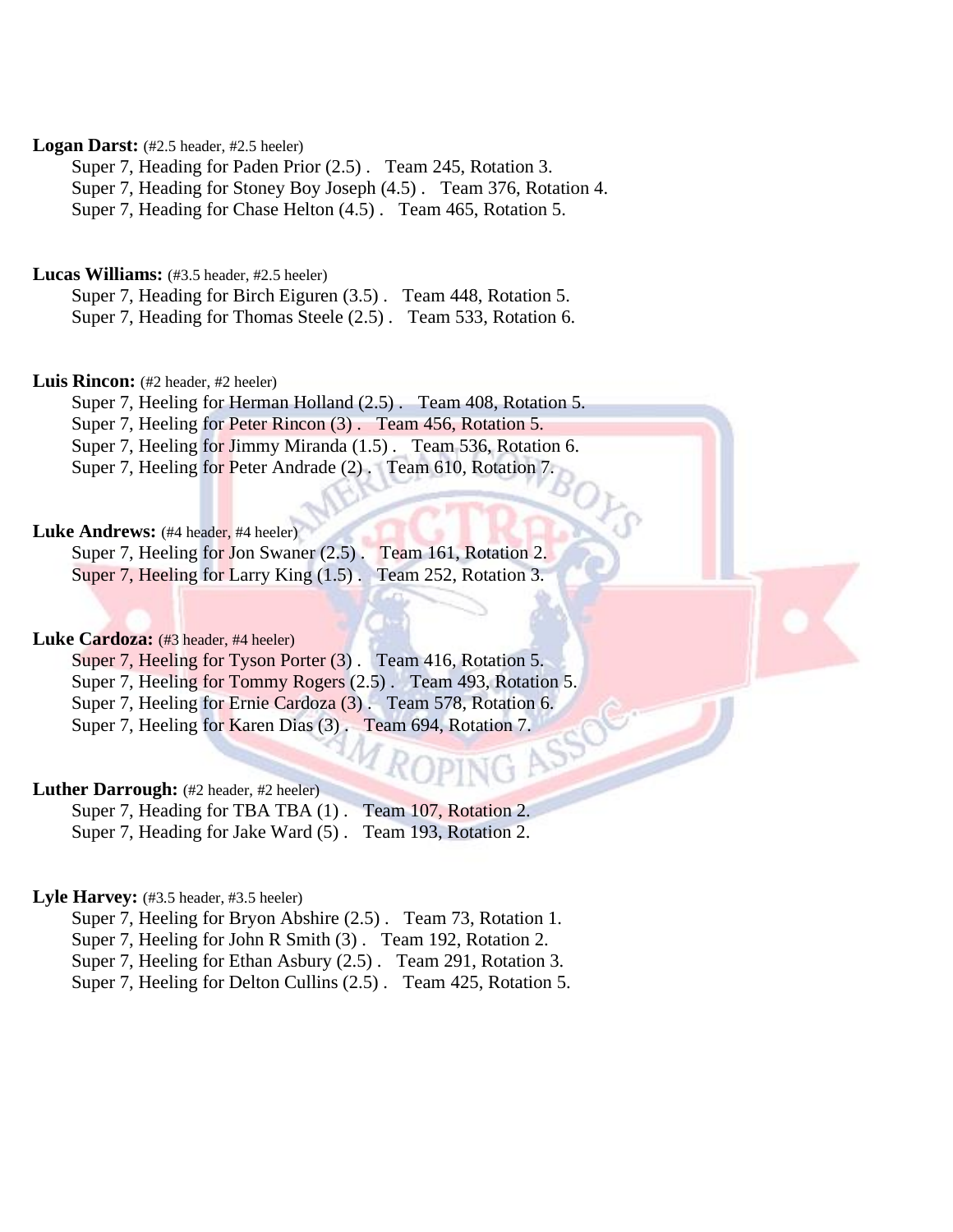# Mackay Spyrow: (#4 header, #4.5 heeler)

Super 7, Heeling for Kameron VanWinkle (2.5) . Team 49, Rotation 1. Super 7, Heading for Boden Truman (3) . Team 134, Rotation 2.

Super 7, Heeling for Jack Bassett (2) . Team 323, Rotation 4.

Super 7, Heeling for Sadie Miller (2.5) . Team 464, Rotation 5.

### **Marcus Marriott:** (#3 header, #2 heeler)

Super 7, Heading for Charlie Weeks (3.5) . Team 39, Rotation 1.

Super 7, Heading for Justin Reno (3) . Team 125, Rotation 2.

Super 7, Heading for Tony Graham (4) . Team 702, Rotation 7.

# **Marisa Julian:** (#2.5 header, #2.5 heeler)

Super 7, Heading for Tommy Lee (4.5) . Team 476, Rotation 5. Super 7, Heading for TJ Griener (4) . Team 592, Rotation 6.  $^8\!O$ 

# **Mark Lee:** (#3.5 header, #3.5 heeler)

Super 7, Heeling for Kenny Rhodes (3) . Team 72, Rotation 1. Super 7, Heeling for Ken DeWitt (2.5) . Team 156, Rotation 2. Super 7, Heeling for Rodney Mike (2.5) . Team 246, Rotation 3.

### **Mark Medin:** (#2 header, #2 heeler)

Super 7, Heeling for Trevor Ayres (3) . Team 1, Rotation 1. Super 7, Heeling for Roman Reyes (2) . Team 61, Rotation 1. Super 7, Heeling for Jack M Rasmason (2). Team 242, Rotation 3. Super 7, Heeling for Dean Voigt (3.5) . Team 334, Rotation 4.

# Mark Moreland: (#2.5 header, #1.5 heeler)

Super 7, Heading for Lee Legasey (2) . Team 410, Rotation 5. Super 7, Heading for Dan Dowdy (2.5) . Team 420, Rotation 5. Super 7, Heading for Don Elms (3.5) . Team 455, Rotation 5. Super 7, Heading for TBA TBA  $(1)$ . Team 586, Rotation 6.

### **Mark Nonella:** (#3.5 header, #3 heeler)

Super 7, Heeling for Trevor Ayres (3) . Team 59, Rotation 1.

Super 7, Heading for Jimmy Gallagher (3) . Team 141, Rotation 2.

Super 7, Heading for Jeremy Garner (3). Team 293, Rotation 3.

Super 7, Heading for Roy Owens (3.5) . Team 415, Rotation 5.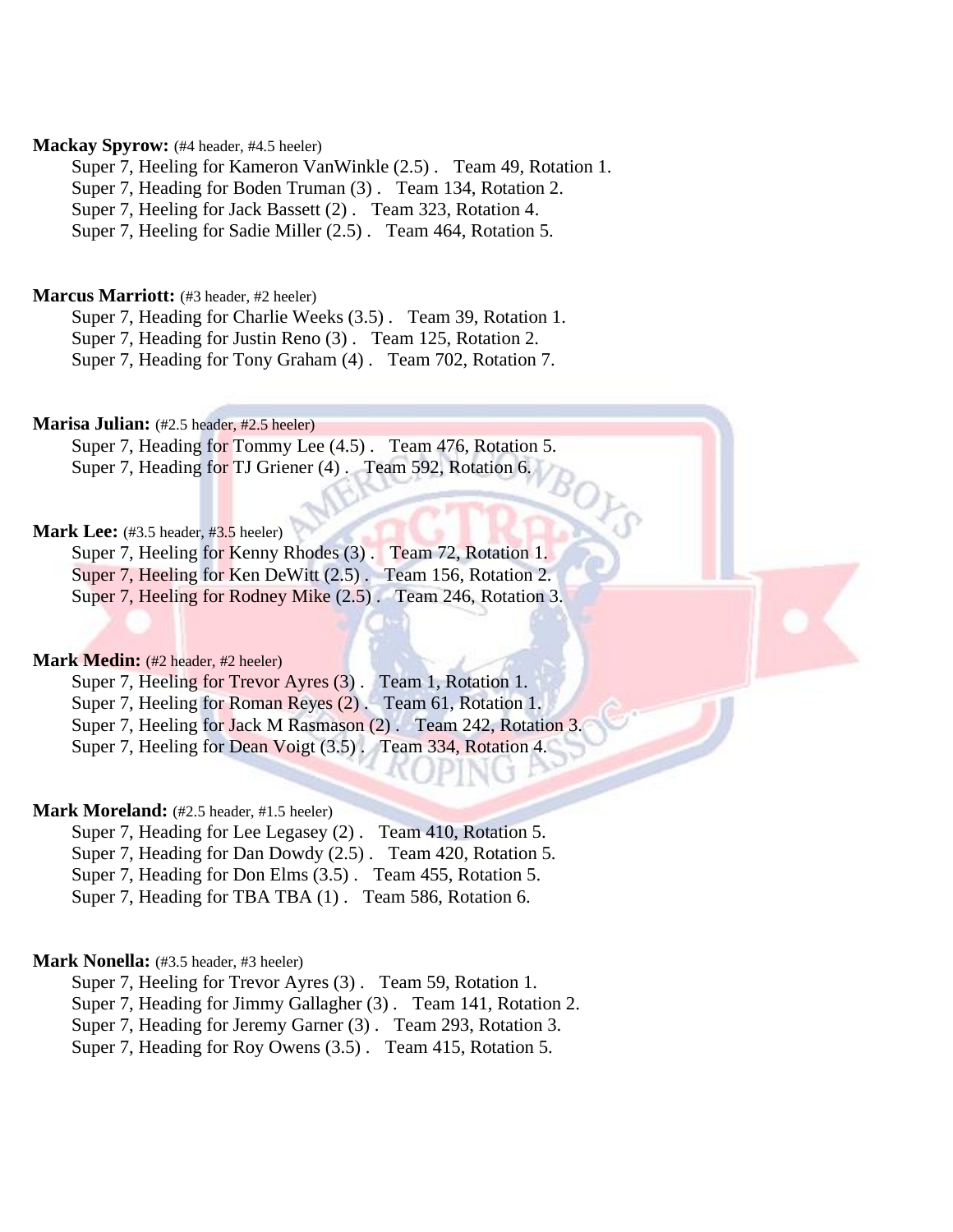# **Marti Anderson:** (#3 header, #2 heeler)

Super 7, Heading for Jacek Frost (2) . Team 199, Rotation 2.

Super 7, Heading for Jason Veenker (3) . Team 282, Rotation 3.

Super 7, Heading for Jimmy Gallagher (3) . Team 364, Rotation 4.

Super 7, Heading for Roy Owens (3.5) . Team 557, Rotation 6.

### **Marty Okamura:** (#3 header, #2.5 heeler)

Super 7, Heading for Dirk Jim (4) . Team 47, Rotation 1. Super 7, Heeling for Kyle Beaver (3) . Team 277, Rotation 3. Super 7, Heading for Boden Truman (3) . Team 400, Rotation 4.

### **Marv Barton:** (#2 header, #2 heeler)

Super 7, Heading for Jerritt Wagner (3.5) . Team 45, Rotation 1. Super 7, Heading for Pete Williams (2) . Team 287, Rotation 3.

### Mason McDaniel: (#3 header, #2 heeler)

Super 7, Heading for Nick Wilkinson (4). Team 329, Rotation 4. Super 7, Heading for Mike Eiguren (4). Team 421, Rotation 5. Super 7, Heading for Dirk Jim (4). Team 500, Rotation 5. Super 7, Heading for Trey McFarlane (3). Team 672, Rotation 7.

### **Matt Hussman:** (#4.5 header, #4.5 heeler)

Super 7, Heeling for Ty Marriott (2.5). Team 501, Rotation 5. Super 7, Heeling for Jace Grenke (2). Team 532, Rotation 6.

Super 7, Heeling for Mike Umbdenstock (1.5) . Team 568, Rotation 6.

Super 7, Heeling for Cole English (2). Team 638, Rotation 7.

# **Matt Liston:** (#3 header, #5.5 heeler)

Super 7, Heading for Garrett Riding (3.5) . Team 406, Rotation 5.

Super 7, Heeling for Sadie Fitzgerald (1.5) . Team 449, Rotation 5.

Super 7, Heading for Griff Ahlstrom (4) . Team 527, Rotation 6.

Super 7, Heading for Cade Liston (3) . Team 625, Rotation 7.

### **Mattie Johns:** (#2.5 header, #2.5 heeler)

Super 7, Heading for Paul Dunn (4.5) . Team 307, Rotation 4.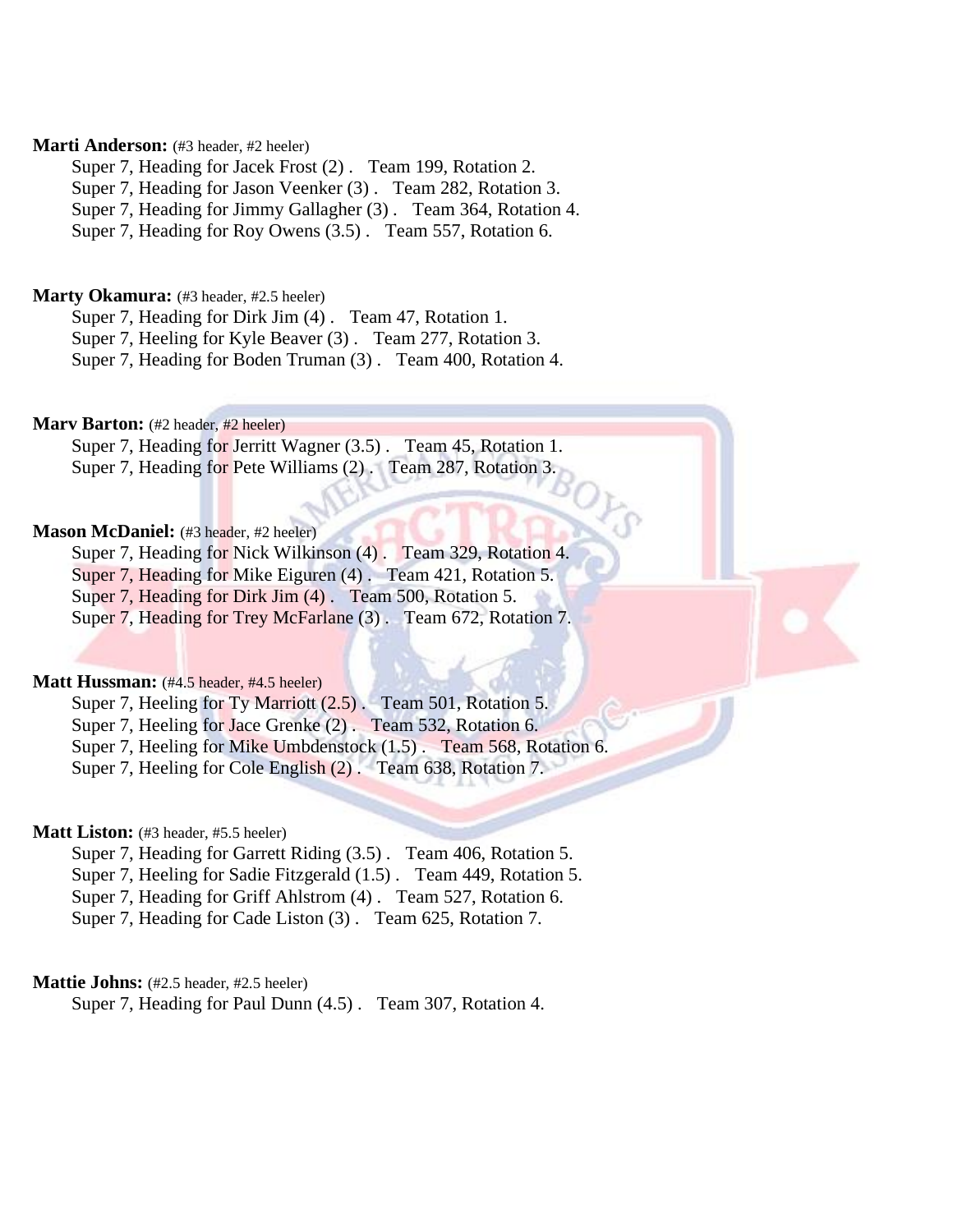# Max Loya: (#3 header, #3 heeler)

Super 7, Heading for Dean Sherbo (3) . Team 102, Rotation 1.

Super 7, Heading for Blair Wheatley (4) . Team 186, Rotation 2.

Super 7, Heading for Ryan Fowler (4) . Team 284, Rotation 3.

Super 7, Heading for Jeremy Simonich (4) . Team 394, Rotation 4.

### McKay Taylor: (#3 header, #2 heeler)

Super 7, Heading for Griff Ahlstrom (4) . Team 43, Rotation 1.

Super 7, Heading for Chris Hanks (3) . Team 129, Rotation 2.

Super 7, Heeling for Kaycie Ahlstrom (2) . Team 276, Rotation 3.

Super 7, Heeling for Dorian Bundy (2.5) . Team 356, Rotation 4.

# **McKenna Wood:** (#2.5 header, #1.5 heeler)

Super 7, Heading for Tristan Luther (4.5). Team 79, Rotation 1.

Super 7, Heading for Bodi Dodds (4). Team 165, Rotation 2.

Super 7, Heading for Gavin Cardoza (4.5) . Team 399, Rotation 4.

Super 7, Heading for Chase Helton (4.5) . Team 684, Rotation 7.

# **McKennan Buckner:** (#4 header, #3.5 heeler)

Super 7, Heading for Jason Veenker (3). Team 19, Rotation 1. Super 7, Heading for Benjiman Eells (2.5). Team 98, Rotation 1.

Super 7, Heading for Trey McFarlane (3). Team 280, Rotation 3.

# **Melanie Forzano:** (#1.5 header, #1.5 heeler)

Super 7, Heading for Bobby DeMattos (1). Team 438, Rotation 5. Super 7, Heading for Traysyn(Bulla) Waltjen (2.5) . Team 640, Rotation 7.

### **Mike Bettencourt:** (#2 header, #1.5 heeler)

Super 7, Heading for Ryan White (4.5) . Team 468, Rotation 5.

Super 7, Heading for Will Cowden (5) . Team 546, Rotation 6.

Super 7, Heading for Ken Paddock (1.5) . Team 621, Rotation 7.

Super 7, Heading for Stoney Boy Joseph (4.5) . Team 686, Rotation 7.

### **Mike Eiguren:** (#4 header, #4 heeler)

Super 7, Heeling for Mason McDaniel (3) . Team 421, Rotation 5.

Super 7, Heeling for Katie McFarlane (3) . Team 497, Rotation 5.

Super 7, Heeling for Sean Schnabele (3) . Team 572, Rotation 6.

Super 7, Heeling for Bailey Kretschmer (3) . Team 705, Rotation 7.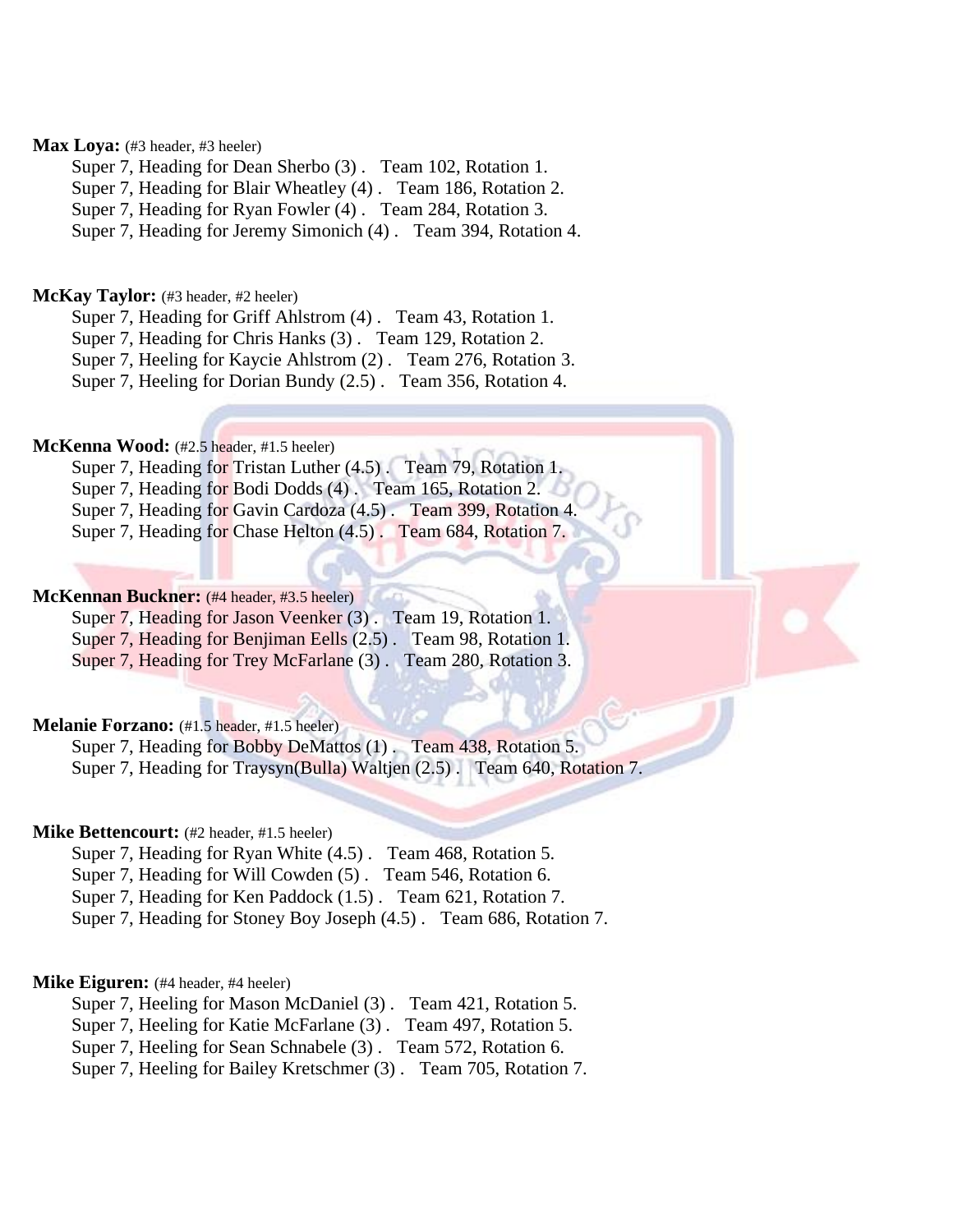# **Mike Jardine:** (#3 header, #2.5 heeler)

Super 7, Heeling for Charlie Weeks (3.5) . Team 127, Rotation 2. Super 7, Heading for Brent Bare (3) . Team 598, Rotation 6.

### **Mike Johns:** (#4 header, #5 heeler)

Super 7, Heeling for Sloan McFarlane (2) . Team 28, Rotation 1. Super 7, Heeling for Kreece Powell (2) . Team 100, Rotation 1. Super 7, Heeling for Trevor Burdick (2) . Team 174, Rotation 2. Super 7, Heeling for Trell McFarlane (2) . Team 268, Rotation 3.

# **Mike MacKenzie:** (#2.5 header, #2.5 heeler)

Super 7, Heading for Cris Robles (2.5) . Team 150, Rotation 2. Super 7, Heading for Rigo Estrella (3.5) . Team 433, Rotation 5. Super 7, Heading for Joe Jr. Vicente (2) . Team 511, Rotation 6.

# **Mike Nizzoli:** (#2.5 header, #2.5 heeler)

Super 7, Heading for Rick Fausone (4) . Team 6, Rotation 1. Super 7, Heading for Frank VanArtsdalen (3.5) . Team 78, Rotation 1. Super 7, Heading for Davis Grupe (3.5) . Team 164, Rotation 2. Super 7, Heading for Buck Baca (2.5) . Team 255, Rotation 3.

**Mike Smith:**  $(\text{\#2.5} \text{ header}, \text{\#2.5} \text{ header})$ 

Super 7, Heading for Traysyn(Bulla) Waltjen (2.5) . Team 484, Rotation 5. Super 7, Heading for Brian DeMattos (2.5). Team 580, Rotation 6.

# **Mike Sweeney:** (#2.5 header, #2 heeler)

Super 7, Heading for Seth Sweeney (2.5) . Team 286, Rotation 3.

# **Mike Umbdenstock:** (#1.5 header, #1.5 heeler)

Super 7, Heading for Hank Curry (3) . Team 344, Rotation 4. Super 7, Heading for Matt Hussman (4.5) . Team 568, Rotation 6.

### **Misty Perry:** (#2.5 header, #2.5 heeler)

Super 7, Heeling for Justin Solesbee (3) . Team 183, Rotation 2.

### Mitzi Corkill: (#2.5 header, #2.5 heeler)

Super 7, Heading for Wade Hofheins (4.5) . Team 537, Rotation 6.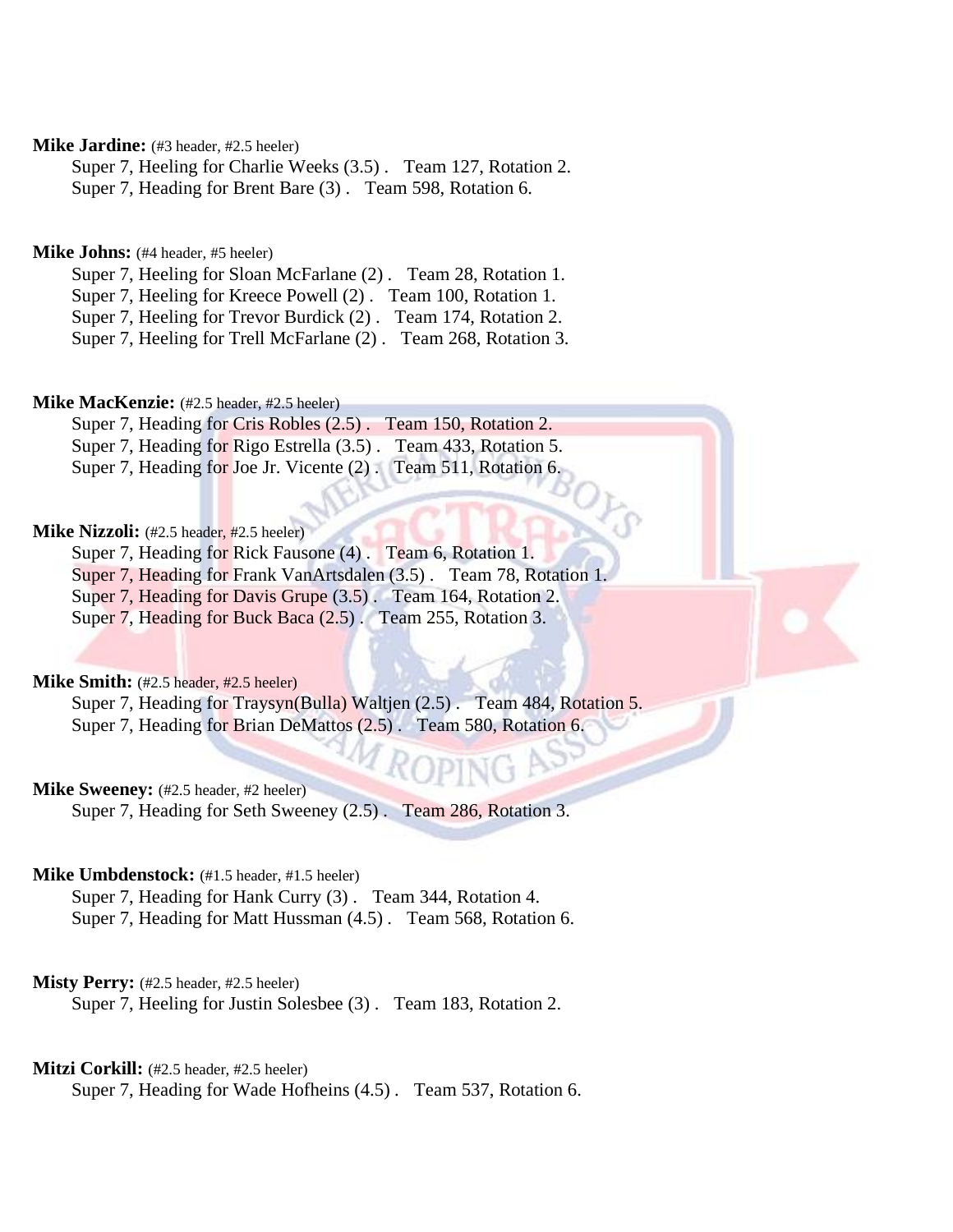# Monty Crist: (#5 header, #5 heeler)

Super 7, Heeling for Leslie Davenport (2) . Team 422, Rotation 5. Super 7, Heeling for Kalia Medeiros (2) . Team 508, Rotation 6. Super 7, Heeling for Austin Phillips (2) . Team 597, Rotation 6. Super 7, Heeling for Shelly Winn (2) . Team 681, Rotation 7.

### **Monty Jo Petska:** (#5 header, #6 heeler)

Super 7, Heading for Kreece Powell (2) . Team 435, Rotation 5.

### **Murvin Hicks:** (#2 header, #2 heeler)

Super 7, Heeling for Dino Webb (2) . Team 419, Rotation 5. Super 7, Heeling for Josh Scheiber (2) . Team 496, Rotation 5.

# **Nathan Scott:** (#4 header, #4 heeler)

Super 7, Heeling for Sean Schnabele (3). Team 142, Rotation 2. Super 7, Heeling for Taylor Bennett (2) . Team 233, Rotation 3. Super 7, Heeling for Austin Phillips (2) . Team 324, Rotation 4. Super 7, Heading for Seth Sweeney (2.5). Team 478, Rotation 5.

# Nick Eiguren: (#3.5 header, #3 heeler)

Super 7, Heeling for Bailey Kretschmer (3). Team 443, Rotation 5. Super 7, Heeling for Devon McDaniel (4) . Team 518, Rotation 6. Super 7, Heeling for Chance Kretschmer (3.5) . Team 582, Rotation 6. Super 7, Heeling for Sammy Saunders (3.5) . Team 653, Rotation 7.

# Nick Wilkinson: (#4 header, #4 heeler)

Super 7, Heeling for Mason McDaniel (3) . Team 329, Rotation 4.

Super 7, Heeling for Nora Hunt Lee (3) . Team 566, Rotation 6.

Super 7, Heeling for Jace Grenke (2) . Team 634, Rotation 7.

Super 7, Heeling for Katie McFarlane (3) . Team 696, Rotation 7.

# **Noah Williams:** (#4.5 header, #4.5 heeler)

Super 7, Heeling for Christian Drumheller (2.5) . Team 15, Rotation 1.

Super 7, Heeling for Kent Torkelson (2) . Team 231, Rotation 3.

Super 7, Heeling for Stix Lee (1.5) . Team 316, Rotation 4.

Super 7, Heeling for Tayler Torkelson (1.5) . Team 396, Rotation 4.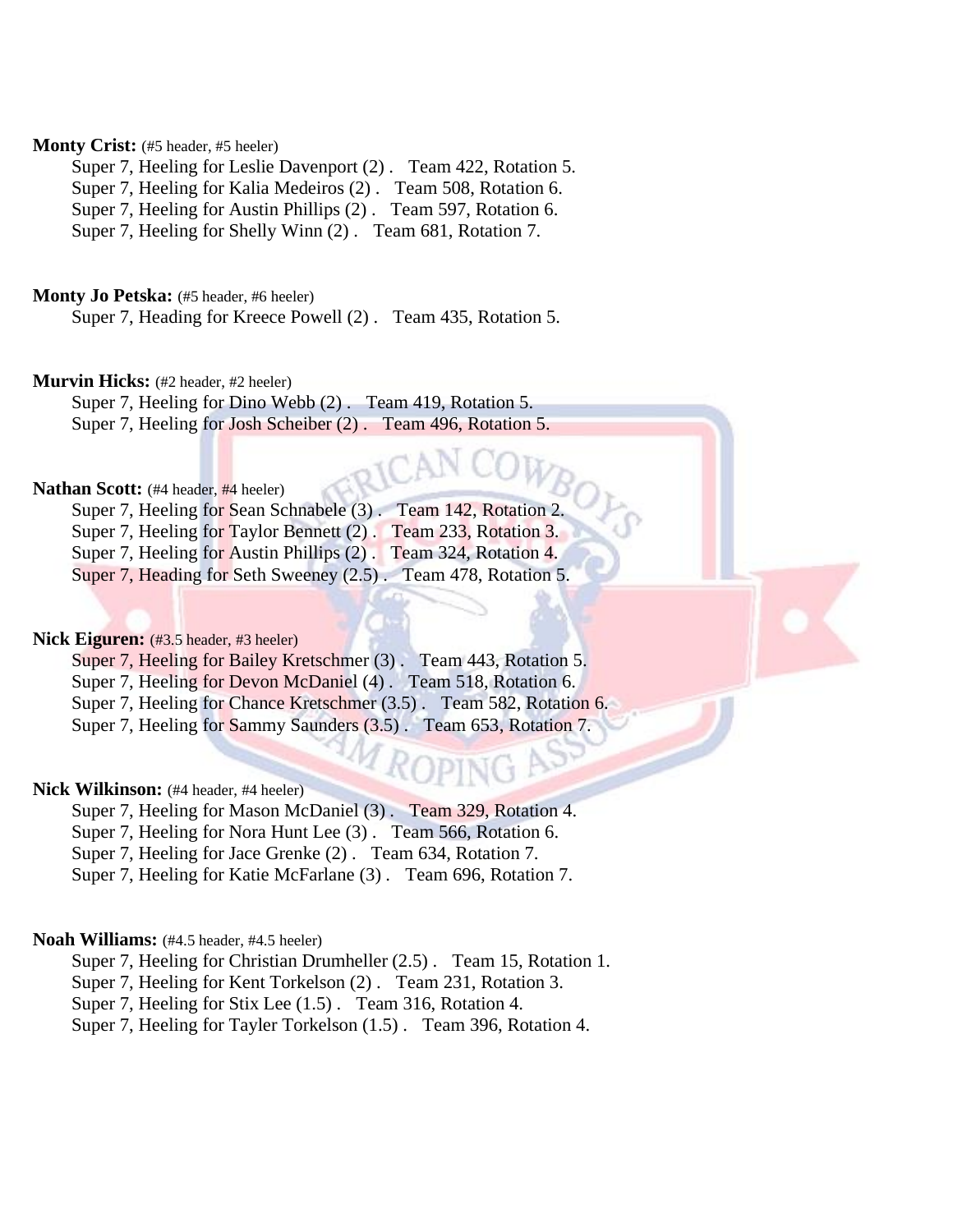# Noe Casian: (#3 header, #3 heeler)

Super 7, Heeling for Enrique Rodriquez (1) . Team 56, Rotation 1.

Super 7, Heeling for Ralph Kelley (2.5) . Team 281, Rotation 3.

Super 7, Heeling for Anthony Borgatello (2) . Team 384, Rotation 4.

### **Nora Hunt Lee:** (#3 header, #2 heeler)

Super 7, Heading for Steve Simons (4) . Team 288, Rotation 3.

Super 7, Heading for Dirk Jim (4) . Team 431, Rotation 5.

Super 7, Heading for Nick Wilkinson (4) . Team 566, Rotation 6.

Super 7, Heading for Tom Howell (4) . Team 649, Rotation 7.

**Norman Mull:** (#2.5 header, #2.5 heeler) Super 7, Heeling for Randy Rogers (3.5) . Team 167, Rotation 2.

**Owen Flores:** (#1 header, #1 heeler)

Super 7, Heeling for Damien Flores (2) . Team 574, Rotation 6.

# Paden Prior: (#2.5 header, #2.5 heeler)

| Super 7, Heeling for Tanner Kerr (2). Team 57, Rotation 1.    |                       |
|---------------------------------------------------------------|-----------------------|
| Super 7, Heeling for Jasper Frost (2).                        | Team 115, Rotation 2. |
| Super 7, Heeling for Logan Darst (2.5). Team 245, Rotation 3. |                       |
| Super 7, Heeling for Cobie Dodds (4). Team 336, Rotation 4.   |                       |

# Patrick Hammett: (#1 header, #1 heeler)

Super 7, Heading for Billy Hammett (2) . Team 83, Rotation 1.

# Paul Devine: (#2.5 header, #2.5 heeler)

| Super 7, Heading for Davis Grupe (3.5). Team 33, Rotation 1.   |  |
|----------------------------------------------------------------|--|
| Super 7, Heading for Scott Childers (4). Team 170, Rotation 2. |  |
| Super 7, Heading for Bodi Dodds (4). Team 256, Rotation 3.     |  |
| Super 7, Heading for Rick Fausone (4). Team 345, Rotation 4.   |  |

### Paul Dunn: (#4.5 header, #4.5 heeler)

| Super 7, Heeling for Mattie Johns (2.5). Team 307, Rotation 4. |  |
|----------------------------------------------------------------|--|
| Super 7, Heeling for Dani Dowton (2.5). Team 386, Rotation 4.  |  |
| Super 7, Heeling for Steve Dugger (2.5). Team 600, Rotation 6. |  |
| Super 7, Heeling for Sam Kofoed (2.5). Team 695, Rotation 7.   |  |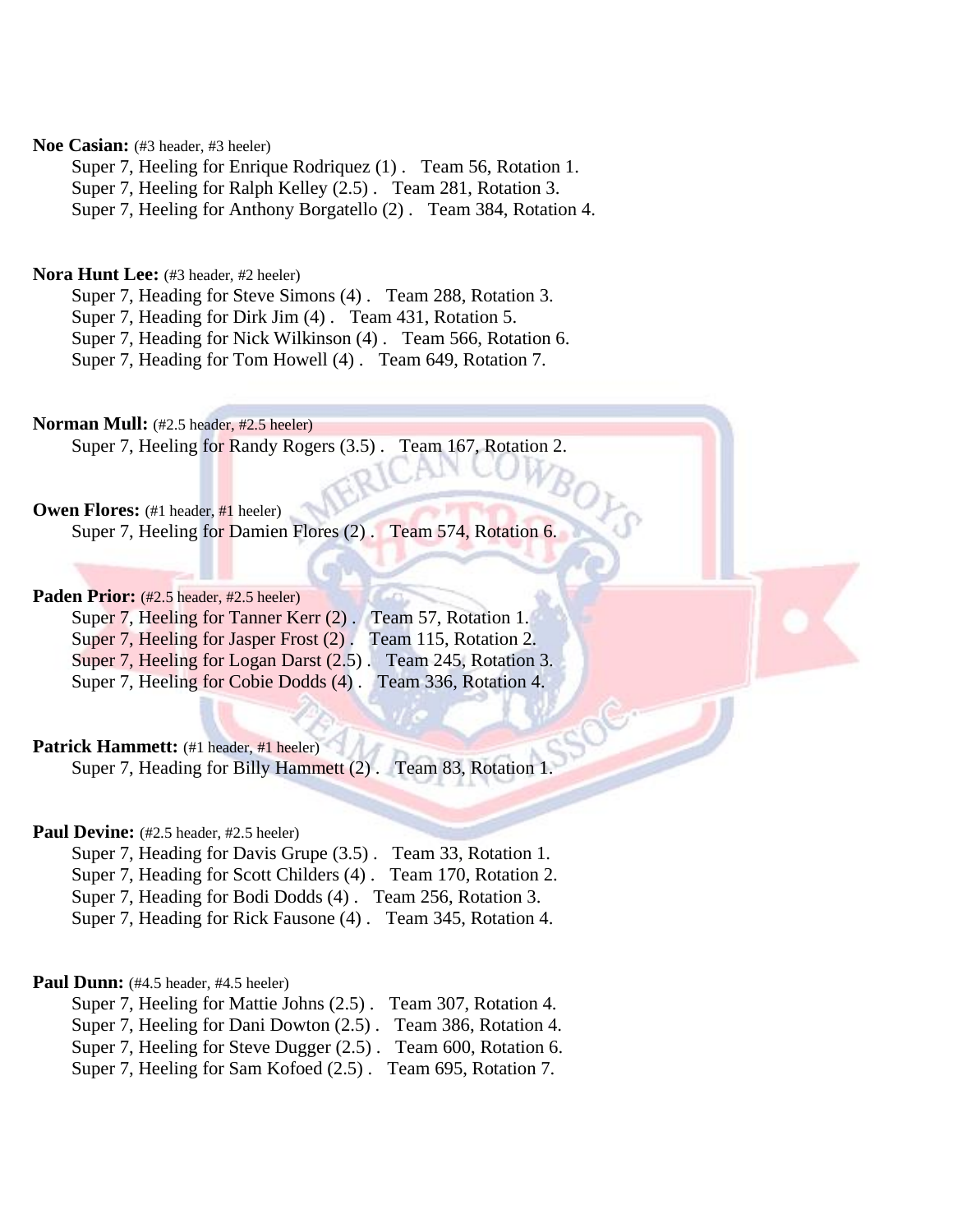# **Paul Mullins:** (#4 header, #4.5 heeler)

Super 7, Heeling for Brad McGilchrist (2.5) . Team 29, Rotation 1.

Super 7, Heeling for Jeanne Gieck (2). Team 111, Rotation 2.

Super 7, Heeling for Sadie Mullins (1) . Team 196, Rotation 2.

Super 7, Heeling for Brodee Tebbs (2.5) . Team 335, Rotation 4.

### Perry Goldtooth: (#4 header, #4 heeler)

Super 7, Heeling for Wyatt Delano (3) . Team 214, Rotation 3.

Super 7, Heeling for Chelsy Goldtooth (2) . Team 311, Rotation 4.

Super 7, Heeling for Garrett Larsen (2.5) . Team 391, Rotation 4.

Super 7, Heeling for Kohl Bowler (2.5) . Team 561, Rotation 6.

# **Pete Williams:** (#2 header, #2 heeler)

Super 7, Heeling for Marv Barton (2) . Team 287, Rotation 3. Super 7, Heeling for Ray Miller (2) . Team 365, Rotation 4.

# Peter Andrade: (#2 header, #1.5 heeler)

Super 7, Heading for Luis Rincon (2). Team 610, Rotation 7. Super 7, Heading for Peter Rincon (3). Team 663, Rotation 7.

# Peter Rincon: (#3 header, #3 heeler)

Super 7, Heeling for Tucker Gomes (2.5) . Team 68, Rotation 1. Super 7, Heading for Luis Rincon (2) . Team 456, Rotation 5.

Super 7, Heeling for Herman Holland (2.5). Team 534, Rotation 6.

Super 7, Heeling for Peter Andrade (2). Team 663, Rotation 7.

### Pistol Bray: (#4 header, #4 heeler)

Super 7, Heeling for Kamish Wagner (2) . Team 264, Rotation 3.

Super 7, Heeling for JD Machado (3) . Team 377, Rotation 4.

Super 7, Heeling for Jasper Frost (2) . Team 545, Rotation 6.

Super 7, Heeling for Dusty Edgmon (2) . Team 623, Rotation 7.

# **Preston Young:** (#3.5 header, #3 heeler)

Super 7, Heading for Roy Owens (3.5) . Team 482, Rotation 5.

Super 7, Heading for Justin Reno (3) . Team 577, Rotation 6.

Super 7, Heading for Brent Bare (3) . Team 666, Rotation 7.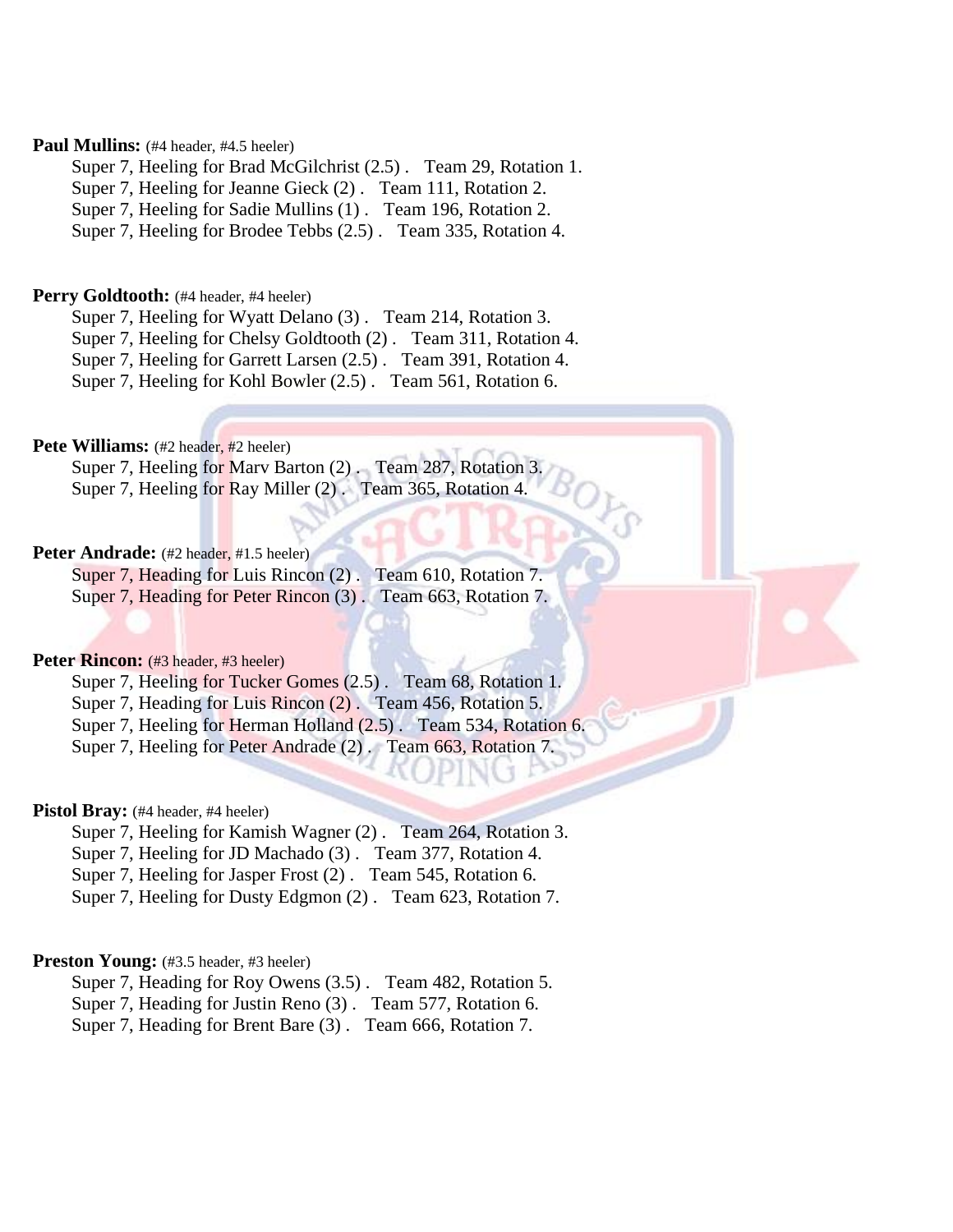# **Ralph Kelley:** (#2.5 header, #2 heeler)

Super 7, Heading for Noe Casian (3) . Team 281, Rotation 3. Super 7, Heading for Dustin Noblitt (3.5) . Team 509, Rotation 6. Super 7, Heading for Val Ericson (4) . Team 601, Rotation 6.

# **Ram T. Hughes:** (#3 header, #4.5 heeler)

Super 7, Heeling for Kelvin Medeiros (2.5) . Team 60, Rotation 1. Super 7, Heeling for Brodee Tebbs (2.5) . Team 244, Rotation 3. Super 7, Heeling for Jake Randall (2.5) . Team 483, Rotation 5. Super 7, Heeling for Kohl Bowler (2.5) . Team 682, Rotation 7.

**Randy Rogers:** (#3.5 header, #2.5 heeler)

Super 7, Heading for Kenny Lee (3) . Team 82, Rotation 1. Super 7, Heading for Norman Mull (2.5). Team 167, Rotation 2.

# **Ray Miller:** (#2 header, #1.5 heeler)

Super 7, Heading for Larry Williams (3). Team 262, Rotation 3. Super 7, Heading for Pete Williams (2). Team 365, Rotation 4.

### **Rebeccah Haller:** (#1.5 header, #1.5 heeler)

Super 7, Heading for Richard Haller (2.5) . Team 41, Rotation 1.

**Reggie Sutton:** (#2.5 header, #2.5 heeler)

Super 7, Heading for Rory Pierce (2.5) . Team 411, Rotation 5.

# **Rich Bakke:** (#3 header, #2.5 heeler)

Super 7, Heading for Blair Wheatley (4) . Team 8, Rotation 1. Super 7, Heading for Jeff Sparrowk (4) . Team 616, Rotation 7.

# **Richard Brechbuehl:** (#2.5 header, #2 heeler)

Super 7, Heeling for John R Smith (3) . Team 304, Rotation 4.

# **Richard Haller:** (#3 header, #2.5 heeler)

Super 7, Heeling for Rebeccah Haller (1.5) . Team 41, Rotation 1. Super 7, Heading for Val Ericson (4) . Team 519, Rotation 6.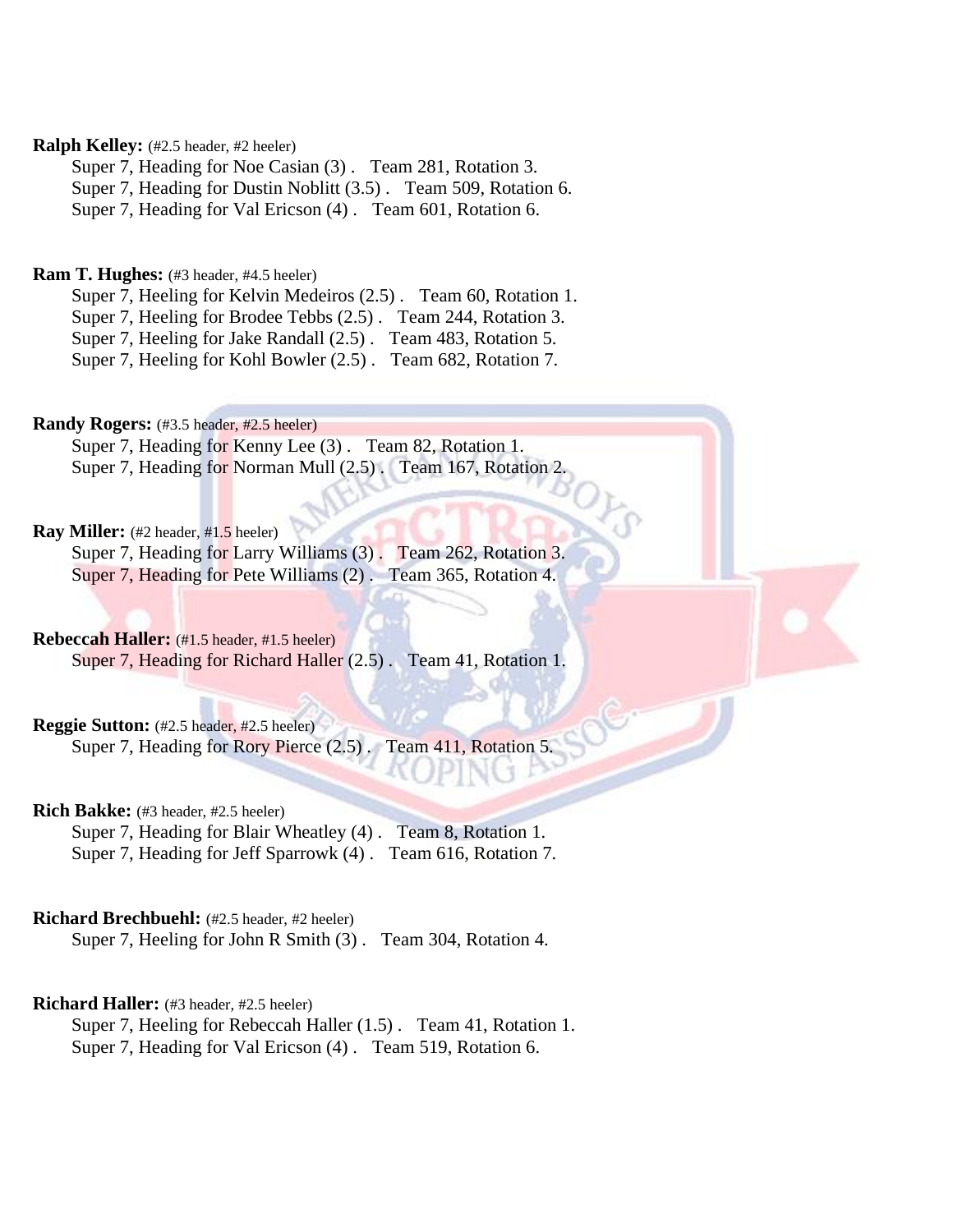# **Rick Fausone:** (#3 header, #4 heeler)

Super 7, Heeling for Mike Nizzoli (2.5) . Team 6, Rotation 1.

Super 7, Heeling for Ethan Asbury (2.5) . Team 74, Rotation 1.

Super 7, Heeling for Paul Devine (2.5) . Team 345, Rotation 4.

# **Rigo Estrella:** (#2.5 header, #3.5 heeler)

Super 7, Heeling for Ryan Bettencourt (3.5). Team 42, Rotation 1.

Super 7, Heeling for Mike MacKenzie (2.5) . Team 433, Rotation 5.

Super 7, Heeling for Joseph Pedota (3.5) . Team 563, Rotation 6.

Super 7, Heeling for Jay G. Hart (2) . Team 637, Rotation 7.

**Riley Fry:** (#2.5 header, #2.5 heeler)

Super 7, Heading for Benny Fry (3) . Team 510, Rotation 6. Super 7, Heeling for Brandon Ayres (2.5) . Team 585, Rotation 6. Super 7, Heeling for Claye Ayres (1.5). Team 657, Rotation 7.

# **Riley Oberg:** (#3.5 header, #3.5 heeler)

Super 7, Heeling for Lane Nielsen (3) . Team 153, Rotation 2. Super 7, Heeling for Kysen Stephensen (2) . Team 253, Rotation 3.

Super 7, Heeling for Cameron Drake (3). Team 342, Rotation 4.

Super 7, Heeling for Chad Reber (3). Team 636, Rotation 7.

# **Riley Robinson:** (#2 header, #2.5 heeler)

Super 7, Heeling for Kaycie Ahlstrom (2). Team 179, Rotation 2.

Super 7, Heading for Brian Roundy (5). Team 467, Rotation 5.

Super 7, Heeling for Jeremy Taylor (2). Team 590, Rotation 6.

Super 7, Heeling for Kelson Robinson (4.5) . Team 670, Rotation 7.

### **Riley Wanlass:** (#3 header, #2 heeler)

Super 7, Heading for Trey Taylor (2.5) . Team 320, Rotation 4.

# **Robert Rita:** (#3 header, #2.5 heeler)

Super 7, Heeling for Connor Nighman (2.5) . Team 58, Rotation 1.

Super 7, Heeling for Levi Rita (3) . Team 143, Rotation 2.

Super 7, Heeling for Trey Camarillo (2) . Team 313, Rotation 4.

Super 7, Heeling for Brian DeMattos (2) . Team 512, Rotation 6.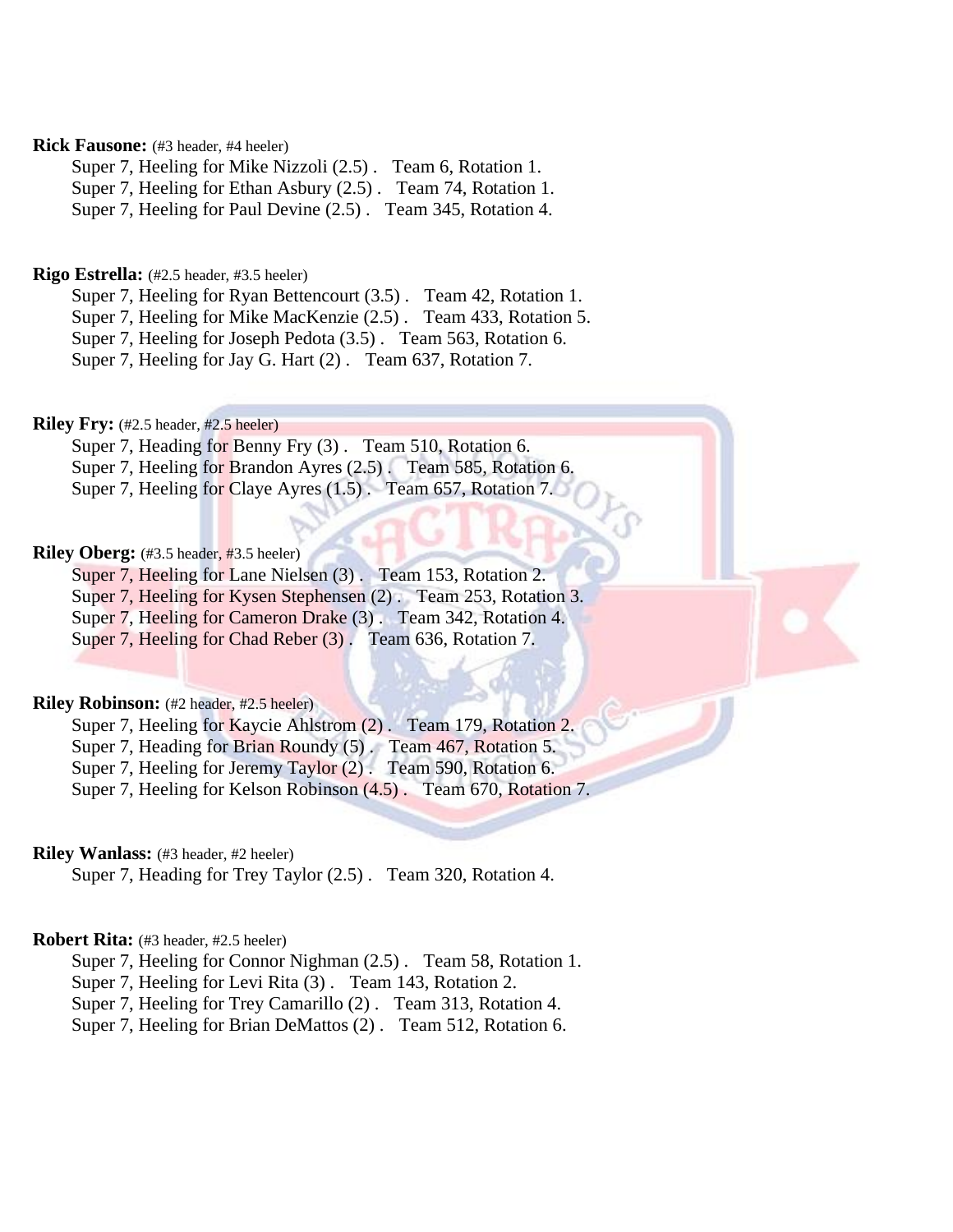**Robert Silva:** (#2.5 header, #2.5 heeler)

Super 7, Heeling for Gary Barney (2.5) . Team 417, Rotation 5. Super 7, Heeling for Steve Gibson (2) . Team 662, Rotation 7.

**Rodney Mike:** (#2.5 header, #2.5 heeler)

Super 7, Heading for Mark Lee (3.5) . Team 246, Rotation 3.

**Roman Reves:** (#2 header, #2 heeler)

Super 7, Heading for Mark Medin (2) . Team 61, Rotation 1. Super 7, Heading for Cody Rowley (3) . Team 223, Rotation 3.

**Ron Bishop:** (#2.5 header, #2.5 heeler)

Super 7, Heeling for Dan Santos (2) . Team 648, Rotation 7.

**Rory Pierce:** (#2.5 header, #2.5 heeler)

Super 7, Heeling for Reggie Sutton (2.5) . Team 411, Rotation 5.

 $\partial_{\mathcal{O}_{\mathcal{F}}}$ 

Super 7, Heeling for Jason Snow (2.5) . Team 583, Rotation 6.

Super 7, Heeling for Todd Kell (2) . Team 652, Rotation 7.

**Roy Owens:** (#3.5 header, #3.5 heeler)

Super 7, Heeling for Mark Nonella (3.5) . Team 415, Rotation 5. Super 7, Heeling for Preston Young (3.5) . Team 482, Rotation 5. Super 7, Heeling for Marti Anderson (3). Team 557, Rotation 6. Super 7, Heeling for Kenny Say (2) . Team 667, Rotation 7.

### **Ryan Bettencourt:** (#3.5 header, #3 heeler)

Super 7, Heading for Rigo Estrella (3.5) . Team 42, Rotation 1.

Super 7, Heading for Trey White (2.5) . Team 450, Rotation 5.

Super 7, Heading for Dean Sherbo (3) . Team 517, Rotation 6.

Super 7, Heading for Kala'e Masada (2.5) . Team 591, Rotation 6.

### **Ryan Fowler:** (#3 header, #4 heeler)

Super 7, Heeling for Brad McGilchrist (2.5) . Team 128, Rotation 2.

Super 7, Heeling for Max Loya (3) . Team 284, Rotation 3.

Super 7, Heeling for Karen Dias (3) . Team 407, Rotation 5.

Super 7, Heeling for Blake VanStavern (3) . Team 463, Rotation 5.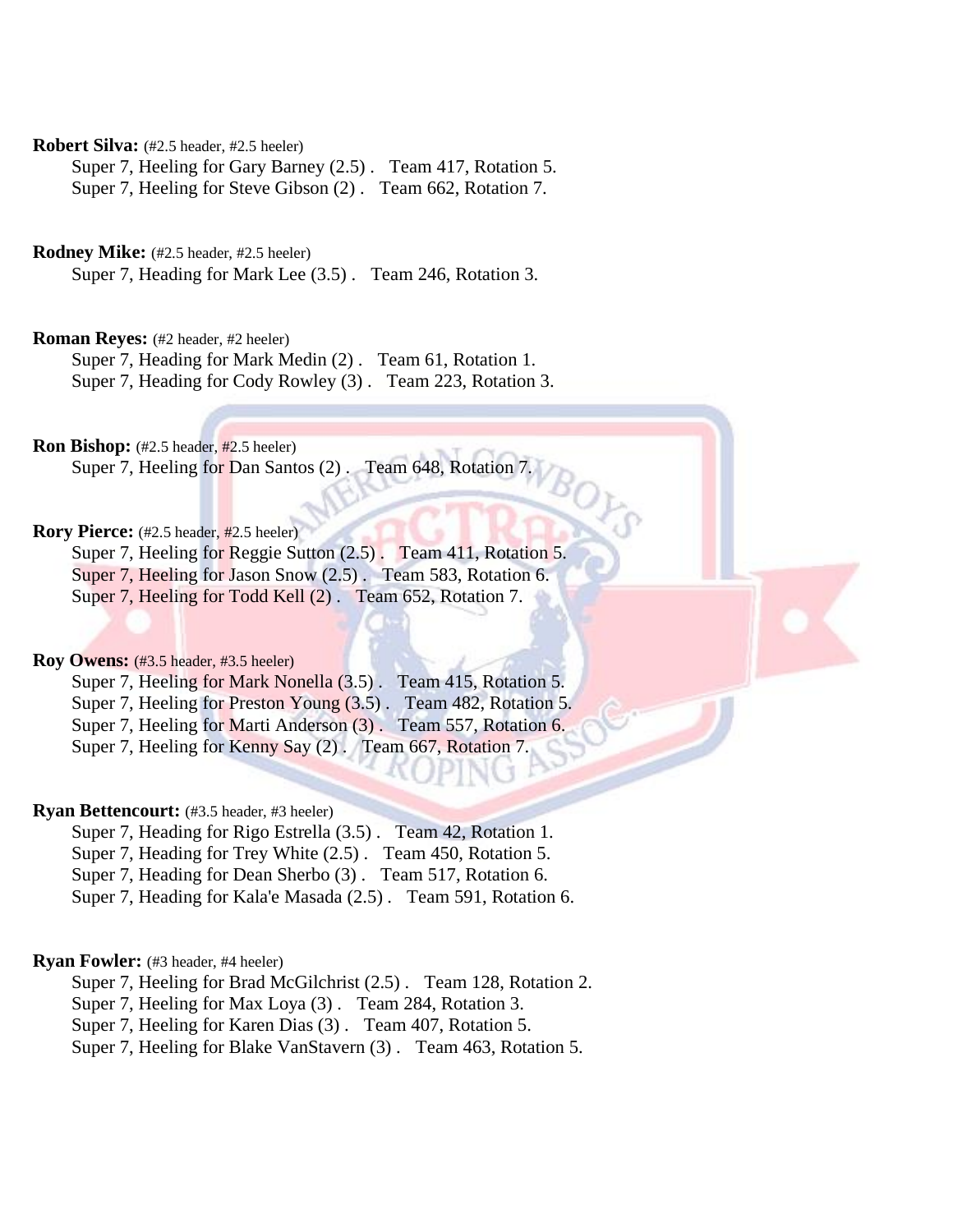# **Ryan Gallagher:** (#4.5 header, #4.5 heeler)

Super 7, Heeling for Kattie Wemple (2) . Team 175, Rotation 2.

Super 7, Heeling for Garrett Gallagher (2.5) . Team 294, Rotation 3.

Super 7, Heeling for Kenny Say (2) . Team 397, Rotation 4.

Super 7, Heeling for Tanner Kerr (2) . Team 445, Rotation 5.

### **Ryan Powell:** (#4 header, #5 heeler)

Super 7, Heeling for Trevor Burdick (2) . Team 89, Rotation 1.

Super 7, Heeling for Sloan McFarlane (2) . Team 176, Rotation 2.

Super 7, Heeling for Kreece Powell (2) . Team 360, Rotation 4.

Super 7, Heeling for Trell McFarlane (2) . Team 494, Rotation 5.

# **Ryan White:** (#4 header, #4.5 heeler)

Super 7, Heeling for Kelvin Medeiros (2.5) . Team 341, Rotation 4.

Super 7, Heeling for Mike Bettencourt (2) . Team 468, Rotation 5.

Super 7, Heeling for Jamie Fontes (2) . Team 521, Rotation 6.

Super 7, Heeling for Kendall Patterson (2) . Team 697, Rotation 7.

# **Ryan Williams:** (#3 header, #3 heeler)

Super 7, Heeling for Joseph Pedota (3.5) . Team 77, Rotation 1.

### **Ryder Winn:** (#2.5 header, #2 heeler)

Super 7, Heading for Casey Ladner (4.5) . Team 101, Rotation 1.

Super 7, Heading for Scott Lauaki (3.5). Team 204, Rotation 3.

Super 7, Heading for Casey Thomas (4.5) . Team 297, Rotation 3.

Super 7, Heeling for Kelson Robinson (4.5) . Team 604, Rotation 7.

# **Rylee George:** (#3 header, #2 heeler)

Super 7, Heading for George Schmidt (4). Team 71, Rotation 1.

Super 7, Heading for Cole Dodds (4) . Team 225, Rotation 3.

Super 7, Heading for Steve Simons (4) . Team 337, Rotation 4.

Super 7, Heading for Chris Burgess (3.5) . Team 617, Rotation 7.

### **Sadie Fitzgerald:** (#1.5 header, #1.5 heeler)

Super 7, Heading for Howard Hutchings (3) . Team 362, Rotation 4. Super 7, Heading for Matt Liston (5.5) . Team 449, Rotation 5.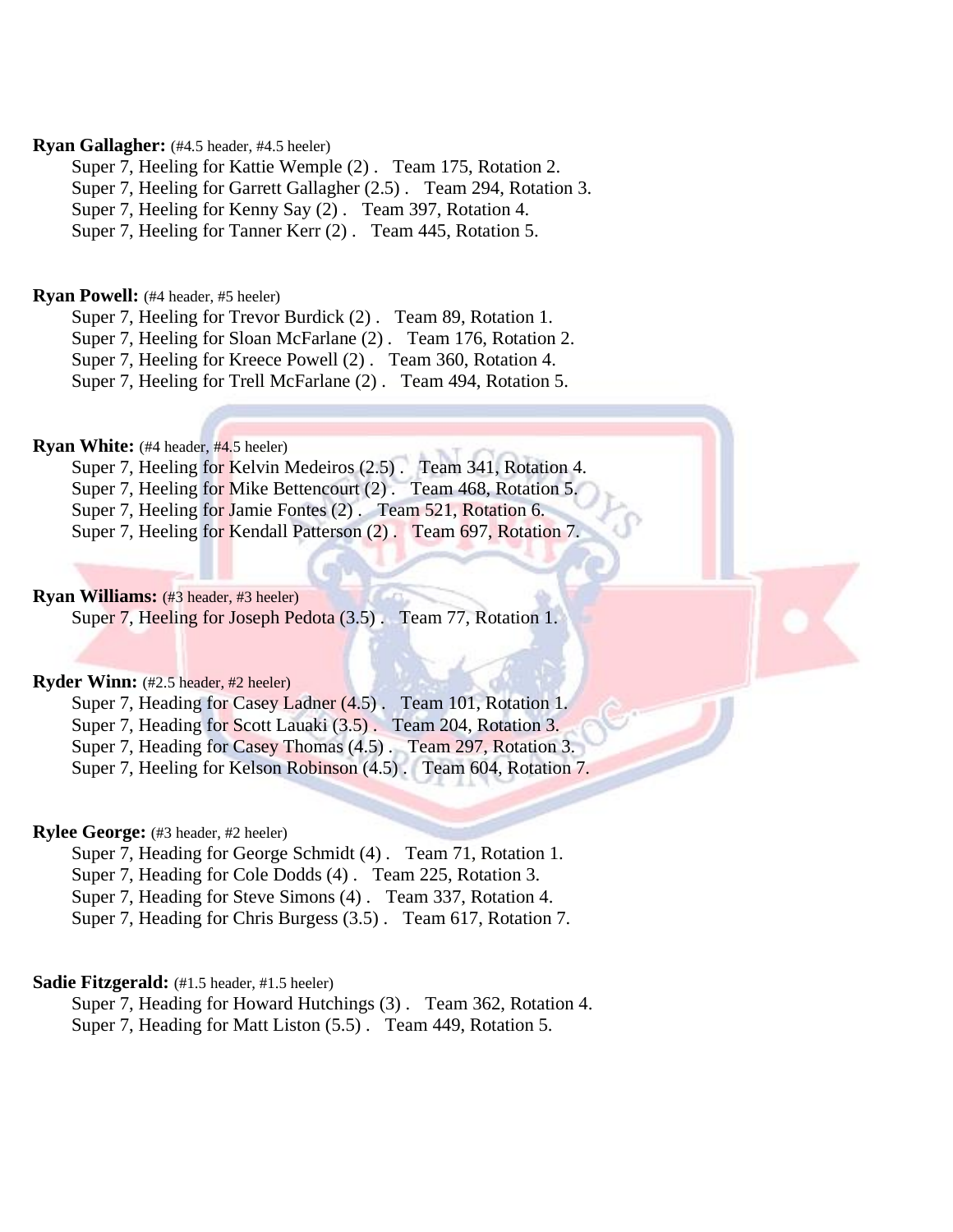# **Sadie Miller:** (#2.5 header, #2.5 heeler)

Super 7, Heading for Gene Harry (4.5) . Team 113, Rotation 2.

Super 7, Heading for Mackay Spyrow (4.5) . Team 464, Rotation 5.

Super 7, Heading for Clint Miller (3.5) . Team 593, Rotation 6.

# **Sadie Mullins:** (#1 header, #1 heeler)

Super 7, Heading for Paul Mullins (4.5) . Team 196, Rotation 2.

# **Sam Kofoed:** (#2.5 header, #1.5 heeler)

Super 7, Heading for Dirk Jim (4) . Team 132, Rotation 2.

Super 7, Heading for Benjiman Eells (2.5) . Team 457, Rotation 5.

Super 7, Heading for Glen Nelson (4.5) . Team 633, Rotation 7.

Super 7, Heading for Paul Dunn (4.5) . Team 695, Rotation 7.

### Sammy Saunders: (#3.5 header, #4 heeler)

Super 7, Heeling for Katie McFarlane (3) . Team 275, Rotation 3.

Super 7, Heading for Birch Eiguren (3.5). Team 358, Rotation 4.

Super 7, Heading for Devon McDaniel (3.5) . Team 403, Rotation 4.

 $B_{O_L}$ 

Super 7, Heading for Nick Eiguren (3) . Team 653, Rotation 7.

# **Scott Childers:** (#4 header, #4 heeler)

Super 7, Heeling for Tim Petersen (1.5). Team 53, Rotation 1. Super 7, Heeling for Paul Devine  $(2.5)$ . Team 170, Rotation 2.

### **Scott Evans:** (#1.5 header, #1.5 heeler)

Super 7, Heading for Warren Enz (2.5) . Team 18, Rotation 1. Super 7, Heading for Ted Williams (3.5). Team 110, Rotation 2.

Super 7, Heading for Carson Williams (3) . Team 195, Rotation 2.

### Scott Lauaki: (#3.5 header, #3.5 heeler)

Super 7, Heeling for Howard Hutchings (3.5) . Team 119, Rotation 2.

Super 7, Heeling for Ryder Winn (2.5) . Team 204, Rotation 3.

Super 7, Heeling for Lane Nielsen (3) . Team 302, Rotation 3.

Super 7, Heeling for Jace Hanks (3.5) . Team 535, Rotation 6.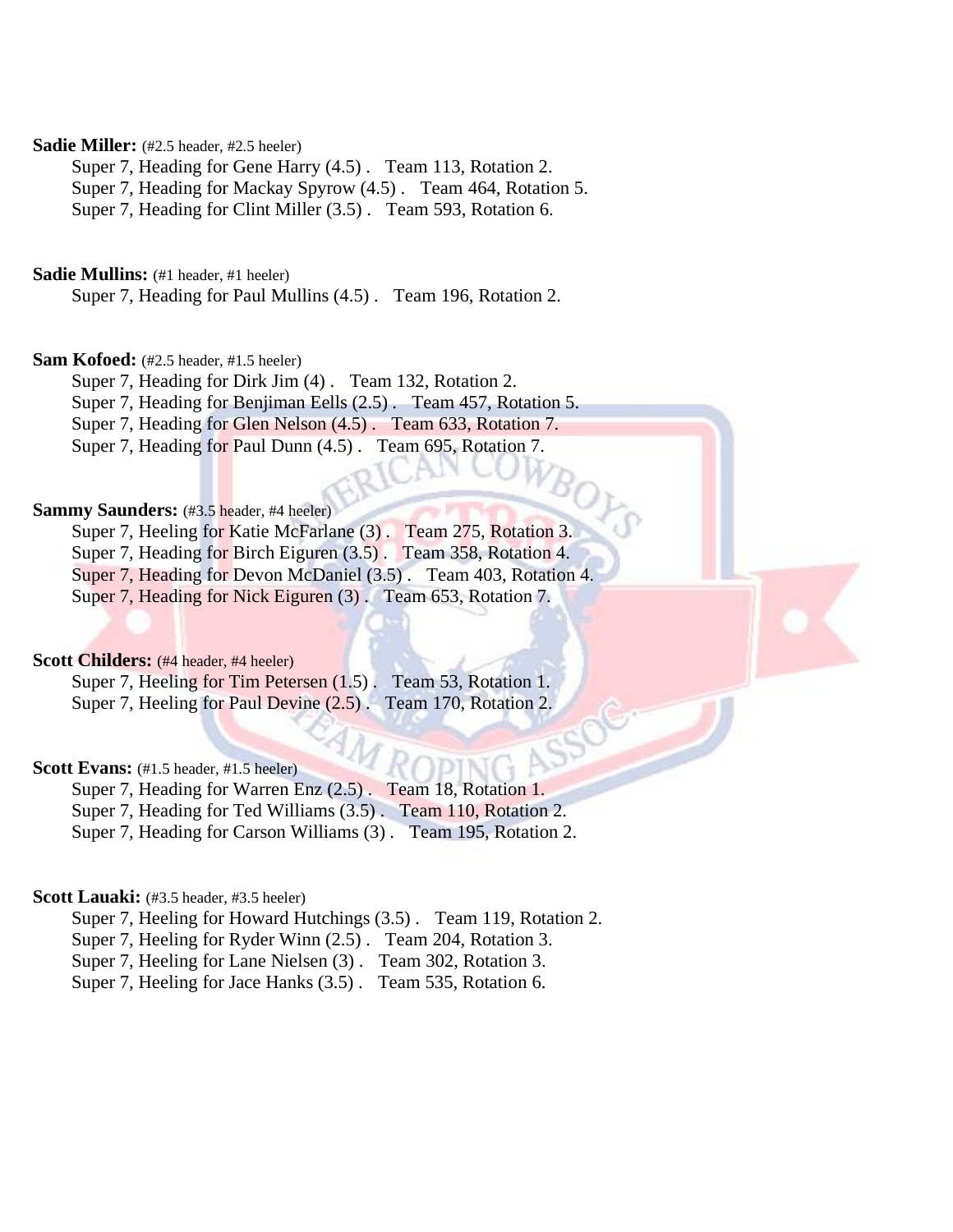### **Sean Schnabele:** (#3 header, #2.5 heeler)

Super 7, Heading for Nathan Scott (4) . Team 142, Rotation 2.

Super 7, Heading for Chance Guerrero (3) . Team 228, Rotation 3.

Super 7, Heading for Mike Eiguren (4) . Team 572, Rotation 6.

Super 7, Heading for Birch Eiguren (3.5) . Team 693, Rotation 7.

**Seth Sanders:** (#2 header, #2 heeler)

Super 7, Heeling for AJ Moreno (1). Team 155, Rotation 2. Super 7, Heeling for Anthony Basso (2.5) . Team 261, Rotation 3.

# Seth Sweeney:  $(\#2.5 \text{ header}, \#2.5 \text{ header})$

Super 7, Heeling for Mike Sweeney (2.5) . Team 286, Rotation 3. Super 7, Heeling for Nathan Scott (4). Team 478, Rotation 5.

# **Shane Barnes:** (#3 header, #3 heeler)

Super 7, Heeling for Donna Nelson (2.5) . Team 137, Rotation 2.

Super 7, Heeling for Bryon Abshire (2.5). Team 222, Rotation 3.

Super 7, Heeling for Delton Cullins (2.5). Team 318, Rotation 4.

Super 7, Heeling for Anthony Borgatello (2) . Team 495, Rotation 5.

BOL

# **Shane Bohach:** (#4 header, #3 heeler)

Super 7, Heeling for Chance Kretschmer (3.5) . Team 486, Rotation 5.

Super 7, Heeling for Tyler Gibbs (3.5). Team 562, Rotation 6.

Super 7, Heeling for Colby Scott Smith (3). Team 620, Rotation 7.

Super 7, Heeling for Todd York (3.5) . Team 676, Rotation 7.

### **Shawn Aguiar:** (#3 header, #3 heeler)

Super 7, Heeling for Chris Awa (3) . Team 454, Rotation 5.

Super 7, Heeling for Buster Berna (3.5) . Team 531, Rotation 6.

Super 7, Heeling for Stoney Joseph (3.5) . Team 605, Rotation 7.

Super 7, Heading for Kale Ornellas (3) . Team 674, Rotation 7.

### **Shelly Winn:** (#2 header, #1.5 heeler)

Super 7, Heading for Casey Thomas (4.5) . Team 388, Rotation 4.

Super 7, Heading for Ethan Awa (5) . Team 466, Rotation 5.

Super 7, Heading for Brian Roundy (5) . Team 549, Rotation 6.

Super 7, Heading for Monty Crist (5) . Team 681, Rotation 7.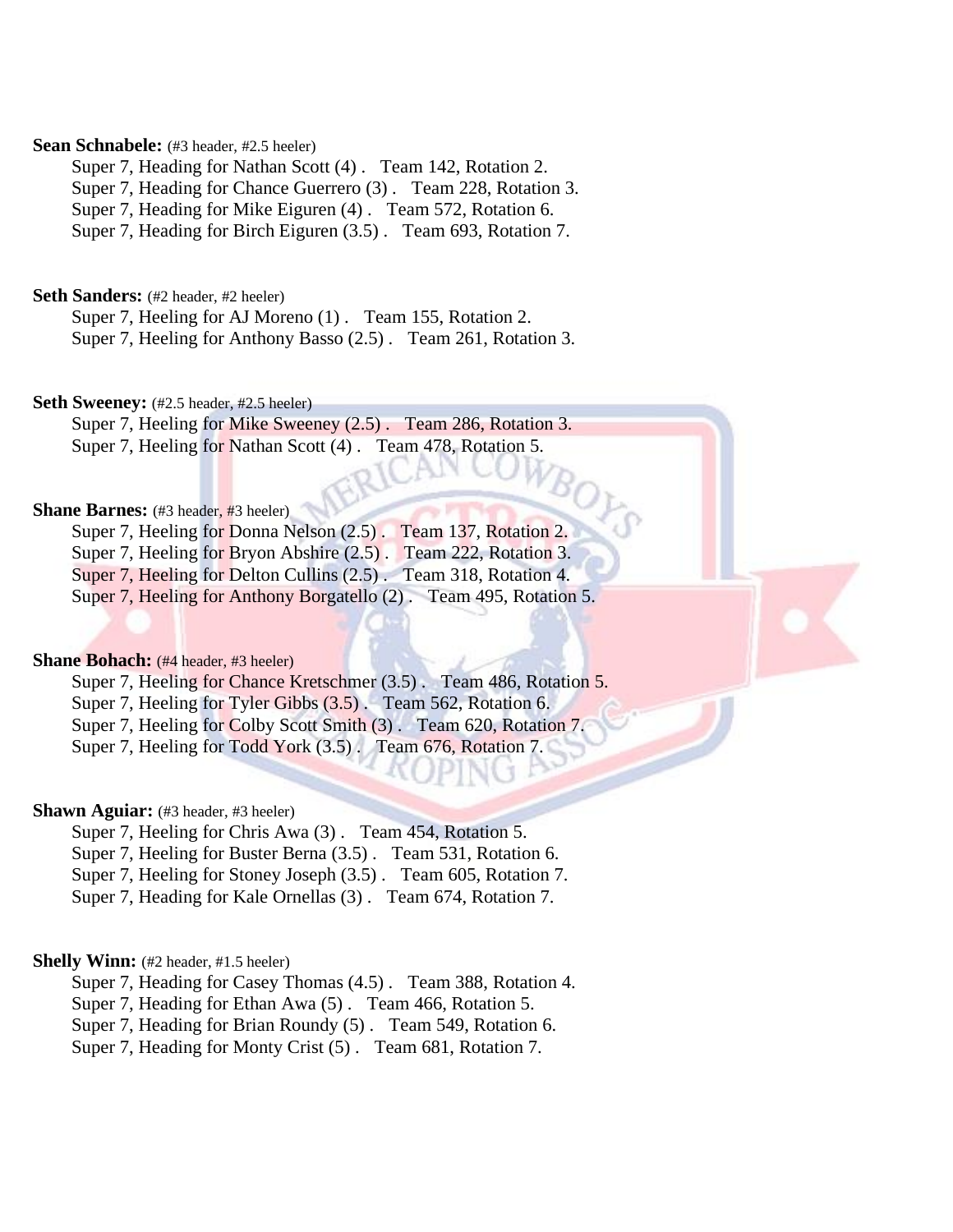## **Sloan McFarlane:** (#2 header, #2 heeler)

Super 7, Heading for Mike Johns (5) . Team 28, Rotation 1. Super 7, Heading for Ryan Powell (5) . Team 176, Rotation 2. Super 7, Heading for Chad McDaniel (5) . Team 274, Rotation 3.

### **Sofie Ten Broek:** (#1.5 header, #1.5 heeler)

Super 7, Heeling for AJ Moreno (1). Team 565, Rotation 6.

# Steve Dugger: (#2.5 header, #2.5 heeler)

Super 7, Heading for Glen Nelson (4.5) . Team 453, Rotation 5. Super 7, Heading for Paul Dunn (4.5) . Team 600, Rotation 6.

# **Steve Gibson:** (#2 header, #2 heeler)

Super 7, Heading for Jered Rhoden (1.5). Team 257, Rotation 3. Super 7, Heading for Robert Silva (2.5) . Team 662, Rotation 7.

# **Steve Hoffman:** (#3 header, #2 heeler)

Super 7, Heading for George Schmidt (4). Team 579, Rotation 6.

# **Steve Simons:**  $(#3.5 \text{ header}, #4 \text{ header})$

Super 7, Heeling for Nora Hunt Lee (3). Team 288, Rotation 3.

Super 7, Heeling for Rylee George (3) . Team 337, Rotation 4.

Super 7, Heeling for Kendall Patterson (2). Team 490, Rotation 5.

Super 7, Heeling for Butch Pope (1.5) . Team 691, Rotation 7.

### **Steve Smith:** (#4 header, #4 heeler)

Super 7, Heeling for Cliff Garrison (3) . Team 471, Rotation 5.

Super 7, Heeling for Tayler Felton (3) . Team 541, Rotation 6.

Super 7, Heeling for Bronc Rowland (3) . Team 606, Rotation 7.

Super 7, Heading for Colby Scott Smith (2) . Team 673, Rotation 7.

### **Stix Lee:** (#1.5 header, #1.5 heeler)

Super 7, Heading for Noah Williams (4.5) . Team 316, Rotation 4.

Super 7, Heading for Tommy Lee (4.5) . Team 395, Rotation 4.

Super 7, Heading for Garrett Jepson (5) . Team 480, Rotation 5.

Super 7, Heading for Kenny Lee (3) . Team 602, Rotation 6.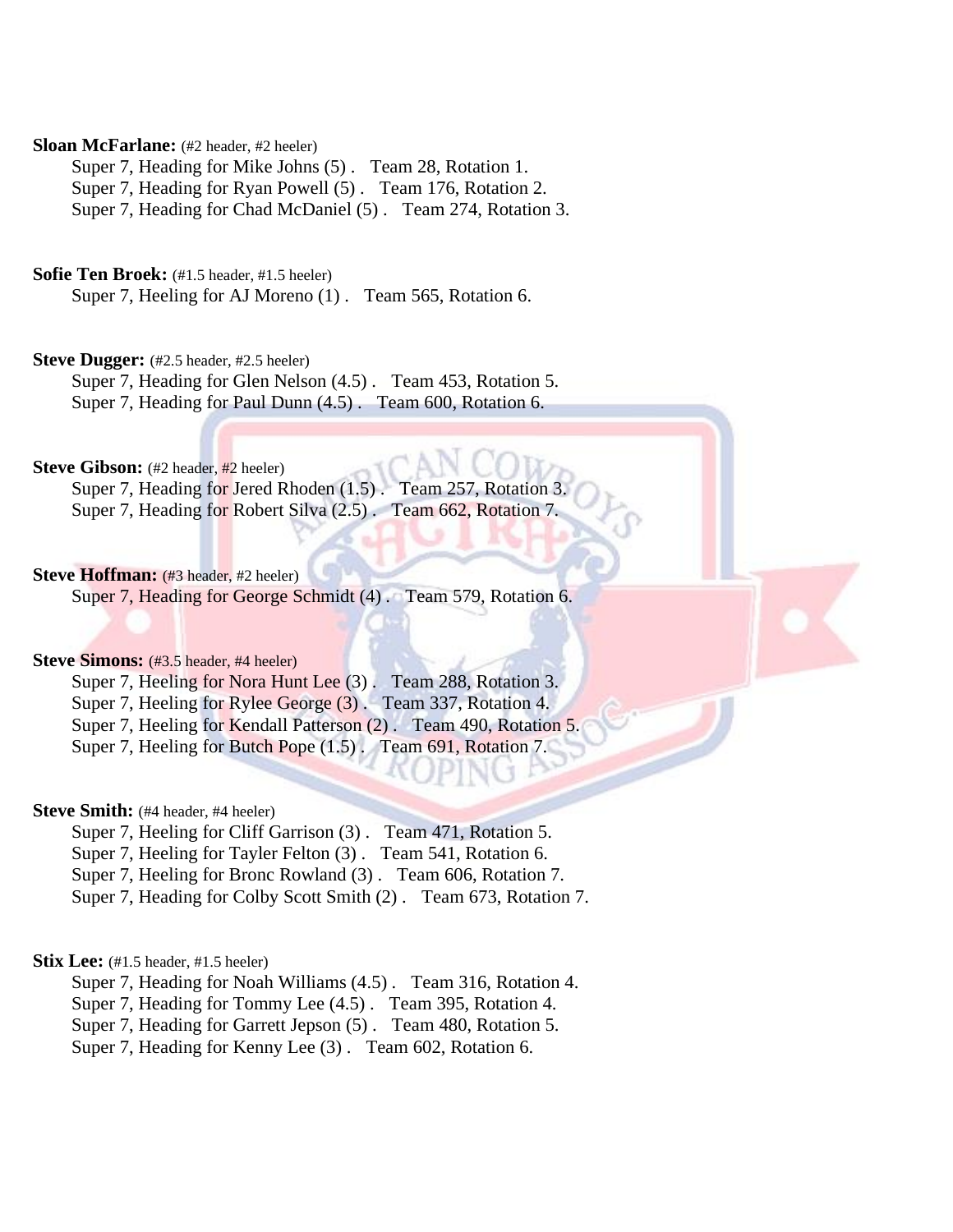## Stoney Joseph: (#3.5 header, #3.5 heeler)

Super 7, Heading for Kala'e Masada (2.5) . Team 149, Rotation 2.

Super 7, Heading for Kelly Medeiros (2.5) . Team 239, Rotation 3.

Super 7, Heading for Chaz Rita (3) . Team 333, Rotation 4.

Super 7, Heading for Shawn Aguiar (3) . Team 605, Rotation 7.

### **Stoney Boy Joseph:** (#3.5 header, #4.5 heeler)

Super 7, Heeling for Taylor Bennett (2) . Team 27, Rotation 1.

Super 7, Heeling for Justin Schuette (2.5) . Team 189, Rotation 2.

Super 7, Heeling for Logan Darst (2.5) . Team 376, Rotation 4.

Super 7, Heeling for Mike Bettencourt (2) . Team 686, Rotation 7.

### Tammy White: (#3 header, #3 heeler)

Super 7, Heading for Trey White (2.5) . Team 613, Rotation 7. Super 7, Heading for Colton White (2) . Team 678, Rotation 7.

# Tanner Kerr: (#2 header, #2 heeler)

Super 7, Heading for Casey Awbrey (5) . Team 12, Rotation 1.

Super 7, Heading for Paden Prior (2.5). Team 57, Rotation 1.

Super 7, Heading for Travis Stewart (5) . Team 205, Rotation 3.

Super 7, Heading for Ryan Gallagher (4.5). Team 445, Rotation 5.

# Tarrin Bowler: (#2 header, #2 heeler)

Super 7, Heading for Collin Bowler (1.5). Team 66, Rotation 1. Super 7, Heading for Bode Bowler (2) . Team 190, Rotation 2.

### **Tayler Felton:** (#3 header, #2 heeler)

Super 7, Heading for Cody Rowley (3) . Team 51, Rotation 1.

Super 7, Heading for Brock Borkman (3.5) . Team 181, Rotation 2.

Super 7, Heading for Jarrett Peek (3) . Team 539, Rotation 6.

Super 7, Heading for Steve Smith (4) . Team 541, Rotation 6.

# **Tayler Torkelson:** (#1.5 header, #1.5 heeler)

Super 7, Heading for Noah Williams (4.5) . Team 396, Rotation 4.

### **Taylor Bennett:** (#2 header, #2 heeler)

Super 7, Heading for Stoney Boy Joseph (4.5) . Team 27, Rotation 1.

Super 7, Heading for Gary Ford (4.5) . Team 147, Rotation 2.

Super 7, Heading for Nathan Scott (4) . Team 233, Rotation 3.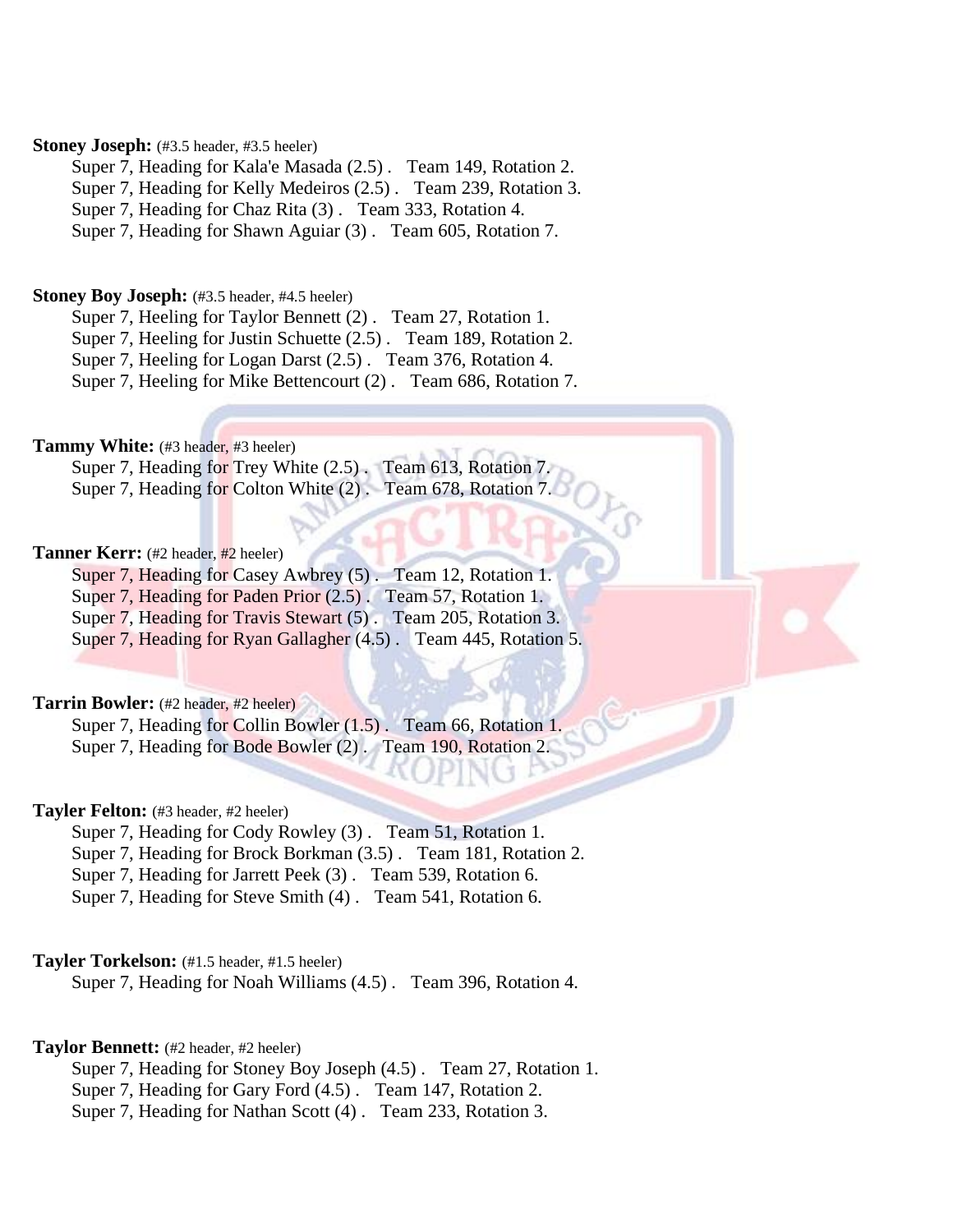# **Taylor Speer:** (#3.5 header, #3.5 heeler)

Super 7, Heeling for Charlie Weeks (3.5) . Team 211, Rotation 3.

Super 7, Heeling for Wade Bertsch (2.5) . Team 389, Rotation 4.

Super 7, Heeling for Cody Cravens (3) . Team 609, Rotation 7.

# **TBA TBA:** (#1 header, #1 heeler)

Super 7, Heeling for Adam Weigand (3.5) . Team 11, Rotation 1. Super 7, Heeling for Luther Darrough (2) . Team 107, Rotation 2. Super 7, Heeling for TOBE ANNOUNCED (1). Team 172, Rotation 2. Super 7, Heeling for Cole English (2) . Team 191, Rotation 2. Super 7, Heeling for TOBE ANNOUNCED (1). Team 213, Rotation 3. Super 7, Heeling for Claye Ayres (1.5) . Team 215, Rotation 3. Super 7, Heeling for Brandon Ayres (2.5) . Team 238, Rotation 3. Super 7, Heeling for TOBE ANNOUNCED (1). Team 251, Rotation 3. Super 7, Heeling for TOBE ANNOUNCED (1). Team 289, Rotation 3. Super 7, Heading for Jerold Camarillo (4) . Team 351, Rotation 4. Super 7, Heeling for Tony Graham (3). Team 442, Rotation 5. Super 7, Heeling for TOBE ANNOUNCED (1). Team 466, Rotation 5. Super 7, Heeling for Damien Flores (2) . Team 470, Rotation 5. Super 7, Heeling for Chris Awa (3). Team 492, Rotation 5. Super 7, Heeling for TOBE ANNOUNCED (1). Team 511, Rotation 6. Super 7, Heeling for TOBE ANNOUNCED (1). Team 555, Rotation 6. Super 7, Heading for Jarrett Peek (3). Team 558, Rotation 6. Super 7, Heeling for Mark Moreland (2.5) . Team 586, Rotation 6. Super 7, Heeling for Travis Peek (3.5) . Team 594, Rotation 6. Super 7, Heeling for Chris Awa (3) . Team 614, Rotation 7. Super 7, Heeling for TOBE ANNOUNCED (1). Team 622, Rotation 7. Super 7, Heading for Jarrett Peek (3) . Team 624, Rotation 7. Super 7, Heeling for Damien Flores (2). Team 631, Rotation 7. Super 7, Heeling for Wyatt Peek (2.5) . Team 647, Rotation 7.

### **Ted Williams:** (#3 header, #3.5 heeler)

Super 7, Heeling for Larry Williams (3) . Team 4, Rotation 1.

Super 7, Heeling for Scott Evans (1.5) . Team 110, Rotation 2.

Super 7, Heeling for Dan Sr Williams (3) . Team 240, Rotation 3.

Super 7, Heeling for Danny Goddard (2.5) . Team 332, Rotation 4.

# **Terry Holliday:** (#2 header, #2.5 heeler)

Super 7, Heeling for Christian Drumheller (2.5) . Team 177, Rotation 2.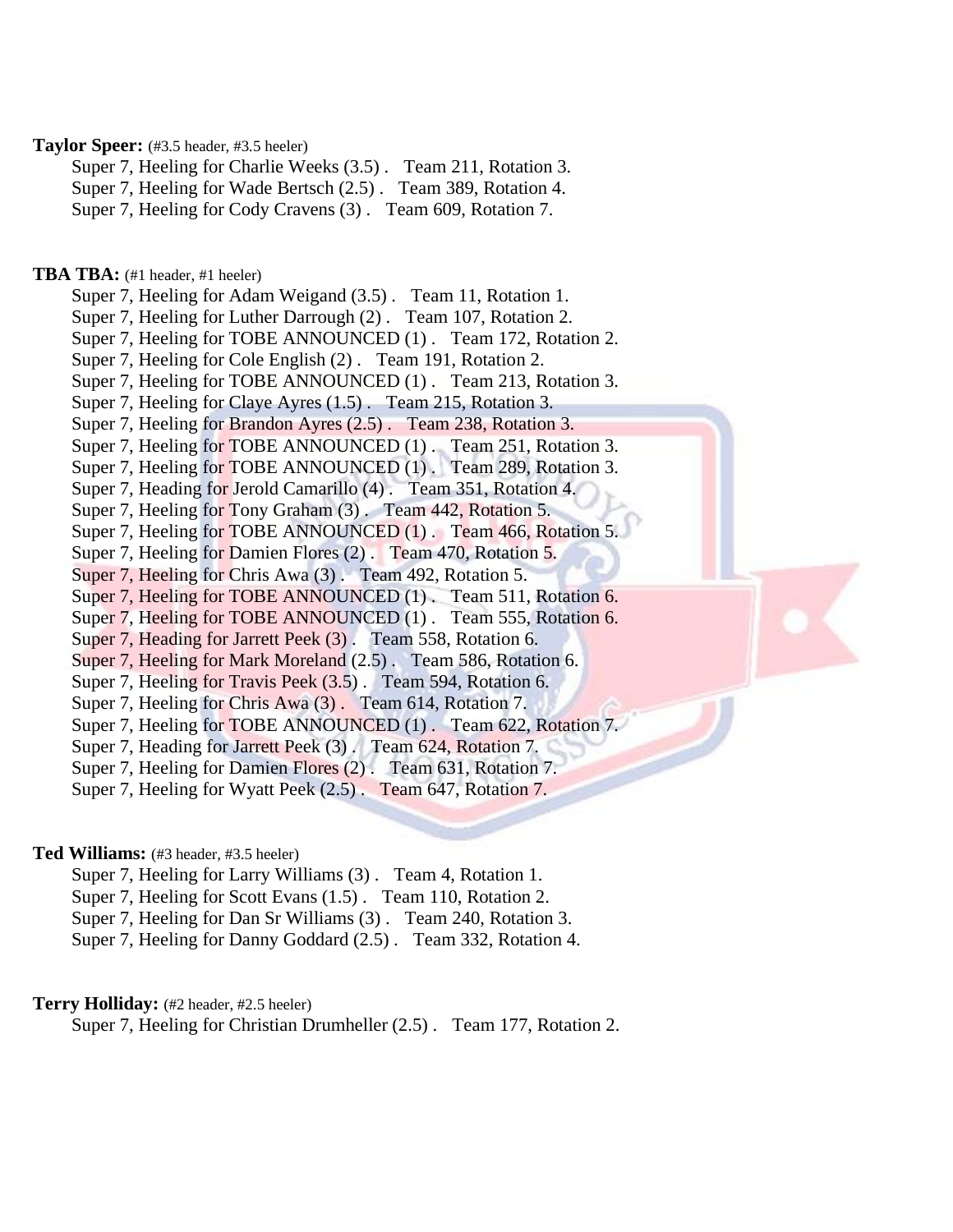# **Terynn Archuleta:** (#3.5 header, #2.5 heeler)

Super 7, Heading for Thomas Steele (2.5) . Team 272, Rotation 3. Super 7, Heading for Ed Archuleta (2.5) . Team 540, Rotation 6.

# **Thomas Steele:** (#2.5 header, #2.5 heeler)

Super 7, Heeling for Terynn Archuleta (3.5) . Team 272, Rotation 3.

Super 7, Heeling for Jim Estill (3.5) . Team 363, Rotation 4.

Super 7, Heeling for Lucas Williams (3.5) . Team 533, Rotation 6.

Super 7, Heeling for Chance Kretschmer (3.5) . Team 651, Rotation 7.

# **Tim Gaither:** (#3 header, #3.5 heeler)

Super 7, Heeling for Tyson Porter (3). Team 491, Rotation 5. Super 7, Heeling for Tommy Rogers (2.5) . Team 569, Rotation 6.

Super 7, Heeling for Wyatt Gibbs (3.5) . Team 641, Rotation 7.

Super 7, Heeling for Buster Berna (3.5) . Team 704, Rotation 7.

# **Tim Petersen:** (#1.5 header, #1.5 heeler)

Super 7, Heading for Scott Childers (4) . Team 53, Rotation 1.

### **TJ Griener:** (#3 header, #4 heeler)

Super 7, Heeling for Joey McKnight (2.5). Team 135, Rotation 2. Super 7, Heeling for Kade McKnight (1.5) . Team 220, Rotation 3. Super 7, Heeling for Tony Martin (3). Team 385, Rotation 4. Super 7, Heeling for Marisa Julian (2.5). Team 592, Rotation 6.

# **TOBE ANNOUNCED:** (#1 header, #0 heeler)

| Super 7, Heading for TBA TBA (1). | Team 172, Rotation 2. |
|-----------------------------------|-----------------------|
| Super 7, Heading for TBA TBA (1). | Team 213, Rotation 3. |
| Super 7, Heading for TBA TBA (1). | Team 251, Rotation 3. |
| Super 7, Heading for TBA TBA (1). | Team 289, Rotation 3. |
| Super 7, Heading for TBA TBA (1). | Team 466, Rotation 5. |
| Super 7, Heading for TBA TBA (1). | Team 511, Rotation 6. |
| Super 7, Heading for TBA TBA (1). | Team 555, Rotation 6. |
| Super 7, Heading for TBA TBA (1). | Team 622, Rotation 7. |

# **Todd Hampton:** (#4.5 header, #5.5 heeler)

Super 7, Heading for Trey White (2.5) . Team 154, Rotation 2.

Super 7, Heeling for Hayley Tebbs (1.5) . Team 237, Rotation 3.

Super 7, Heading for Eli Green (2.5) . Team 326, Rotation 4.

Super 7, Heading for Colton White (2) . Team 655, Rotation 7.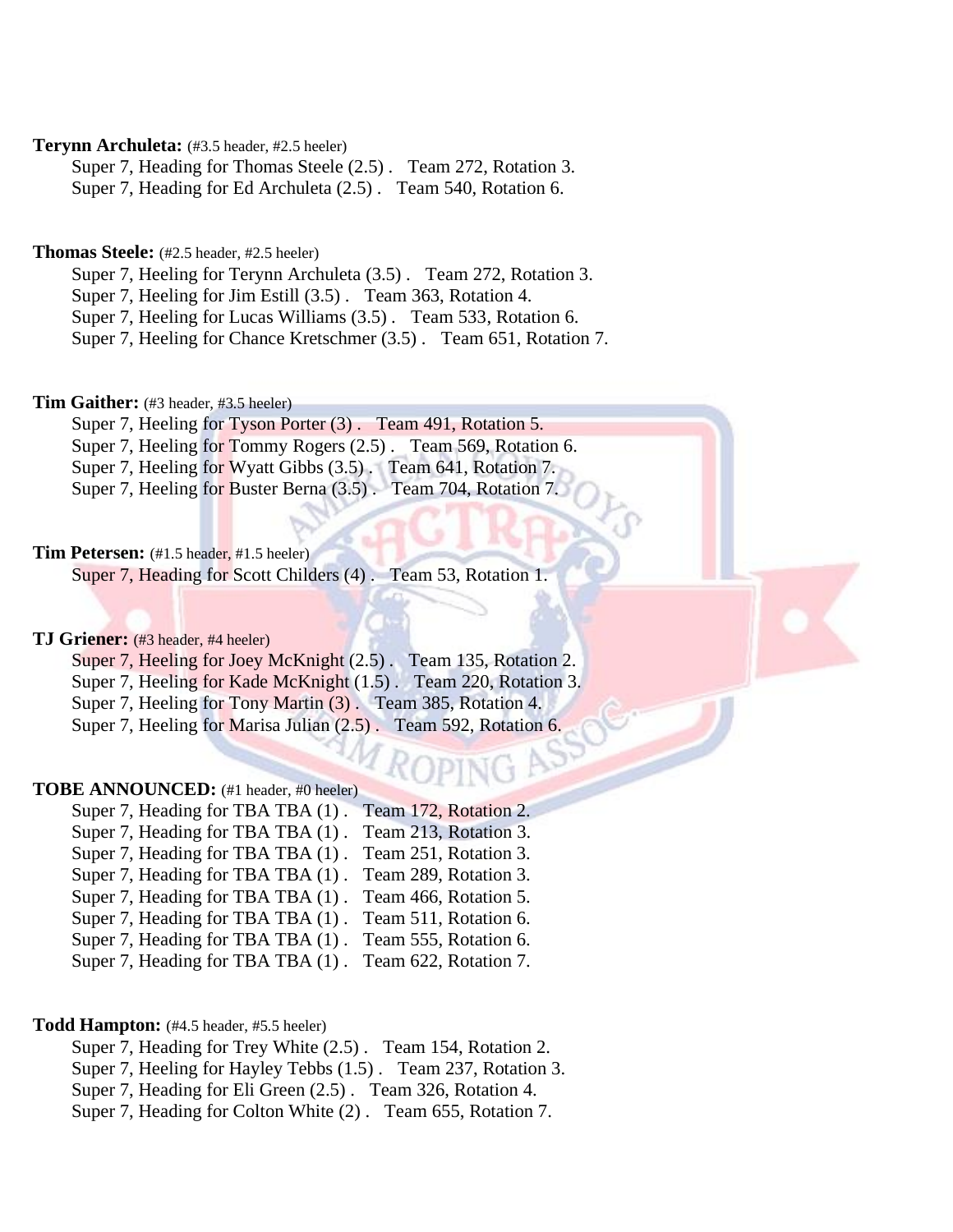# **Todd Kell:** (#2 header, #2 heeler)

Super 7, Heading for Joe Nevis (3) . Team 133, Rotation 2.

Super 7, Heading for Jeremy Simonich (4) . Team 217, Rotation 3.

Super 7, Heading for Anival Guerrero (5) . Team 322, Rotation 4.

Super 7, Heading for Rory Pierce (2.5) . Team 652, Rotation 7.

# **Todd McWilliams:** (#3 header, #3 heeler)

Super 7, Heading for Kyle Schorovsky (4) . Team 32, Rotation 1. Super 7, Heading for Jake Jr Young (1.5) . Team 166, Rotation 2.

### **Todd York:** (#3.5 header, #3.5 heeler)

Super 7, Heading for Ty Morrill (3.5). Team 86, Rotation 1. Super 7, Heading for Bruce Corkill (3.5) . Team 370, Rotation 4. Super 7, Heading for Shane Bohach (3). Team 676, Rotation 7.

# **Tom Howell:** (#3.5 header, #4 heeler)

Super 7, Heeling for Denton Williams (3) . Team 126, Rotation 2. Super 7, Heeling for Bailey Kretschmer (3) . Team 581, Rotation 6.

Super 7, Heeling for Nora Hunt Lee (3) . Team 649, Rotation 7.

# **Tommy Lee:** (#4 header, #4.5 heeler)

Super 7, Heeling for Joey McKnight (2.5). Team 62, Rotation 1.

Super 7, Heeling for Jace Jepson (2). Team 212, Rotation 3.

Super 7, Heeling for Stix Lee (1.5) . Team 395, Rotation 4.

Super 7, Heeling for Marisa Julian (2.5) . Team 476, Rotation 5.

### **Tommy Rogers:** (#2.5 header, #3 heeler)

Super 7, Heading for Luke Cardoza (4) . Team 493, Rotation 5. Super 7, Heading for Tim Gaither (3.5) . Team 569, Rotation 6. Super 7, Heeling for Delton Cullins (2.5) . Team 671, Rotation 7.

# **Tony Gaither:** (#2 header, #2.5 heeler)

Super 7, Heeling for John R Smith (3) . Team 108, Rotation 2. Super 7, Heeling for Bryon Abshire (2.5) . Team 338, Rotation 4.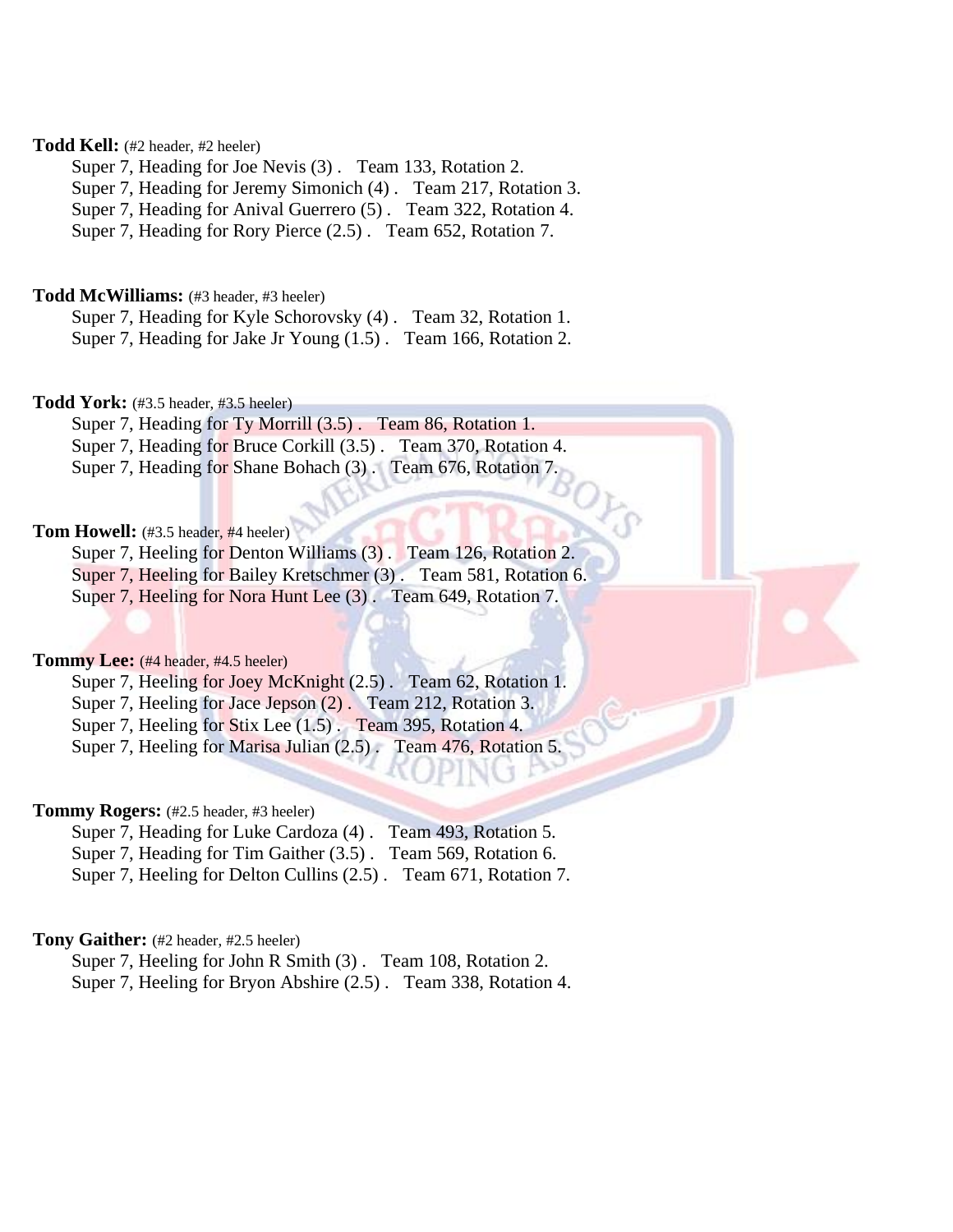# **Tony Graham:** (#3 header, #4 heeler)

Super 7, Heading for TBA TBA  $(1)$ . Team 442, Rotation 5.

Super 7, Heeling for Trey Marriott (2.5) . Team 576, Rotation 6.

Super 7, Heeling for Justin Reno (3) . Team 639, Rotation 7.

Super 7, Heeling for Marcus Marriott (3) . Team 702, Rotation 7.

### **Tony Martin:** (#3 header, #2 heeler)

Super 7, Heading for Blaine Pinochi (3) . Team 21, Rotation 1.

Super 7, Heading for Joe Laxague (1.5) . Team 218, Rotation 3.

Super 7, Heading for Kenny Rhodes (2.5) . Team 306, Rotation 4.

Super 7, Heading for TJ Griener (4) . Team 385, Rotation 4.

# **Travis Bentley:** (#2 header, #2 heeler)

Super 7, Heading for Kyle Schorovsky (4). Team 162, Rotation 2. Super 7, Heading for Justin Martins (4.5). Team 254, Rotation 3.

# **Travis Peek:** (#3.5 header, #4 heeler)

Super 7, Heading for Jarrett Peek (3). Team 427, Rotation 5.

Super 7, Heading for Wyatt Peek (2.5). Team 504, Rotation 5.

Super 7, Heading for TBA TBA  $(1)$ . Team 594, Rotation 6.

Super 7, Heading for Brock Borkman (3.5) . Team 627, Rotation 7.

# **Travis Pyne:** (#1.5 header, #1.5 heeler)

Super 7, Heading for Joao Miranda (5.5). Team 343, Rotation 4.

# **Travis Robbins:** (#2 header, #2 heeler)

Super 7, Heading for Chaise Robbins (3) . Team 387, Rotation 4.

### **Travis Stewart:** (#5 header, #5 heeler)

Super 7, Heeling for Darcie Stewart (2) . Team 120, Rotation 2. Super 7, Heeling for Tanner Kerr (2) . Team 205, Rotation 3.

# **Traysyn(Bulla) Waltjen:** (#2.5 header, #2.5 heeler)

Super 7, Heeling for Brian DeMattos (2) . Team 418, Rotation 5.

Super 7, Heeling for Mike Smith (2.5) . Team 484, Rotation 5.

Super 7, Heeling for Blayne DeMattos (1) . Team 575, Rotation 6.

Super 7, Heeling for Melanie Forzano (1.5) . Team 640, Rotation 7.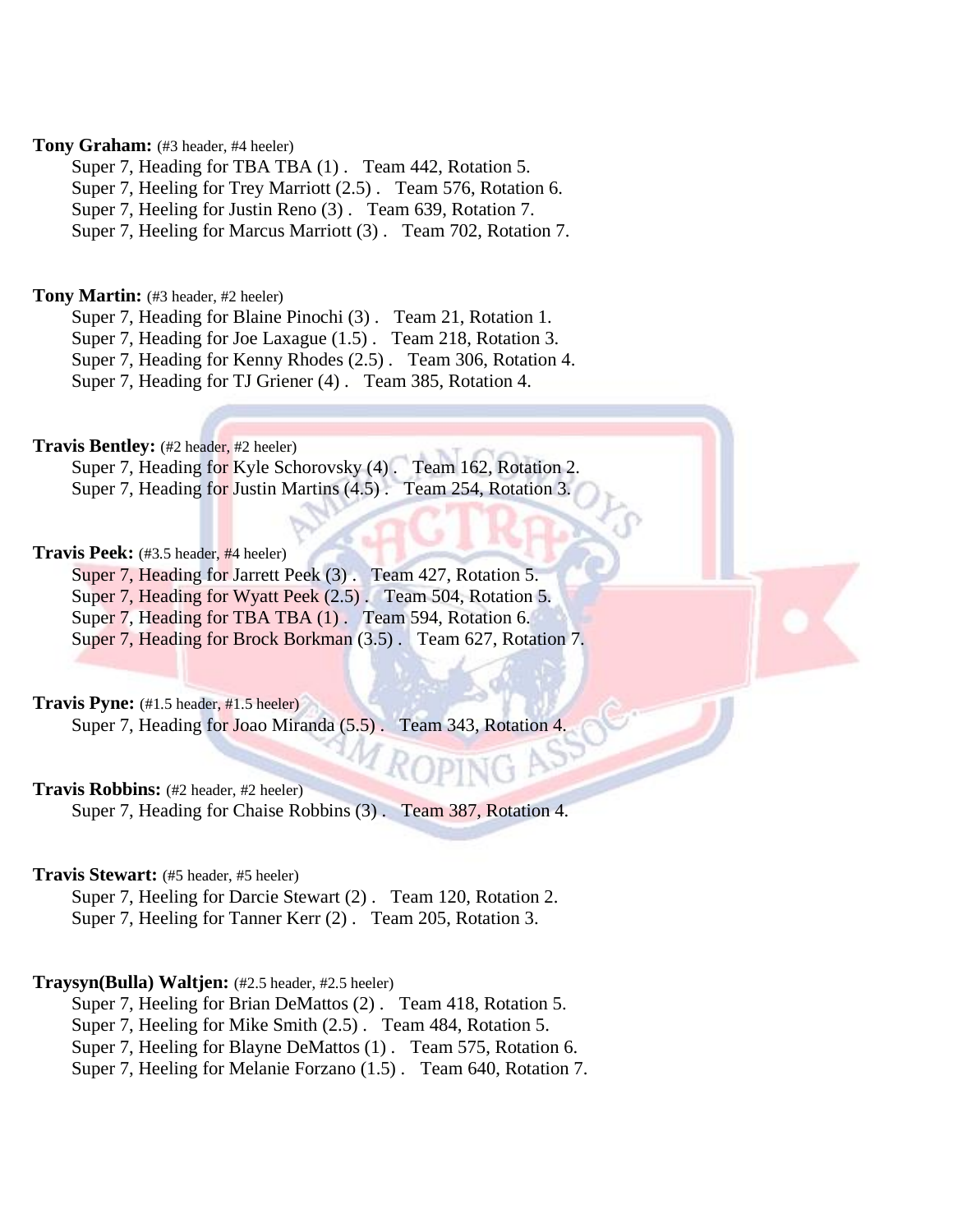# **Trell McFarlane:** (#2 header, #2 heeler)

Super 7, Heading for Chad McDaniel (5) . Team 91, Rotation 1. Super 7, Heading for Mike Johns (5) . Team 268, Rotation 3. Super 7, Heading for Ryan Powell (5) . Team 494, Rotation 5.

# **Trevor Ayres:** (#3 header, #3 heeler)

Super 7, Heading for Mark Medin (2) . Team 1, Rotation 1.

Super 7, Heading for Mark Nonella (3) . Team 59, Rotation 1.

Super 7, Heading for Jason Veenker (3) . Team 182, Rotation 2.

Super 7, Heeling for Brandon Ayres (2.5) . Team 369, Rotation 4.

# **Trevor Burdick:** (#2 header, #1.5 heeler)

Super 7, Heading for Ryan Powell (5) . Team 89, Rotation 1. Super 7, Heading for Mike Johns (5). Team 174, Rotation 2. Super 7, Heading for Jared Thompson  $(3.5)$ . Team 270, Rotation 3. Super 7, Heading for Chad McDaniel (5) . Team 354, Rotation 4.

# **Trey Camarillo:** (#2 header, #2 heeler)

Super 7, Heeling for Levi Rita (3) . Team 81, Rotation 1.

- Super 7, Heading for Jerold Camarillo (4) . Team 131, Rotation 2.
- Super 7, Heading for Connor Nighman (2). Team 216, Rotation 3.

Super 7, Heading for Robert Rita (2.5) . Team 313, Rotation 4.

# **Trey Marriott:** (#2.5 header, #2.5 heeler)

Super 7, Heading for Charlie Weeks (3.5) . Team 309, Rotation 4.

Super 7, Heading for Benny Fry (3) . Team 432, Rotation 5.

Super 7, Heading for Tony Graham (4) . Team 576, Rotation 6.

### **Trey McFarlane:** (#3 header, #3 heeler)

Super 7, Heeling for McKennan Buckner (4) . Team 280, Rotation 3.

Super 7, Heeling for Devon McDaniel (4) . Team 462, Rotation 5.

Super 7, Heading for Jerad McFarlane (3.5) . Team 658, Rotation 7.

Super 7, Heeling for Mason McDaniel (3) . Team 672, Rotation 7.

# **Trey Roundy:** (#2 header, #2 heeler)

Super 7, Heeling for Joao Miranda (3.5) . Team 50, Rotation 1.

Super 7, Heeling for Brodee Tebbs (2.5) . Team 160, Rotation 2.

Super 7, Heeling for Kelson Robinson (4.5) . Team 452, Rotation 5.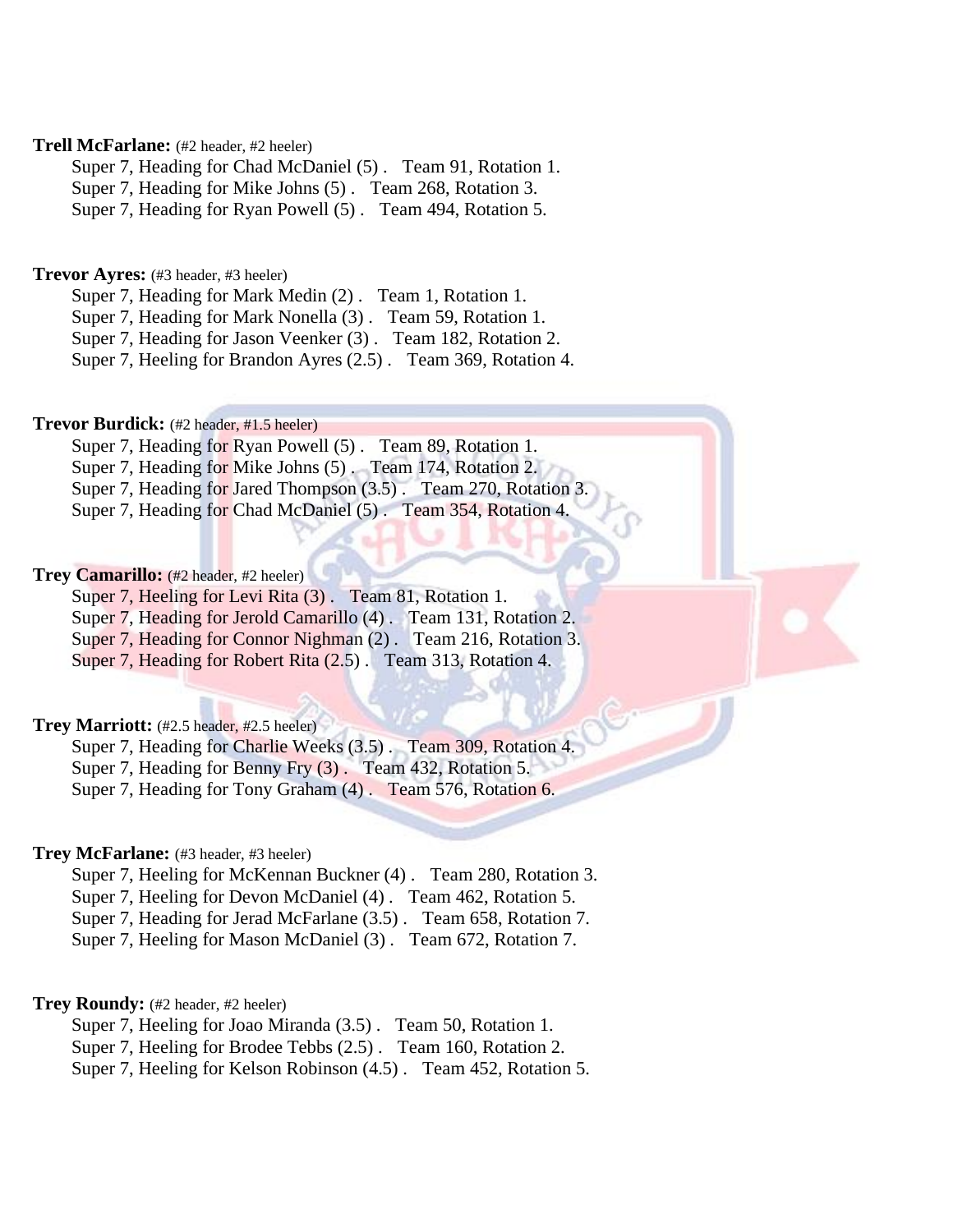# **Trey Taylor:** (#2.5 header, #2.5 heeler)

Super 7, Heeling for Jhet Hanks (2) . Team 224, Rotation 3.

Super 7, Heeling for Riley Wanlass (3) . Team 320, Rotation 4.

Super 7, Heeling for Kelson Robinson (4.5) . Team 529, Rotation 6.

Super 7, Heeling for Jeremy Taylor (2). Team 659, Rotation 7.

### **Trey White:** (#1.5 header, #2.5 heeler)

Super 7, Heeling for Todd Hampton (4.5) . Team 154, Rotation 2.

Super 7, Heeling for Ryan Bettencourt (3.5) . Team 450, Rotation 5.

Super 7, Heeling for Tammy White (3) . Team 613, Rotation 7.

Super 7, Heeling for Caleb Cowden (3.5) . Team 679, Rotation 7.

# **Tristan Luther:** (#4 header, #4.5 heeler)

|  | Super 7, Heeling for McKenna Wood (2.5). Team 79, Rotation 1.    |                       |
|--|------------------------------------------------------------------|-----------------------|
|  | Super 7, Heeling for Danny Goddard (2.5).                        | Team 148, Rotation 2. |
|  | Super 7, Heeling for Breanna Blaswich (2). Team 300, Rotation 3. |                       |
|  | Super 7, Heeling for Justin Weber (2.5). Team 381, Rotation 4.   |                       |

### **Truce Truman:** (#2 header, #2 heeler)

Super 7, Heading for Boden Truman (3) . Team 25, Rotation 1.

Super 7, Heading for Bode Bowler (2). Team 104, Rotation 2.

Super 7, Heading for Jake Larsen (2) . Team 295, Rotation 3.

Super 7, Heading for Jon Platt (2) . Team 661, Rotation 7.

# **Tucker Alexander:** (#3 header, #3 heeler)

Super 7, Heeling for JT Bradley (3.5). Team 444, Rotation 5.

Super 7, Heeling for Hank Brown (4) . Team 522, Rotation 6.

Super 7, Heeling for Eli Green (3.5) . Team 595, Rotation 6.

Super 7, Heeling for Jeremy Simonich (4). Team 664, Rotation 7.

# **Tucker Gomes:** (#2.5 header, #2 heeler)

Super 7, Heading for Peter Rincon (3) . Team 68, Rotation 1.

Super 7, Heading for Kale Ornellas (3) . Team 263, Rotation 3.

Super 7, Heading for Chaz Rita (3) . Team 429, Rotation 5.

Super 7, Heeling for Laurie Ann Diego (1.5) . Team 507, Rotation 6.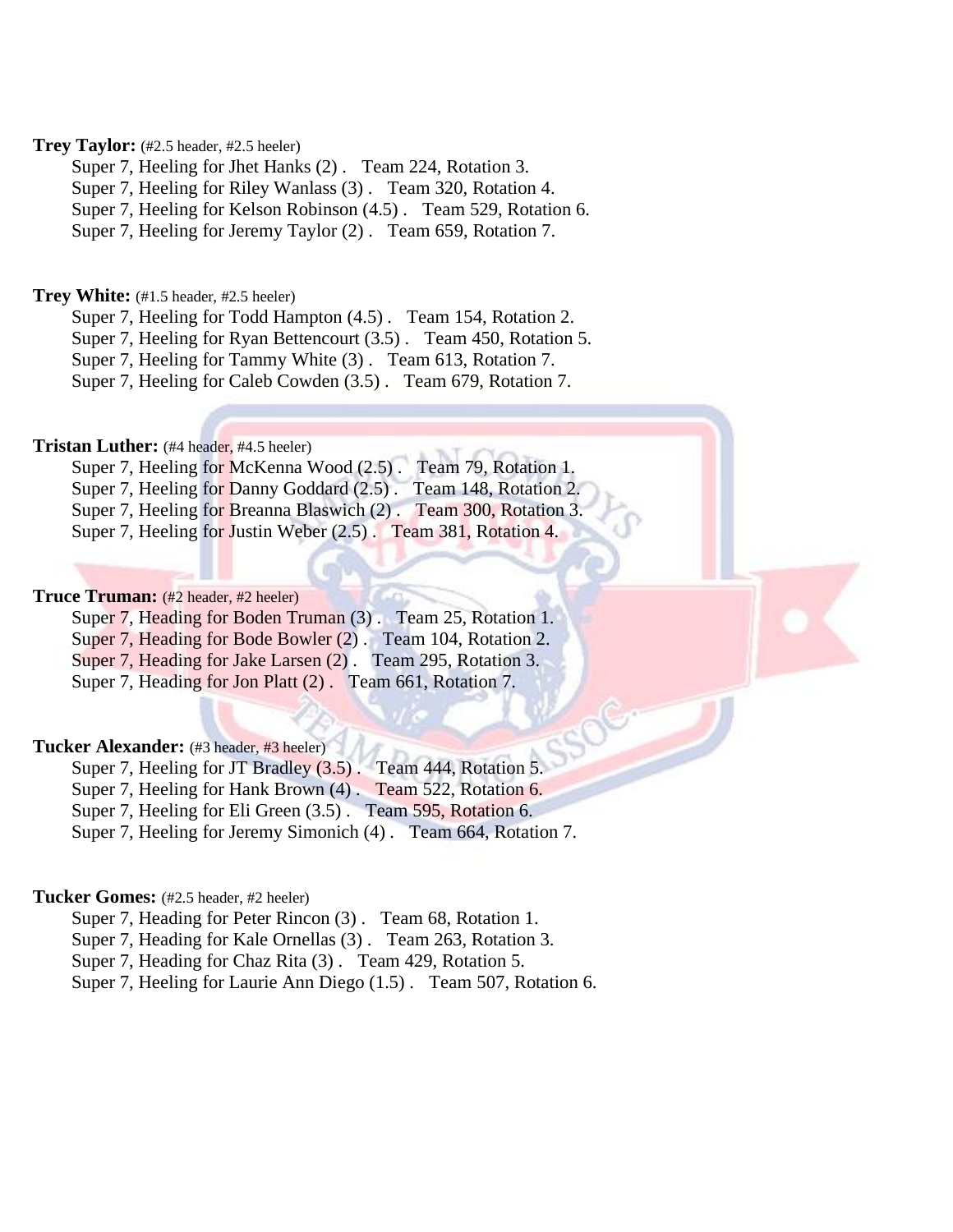# **Ty Marriott:** (#2.5 header, #2.5 heeler)

Super 7, Heading for Casey Glazier (4) . Team 16, Rotation 1.

Super 7, Heading for Bryson Masini (2) . Team 159, Rotation 2.

Super 7, Heading for Matt Hussman (4.5) . Team 501, Rotation 5.

Super 7, Heading for Dan Duncan (3) . Team 513, Rotation 6.

### **Ty Morrill:** (#3.5 header, #3.5 heeler)

Super 7, Heeling for Colton Michilizzi (3) . Team 10, Rotation 1.

Super 7, Heeling for Todd York (3.5) . Team 86, Rotation 1.

Super 7, Heeling for Larry Williams (3) . Team 130, Rotation 2.

### **Tyler Gibbs:** (#3.5 header, #3.5 heeler)

Super 7, Heading for Chelsey Bushnell (3) . Team 357, Rotation 4.

Super 7, Heading for Buck Baca (2.5) . Team 424, Rotation 5.

Super 7, Heading for Shane Bohach (3) . Team 562, Rotation 6.

Super 7, Heading for Frank VanArtsdalen (3.5) . Team 635, Rotation 7.

# **Tyler Mitchell:** (#2.5 header, #2.5 heeler)

Super 7, Heading for Blaine Pinochi (3) . Team 198, Rotation 2. Super 7, Heading for Ethan Garcia (4). Team 646, Rotation 7.

### **Tyson Porter:** (#3 header, #2.5 heeler)

Super 7, Heading for Cole Dodds (4) . Team 321, Rotation 4. Super 7, Heading for Luke Cardoza (4) . Team 416, Rotation 5. Super 7, Heading for Tim Gaither (3.5). Team 491, Rotation 5. Super 7, Heading for Val Ericson (4). Team 668, Rotation 7.

### **Val Ericson:** (#4 header, #4 heeler)

Super 7, Heeling for Jamie Fontes (2) . Team 440, Rotation 5. Super 7, Heeling for Richard Haller (3) . Team 519, Rotation 6. Super 7, Heeling for Ralph Kelley (2.5) . Team 601, Rotation 6. Super 7, Heeling for Tyson Porter (3) . Team 668, Rotation 7.

### **Wade Bertsch:** (#2.5 header, #2.5 heeler)

Super 7, Heading for Kasy Baker (1.5) . Team 229, Rotation 3. Super 7, Heading for Taylor Speer (3.5) . Team 389, Rotation 4.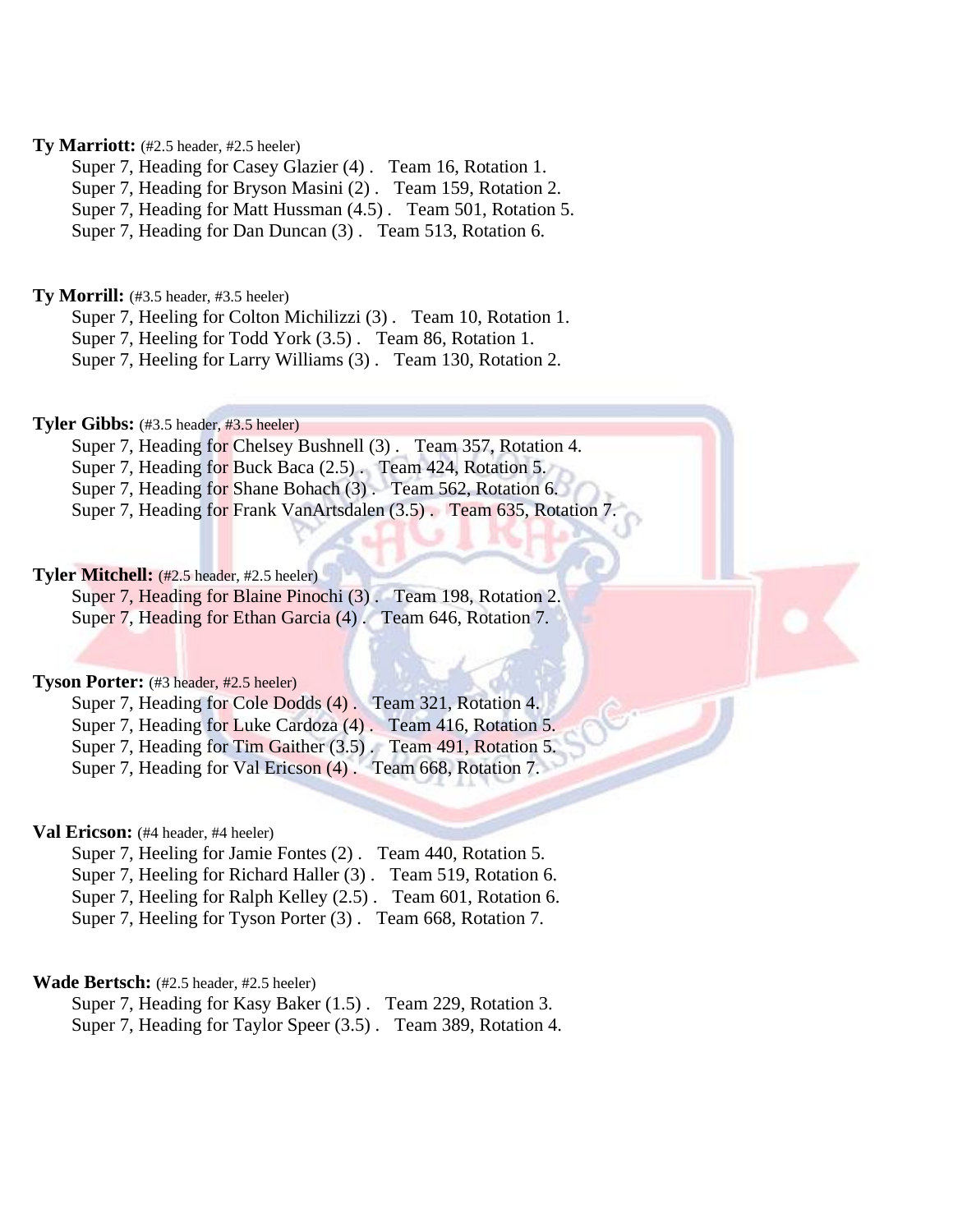### **Wade Hofheins:** (#4 header, #4.5 heeler)

Super 7, Heeling for Kameron VanWinkle (2.5) . Team 292, Rotation 3. Super 7, Heeling for Jace Grenke (2) . Team 413, Rotation 5. Super 7, Heeling for Mitzi Corkill (2.5) . Team 537, Rotation 6.

# **Walt Rodman:** (#4.5 header, #5 heeler)

Super 7, Heeling for Chelsy Goldtooth (2) . Team 392, Rotation 4. Super 7, Heeling for Leslie Davenport (2) . Team 573, Rotation 6.

### **Warren Enz:** (#2.5 header, #2.5 heeler)

Super 7, Heeling for Scott Evans (1.5) . Team 18, Rotation 1. Super 7, Heeling for Alyssa Warnke (1.5) . Team 401, Rotation 4.

### **Will Cowden:** (#4 header, #5 heeler)

Super 7, Heeling for Breanna Blaswich (2). Team 152, Rotation 2. Super 7, Heeling for Anthony Borgatello (2) . Team 299, Rotation 3. Super 7, Heeling for Mike Bettencourt (2) . Team 546, Rotation 6.

# **Wyatt Delano:** (#3 header, #3.5 heeler)

Super 7, Heeling for Garrett Larsen (2.5). Team 23, Rotation 1. Super 7, Heading for Perry Goldtooth (4) . Team 214, Rotation 3. Super 7, Heeling for Cailee Hall (3.5) . Team 458, Rotation 5. Super 7, Heeling for Kohl Bowler (2.5) . Team 485, Rotation 5.

# **Wyatt Gibbs:** (#3.5 header, #3 heeler)

Super 7, Heeling for Buck Baca (2.5). Team 477, Rotation 5. Super 7, Heading for Frank VanArtsdalen (3.5) . Team 538, Rotation 6. Super 7, Heading for Tim Gaither (3.5) . Team 641, Rotation 7. Super 7, Heading for Hunter Lowry (3.5) . Team 703, Rotation 7.

# **Wyatt Kent:** (#3 header, #2.5 heeler)

Super 7, Heading for Cole Clement (3). Team 20, Rotation 1. Super 7, Heading for Caden Drake (2.5) . Team 99, Rotation 1. Super 7, Heading for Bret Layne (3) . Team 184, Rotation 2.